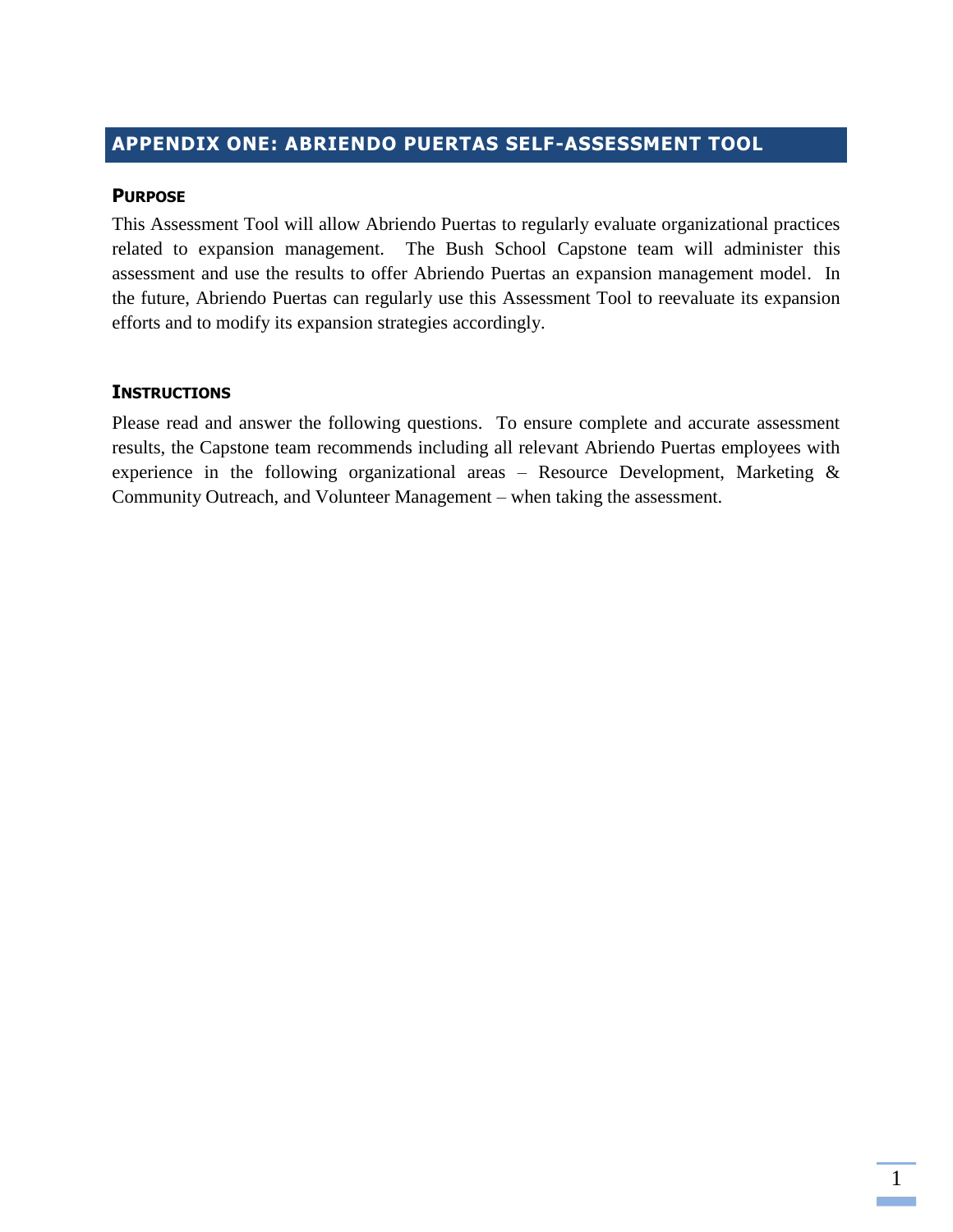| <b>I. Resource Development &amp; Fundraising</b>                                                                                                                                                                 | Yes          | <b>No</b> |
|------------------------------------------------------------------------------------------------------------------------------------------------------------------------------------------------------------------|--------------|-----------|
| Do you have a funding model that identifies where you expect your funding<br>1.<br>to come from each year? Please explain.                                                                                       | $\mathbf{I}$ |           |
| Do you have a long term strategic plan for your fundraising targets?<br>2.                                                                                                                                       |              |           |
| What are your funding sources?<br>3.<br>a. Government Grants<br>$\%$<br>b. ISDs<br>$\%$<br>c. Foundation Grants<br>$\%$<br>d. Individuals<br>%<br>e. Other<br>$\%$<br>Please specify "Other" sources of funding: |              |           |
| Are your fundraising efforts staffed and funded at a level consistent with<br>4.<br>funding expectations?                                                                                                        | L            |           |
| Do you have plans to hire more development staff as you grow?<br>5.                                                                                                                                              |              |           |
| Do you research prospective donors?<br>6.                                                                                                                                                                        |              |           |
| Do you maintain a donor database (do you keep records of past donors)?<br>7.<br>Please explain.                                                                                                                  |              |           |
| 8. Do you conduct an annual fundraising campaign?                                                                                                                                                                |              |           |
| Do you have repeat donors? Please explain.<br>9.                                                                                                                                                                 |              |           |
| 10. Do you accept donations by mail?                                                                                                                                                                             |              |           |
| 11. Do you accept donations on your website?                                                                                                                                                                     |              |           |
| 12. Do your past clients/volunteers become donors?                                                                                                                                                               |              |           |
| 13. Do you have a well-developed case to encourage donors to support your<br>organization?                                                                                                                       |              |           |
| 14. Is fundraising a priority for your organization?                                                                                                                                                             |              |           |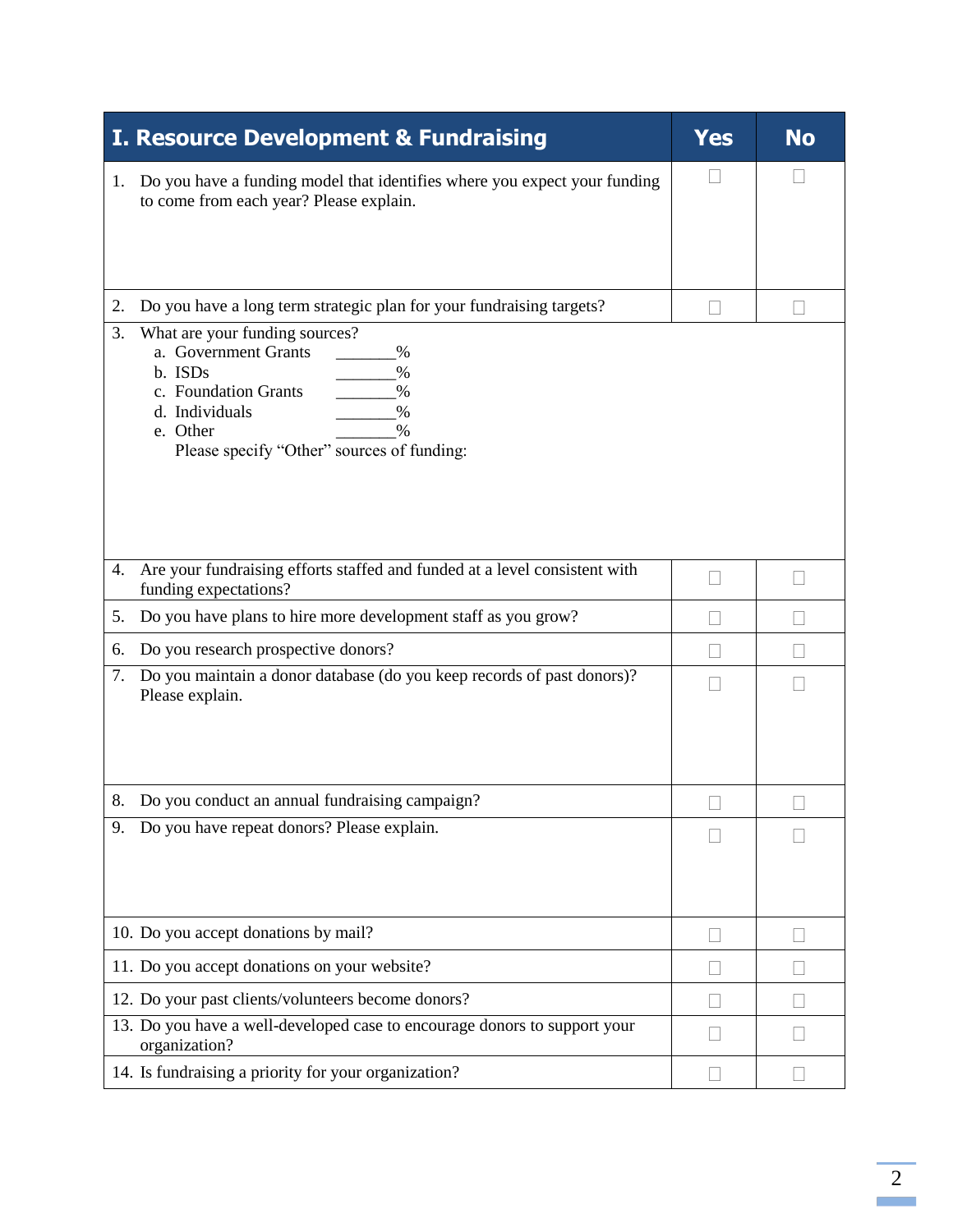| II. Marketing & Community Outreach                                                                                                            | <b>Yes</b> | <b>No</b> |
|-----------------------------------------------------------------------------------------------------------------------------------------------|------------|-----------|
| Do you have a marketing coordinator?<br>1.                                                                                                    |            |           |
| Do you have a written marketing plan?<br>2.                                                                                                   |            |           |
| Does your written marketing plan outline your goals/objectives, target<br>a.<br>markets, and methods/tools for achieving these goals?         |            |           |
| Do you review and adapt your marketing plan each time you expand to<br>$\mathbf{b}$ .<br>a new location?                                      |            |           |
| Do you consistently use your logo?<br>3.                                                                                                      |            |           |
| How do you want to be perceived by people outside your organization?<br>4.                                                                    |            |           |
| 5.<br>Do your marketing efforts consistently promote this perception?                                                                         |            |           |
| Do your brochures, newsletters, annual reports, and other promotional<br>6.<br>materials present a coherent look and feel?                    |            |           |
| Do you regularly update your website and use it for marketing efforts? If<br>8.<br>yes, how often?                                            |            |           |
| Do you strategically identify potential schools and/or districts at which to<br>9.<br>implement your program? If yes, how?                    |            |           |
| 10. Do you regularly look for free marketing opportunities within the<br>community? (feature newspaper articles, letters to the editor, etc.) |            |           |
| 11. Do you regularly pursue relationships with other similarly-minded<br>organizations aside from GEAR UP?                                    |            |           |
| 12. Are you aware of any competing parental engagement programs? If yes,<br>please list competing programs:                                   |            |           |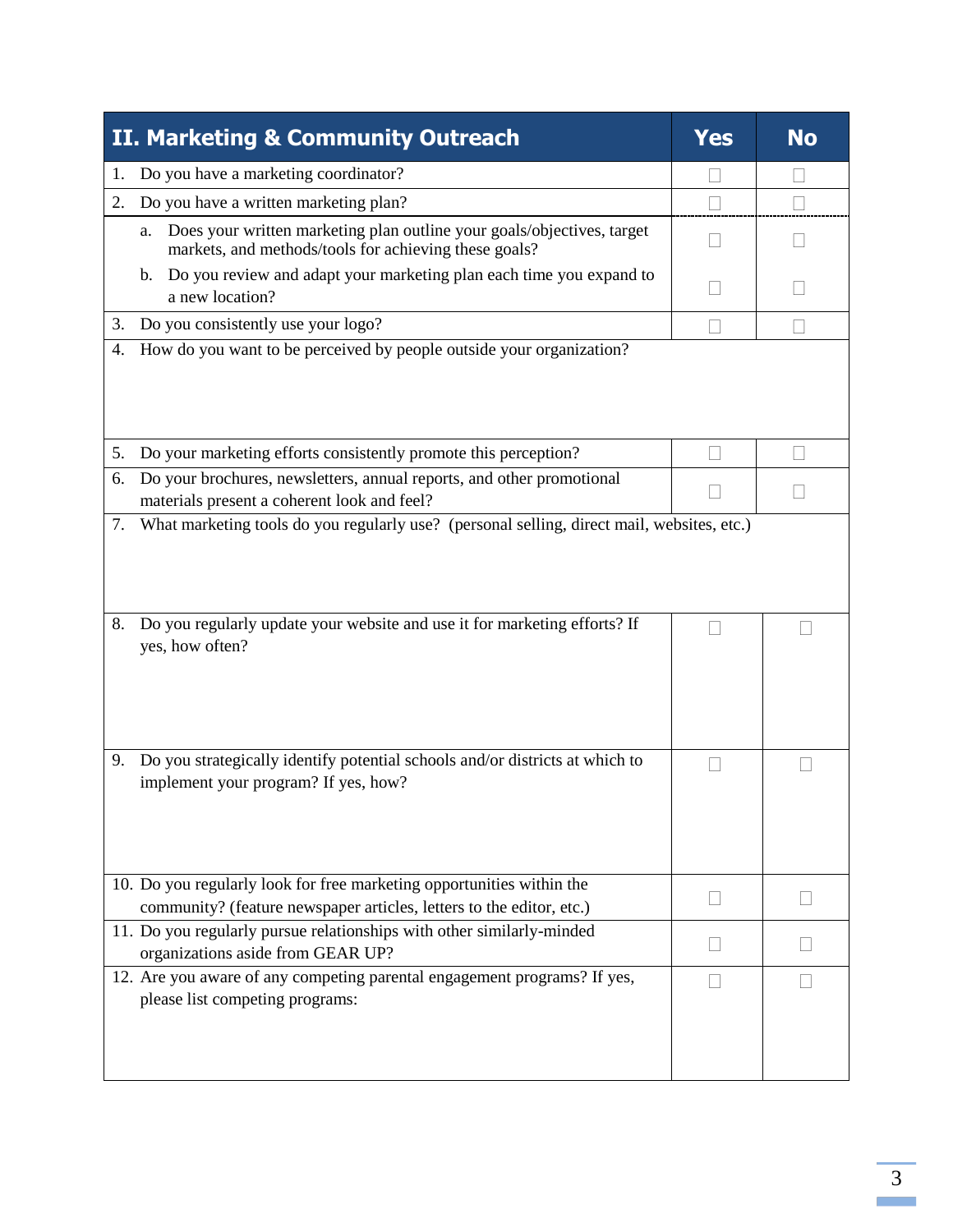| II. Marketing & Community Outreach (Continued)                                                                                      | Yes | <b>No</b> |
|-------------------------------------------------------------------------------------------------------------------------------------|-----|-----------|
| 13. Do you attempt to differentiate your program from potential competitors?                                                        |     |           |
| 14. Do you research each new community you enter?                                                                                   |     |           |
| 15. Do you continue to market your services once your program is established<br>within a community in order to maintain a presence? |     |           |
| 16. Do you regularly work with the community to make community members<br>aware of the program?                                     |     |           |
| 17. Do you use marketing to maintain volunteer participation once the program<br>is established in a location?                      |     |           |
| 18. Do you have specific marketing materials for donors?                                                                            |     |           |
| 19. Do you regularly maintain contact with your donors?                                                                             |     |           |
| 20. Do you regularly recognize your donors?                                                                                         |     |           |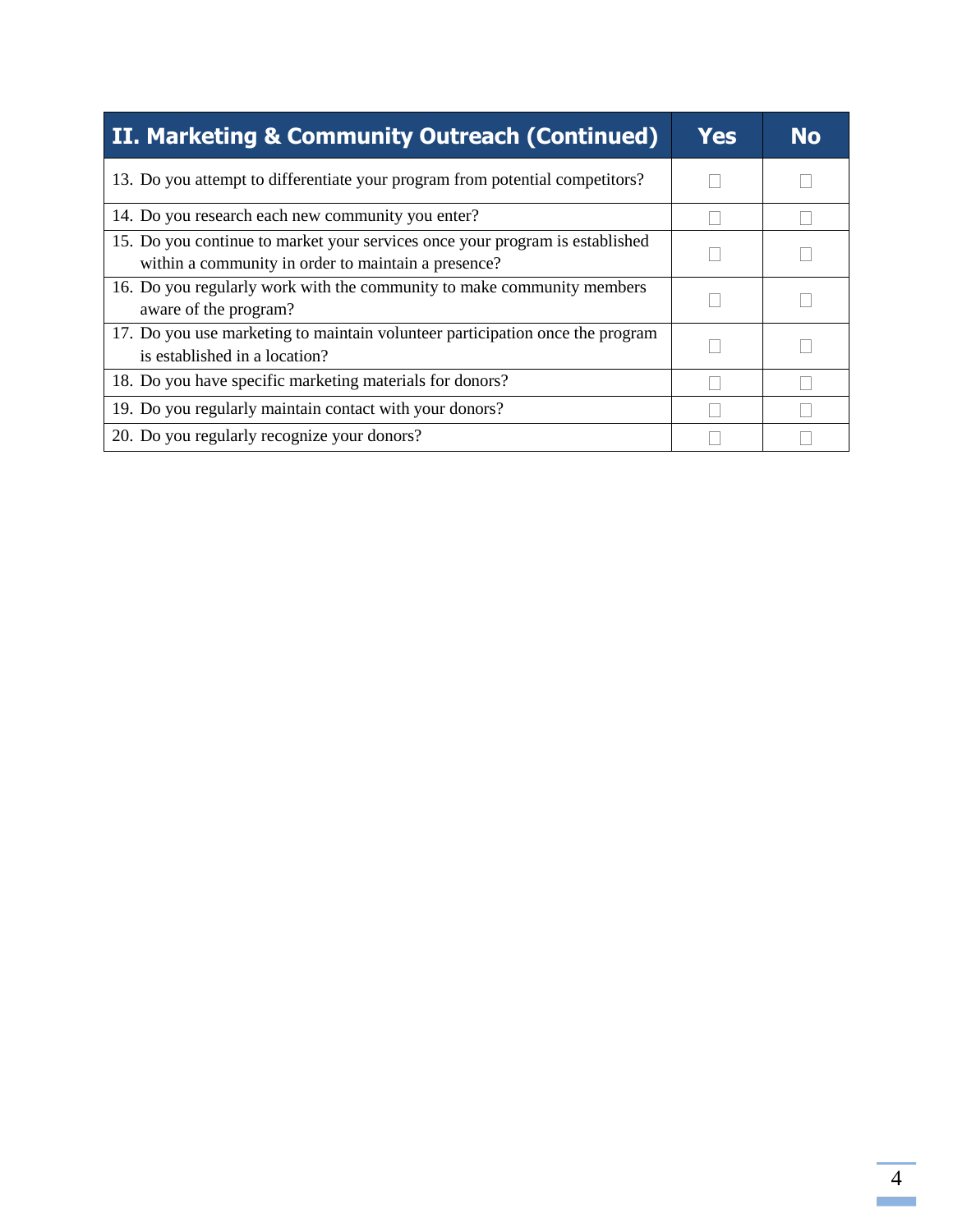| <b>III. Volunteer Management</b>                                                                                                     | Yes | <b>No</b> |
|--------------------------------------------------------------------------------------------------------------------------------------|-----|-----------|
| Do you recruit parents to become involved with Abriendo Puertas? If yes,<br>1.<br>explain how.                                       |     |           |
| When partnering with school districts, do the schools play a role in<br>2.<br>recruiting and supporting volunteers? If yes, explain. |     |           |
| 3. Do you have detailed job descriptions for your parent volunteers? If yes,<br>what are they?                                       |     |           |
| Do you have a screening or selection process for your parent volunteers? If<br>4.<br>yes, please explain.                            |     |           |
| Do you have a method for determining which parents will teach and mentor<br>5.<br>other parents? If yes, please explain.             |     |           |
| 6. Do you train your volunteers? If yes, how?                                                                                        |     |           |
| Who comes to your monthly meetings?<br>a.                                                                                            |     |           |
| What are concerns that volunteers generally deal with?<br>b.                                                                         |     |           |
| Where are the meetings located?<br>c.                                                                                                |     |           |
| Is the training one time or ongoing?<br>d.                                                                                           |     |           |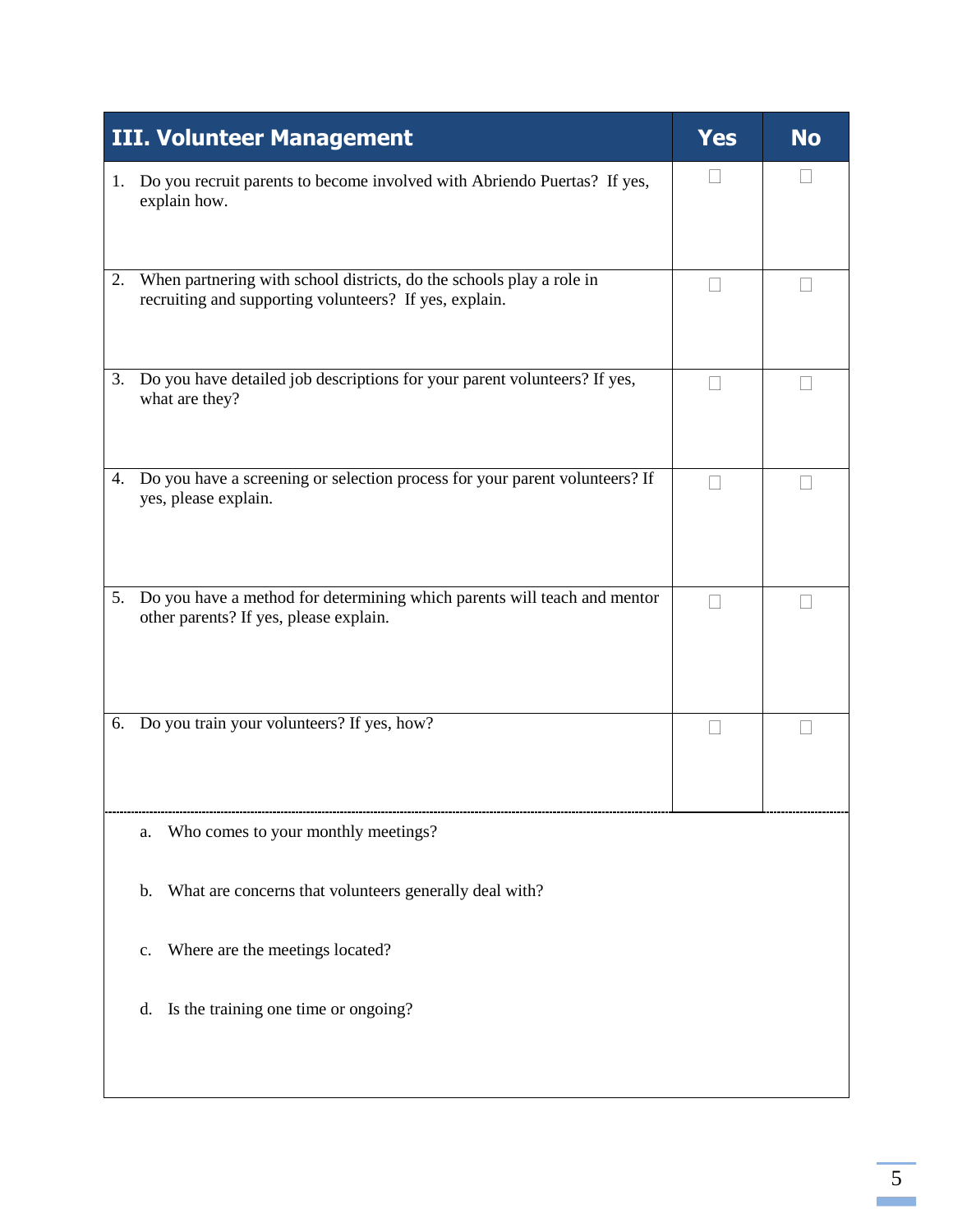| <b>III. Volunteer Management (Continued)</b>                                                                  | <b>Yes</b> | <b>No</b> |
|---------------------------------------------------------------------------------------------------------------|------------|-----------|
| Do you keep minutes or records of trainings?<br>7.                                                            |            |           |
| Do you track the involvement of your parent volunteer with Abriendo<br>8.<br>Puertas? If yes, please explain. |            |           |
| Do you evaluate the work of your parent volunteers? If yes, please explain.<br>9.                             |            |           |
| 10. Do you have a parent volunteer coordinator? If no, explain organization<br>oversight of volunteers:       |            |           |
| 11. Do you give your parent volunteers recognition for their work with your<br>organization? If yes, explain. |            |           |
| 12. Do you motivate or encourage volunteers? If yes, explain how.                                             |            |           |
| 13. Do you have a process for dealing with grievances of volunteers?                                          |            |           |
| 14. Do you keep volunteers informed of organizational events and/or program<br>changes? If yes, explain how.  |            |           |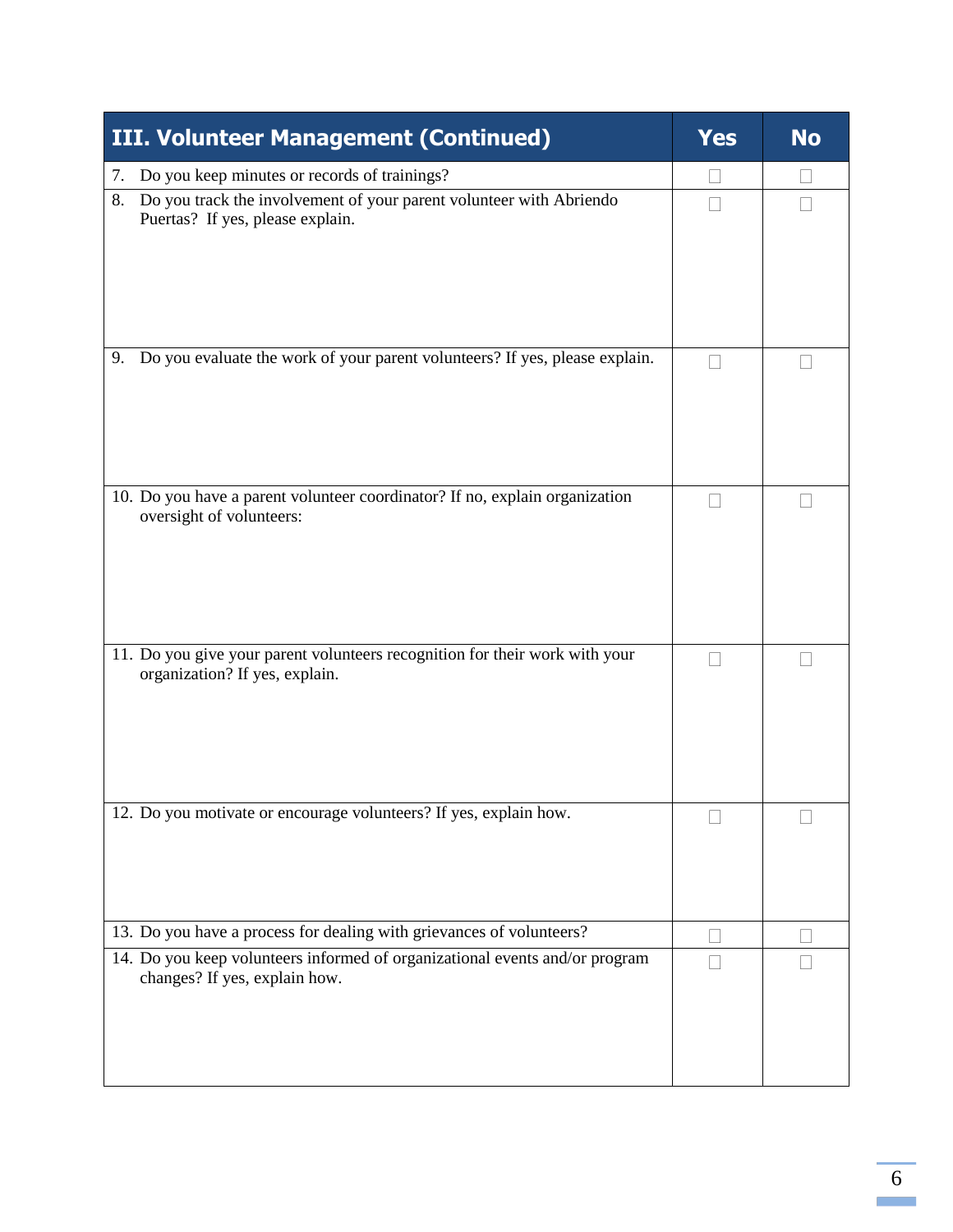| <b>III. Volunteer Management (Continued)</b>                               | <b>Yes</b> | <b>No</b> |
|----------------------------------------------------------------------------|------------|-----------|
| 15. Do you offer guidance or support for volunteers? If yes, explain how.  |            |           |
| What is the volunteer center?<br>a.                                        |            |           |
| When is your volunteer center open?<br>b.                                  |            |           |
| What are the concerns of parents who access this center?<br>$\mathbf{C}$ . |            |           |
| What are the strengths and weaknesses of the center?<br>d.                 |            |           |
| Do you have these volunteer centers at each program location?<br>e.        |            |           |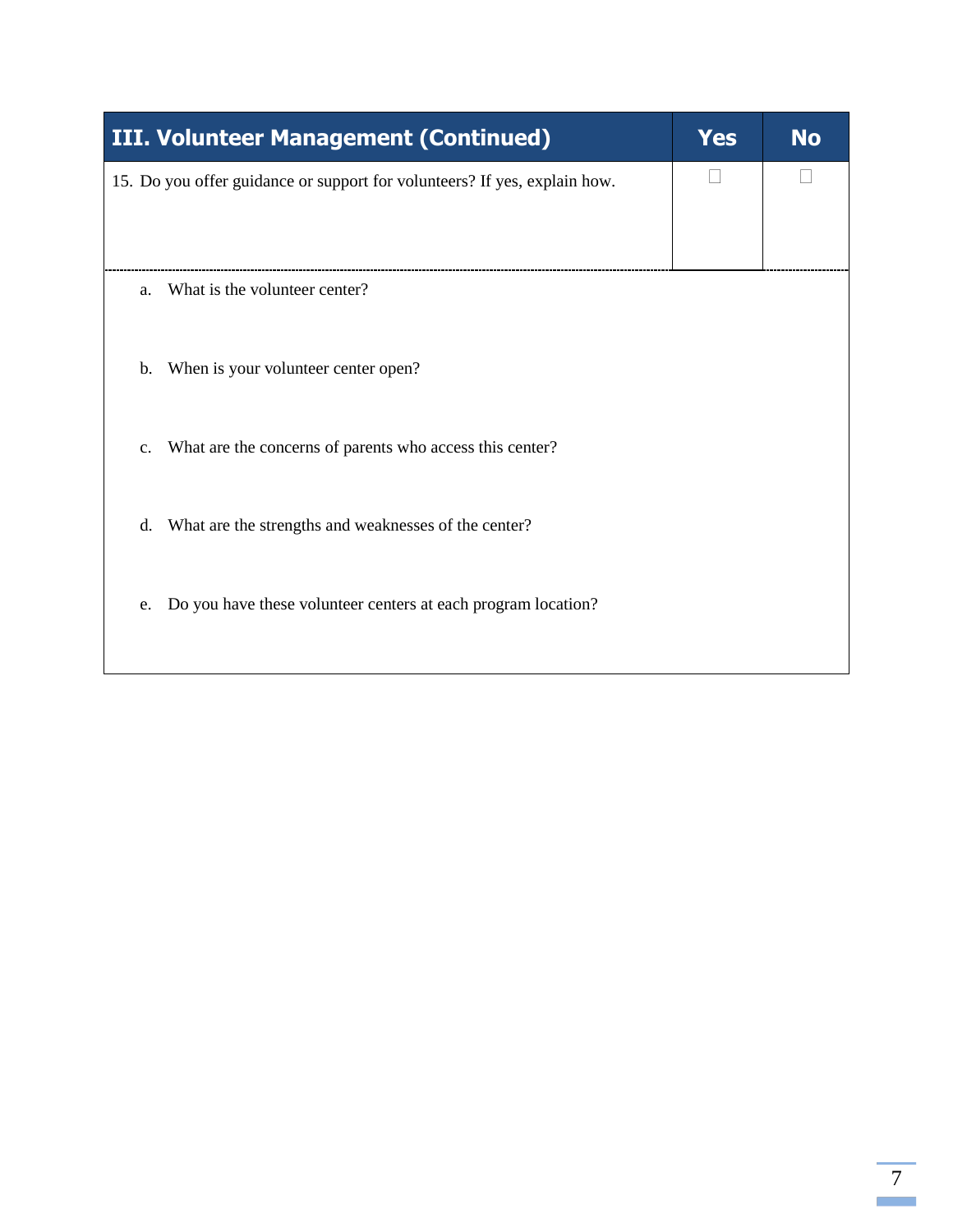# **APPENDIX TWO: ABRIENDO PUERTAS PARENT SURVEY**

#### ENGLISH SURVEY SCRIPT

Hello my name is \_\_\_\_\_\_\_\_\_\_\_\_\_\_\_\_\_\_\_\_\_\_\_\_\_. May I speak with \_\_\_\_\_\_\_\_\_\_\_\_? (Repeat intro if needed) I'm calling on behalf of the Bush School, at Texas A&M University. We are conducting a survey for Abriendo Puertas to help them improve their program and better serve their volunteers. We received your contact information from Abriendo Puertas. Should you choose to participate in our survey, your responses will remain confidential. The University releases no information as to how any individual answers the questions and your name and telephone number will not be used in our research. Your participation in this survey is completely voluntary and you may decide not to participate or withdraw from the survey at any time. If you agree to participate, you will be asked a series of questions about Abriendo Puertas and their services. Your statements may be summarized for reports and publications under the supervision of our professor, Dr. Lori Taylor. Any notes taken will be kept in a secure and locked location and will be available only to the research team. This survey will take less than 15 minutes of your time. Are you willing to complete the survey?

Would you prefer to complete the survey in English or Spanish?

First I would like to ask you a few questions about your participation in Abriendo Puertas. For most of these questions, I will list multiple answer choices and you can choose one or more of the answer choices.

- 1. Are you a current participant of Abriendo Puertas?
	- a. Yes or
	- b. No
- 2. How did you hear about Abriendo Puertas? Was it from…
	- a. Your child's School
	- b. Another parent
	- c. Abriendo Puertas staff or
	- d. Other
	- e. (If other) Please explain: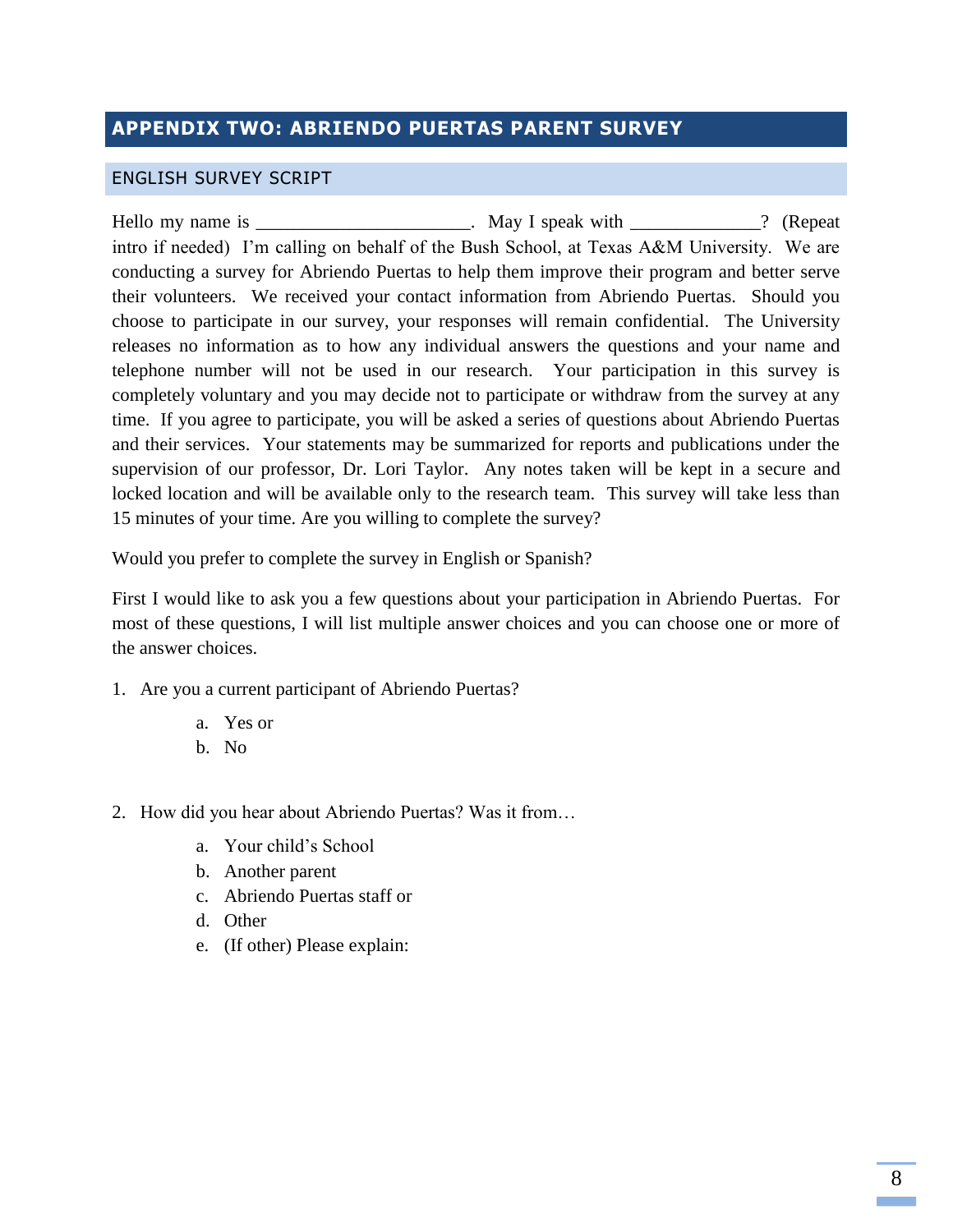- 3. What was the most important reason that made you decide to participate in Abriendo Puertas? Was it because you…
	- a. Wanted your child to graduate from high school
	- b. Wanted your child to go to college
	- c. Wanted to learn more about opportunities for your child
	- d. Wanted to help your community or
	- e. Other
	- f. (If other) Please explain:

| <b>Questions for Current Participants</b>                                                                                                                                                                                                                 | <b>Questions for Former Participants</b>                                                                                                                                                                                                                                                           |
|-----------------------------------------------------------------------------------------------------------------------------------------------------------------------------------------------------------------------------------------------------------|----------------------------------------------------------------------------------------------------------------------------------------------------------------------------------------------------------------------------------------------------------------------------------------------------|
| 4. Before you participated in Abriendo Puertas,<br>did you talk to your child about college?<br>a. Yes or<br>b. No<br>5. Before you participated in Abriendo Puertas,<br>did your child express interest in going to<br>college?<br>Yes or<br>a.<br>b. No | What is the most important reason that you<br>4.<br>stopped participating in Abriendo Puertas?<br>Please respond<br>Information was not helpful<br>a.<br>b. Did not have time to participate<br>Child graduated from high school<br>$c_{\cdot}$<br>Other<br>d.<br>(If other) Please explain:<br>e. |
| 6. Have any of your children attended college?<br>Yes or<br>a.<br>b. No                                                                                                                                                                                   | Before you participated in Abriendo Puertas,<br>5.<br>did you talk to your child about college?<br>a. Yes or<br>b. No                                                                                                                                                                              |
| 7. Has participating in Abriendo Puertas helped<br>you become more involved in your child's<br>education?<br>Yes or<br>a.<br>b. No<br>c. Please explain:                                                                                                  | Before you participated in Abriendo Puertas,<br>6.<br>did your child express interest in going to<br>college?<br>Yes or<br>a.<br>b. No<br>Have any of your children attended college?<br>7.<br>a. Yes or<br>b. No                                                                                  |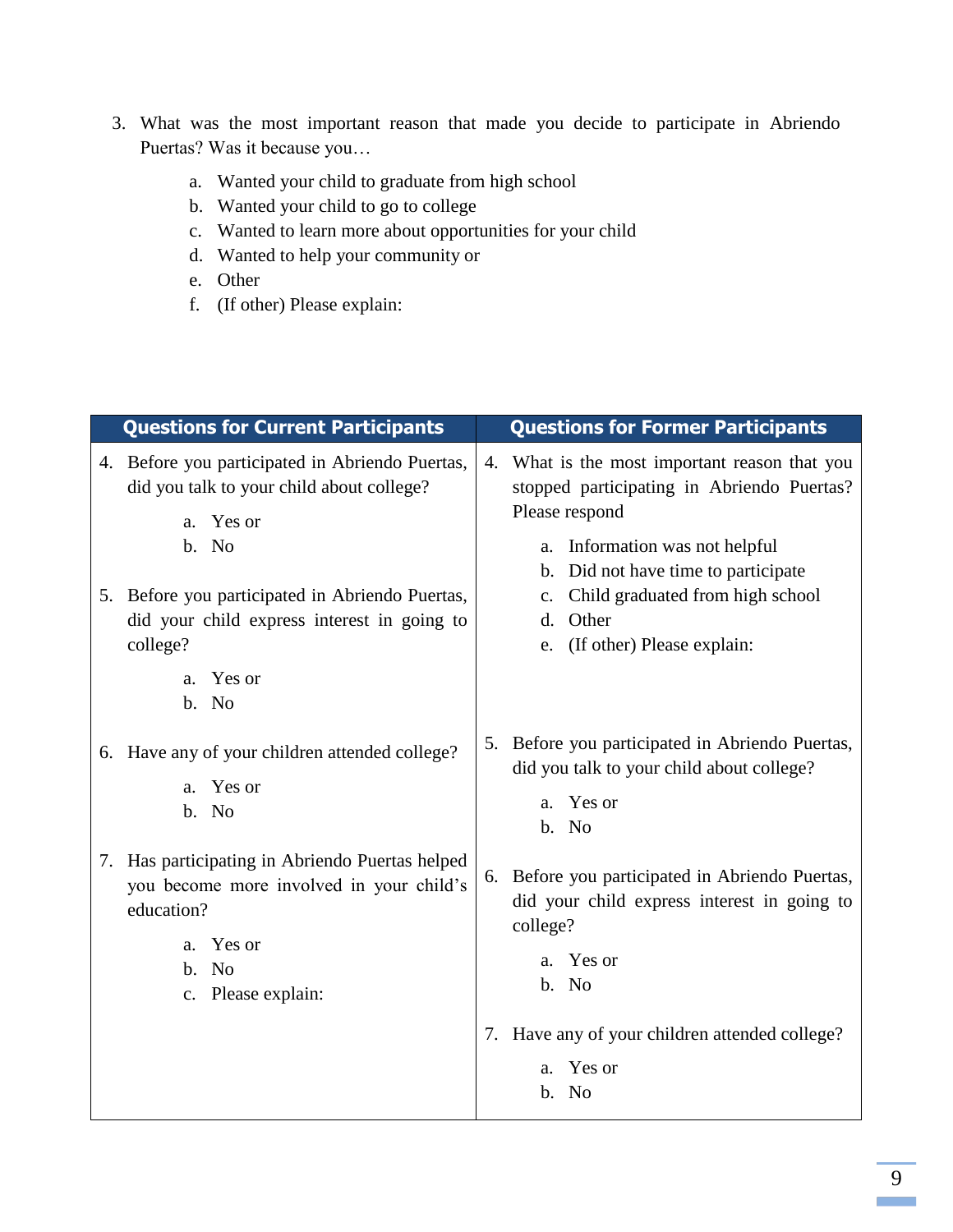| <b>Questions for Current Participants</b>                                                                                                                                                                                                                                                                                                                                                                                                                                                                                                                                                                                                                                | <b>Questions for Former Participants</b>                                                                                                                                                                                                                                                                                                                                                                                                                                                                                    |
|--------------------------------------------------------------------------------------------------------------------------------------------------------------------------------------------------------------------------------------------------------------------------------------------------------------------------------------------------------------------------------------------------------------------------------------------------------------------------------------------------------------------------------------------------------------------------------------------------------------------------------------------------------------------------|-----------------------------------------------------------------------------------------------------------------------------------------------------------------------------------------------------------------------------------------------------------------------------------------------------------------------------------------------------------------------------------------------------------------------------------------------------------------------------------------------------------------------------|
| 8. Have you completed the three core Abriendo<br>Puertas classes?<br>a. Yes<br>b. No or<br>c. No, but you intend to complete all<br>3 classes<br>9. How many Abriendo Puertas classes have<br>you attended, other than the 3 core classes?                                                                                                                                                                                                                                                                                                                                                                                                                               | Did participating in Abriendo Puertas help<br>8.<br>you become more involved in your child's<br>education?<br>a. Yes or<br>b. No<br>c. Please explain:                                                                                                                                                                                                                                                                                                                                                                      |
| 10. Other than attending classes, how else have<br>you participated in Abriendo Puertas? Please<br>select all that apply. Have you<br>Taught lessons or classes<br>a.<br>Handed out literature<br>$\mathbf{b}$ .<br>c. Talked to other parents about<br>Abriendo Puertas<br>d. Brought friends to meetings<br>Other<br>e.<br>(If other) Please explain:<br>f.<br>11. Where do you go to participate in Abriendo<br>Puertas? Please select all that apply. Was it<br>at<br>Your child's school<br>a.<br>Your home<br>$\mathbf{b}$ .<br>Someone else's home<br>$\mathbf{c}$ .<br>Church<br>d.<br>Community center<br>e.<br>Other<br>f.<br>(If other) Please explain:<br>g. | 9. Did you complete the three core Abriendo<br>Puertas classes?<br>a. Yes or<br>b. No<br>10. How many Abriendo Puertas classes did you<br>attend, other than the 3 core classes?<br>11. Other than attending classes, how else did<br>you participate in Abriendo Puertas? Please<br>select all that apply. Did you<br>a. Teach lessons or classes<br>b. Hand out literature<br>Talk to other parents about Abriendo<br>c.<br>Puertas<br>Bring friends to meetings<br>d.<br>Other<br>e.<br>f.<br>(If Other) Please explain: |
|                                                                                                                                                                                                                                                                                                                                                                                                                                                                                                                                                                                                                                                                          |                                                                                                                                                                                                                                                                                                                                                                                                                                                                                                                             |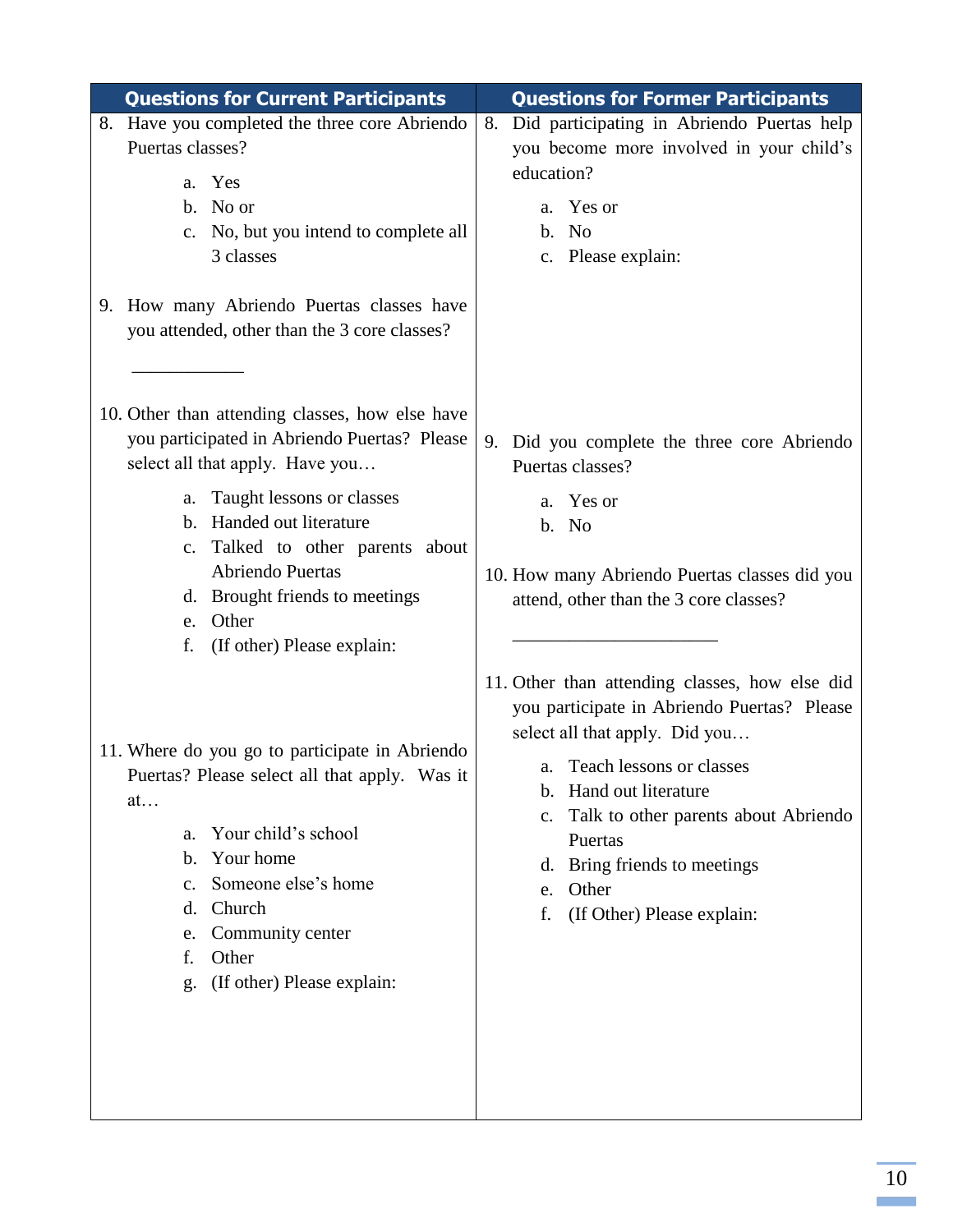| <b>Questions for Current Participants</b>                                                             | <b>Questions for Former Participants</b>                    |
|-------------------------------------------------------------------------------------------------------|-------------------------------------------------------------|
| 12. Do you know whom to contact if you have                                                           | 12. Where did you go to participate in Abriendo             |
| questions about the program?                                                                          | Puertas? Please select all that apply. Was it               |
| a. Yes or                                                                                             | $\mathfrak{to}$                                             |
| b. No                                                                                                 | Your child's school<br>a.                                   |
| c. (If yes) Who do you contact?                                                                       | Your home<br>$\mathbf{b}$ .                                 |
|                                                                                                       | Someone else's home<br>$\mathbf{c}$ .                       |
|                                                                                                       | Church<br>d.                                                |
|                                                                                                       | Community center<br>e.                                      |
| 13. Would you like any other support from                                                             | Other<br>f.                                                 |
| Abriendo Puertas?                                                                                     | (If other) Please explain:<br>g.                            |
| a. Yes or<br>b. No<br>c. (If yes) Please explain:                                                     | 13. Did you know whom to contact if you had                 |
|                                                                                                       | questions about the program?                                |
|                                                                                                       | a. Yes or                                                   |
|                                                                                                       | b. No                                                       |
|                                                                                                       | c. (If yes) Who did you contact?                            |
| 14. Do you feel like you are making a difference                                                      |                                                             |
| by helping for Abriendo Puertas?                                                                      |                                                             |
| a. Yes or                                                                                             |                                                             |
| b. No                                                                                                 | 14. Did you need any other support from                     |
| c. (If yes) How are you making a                                                                      | Abriendo Puertas?                                           |
| difference?                                                                                           | a. Yes or                                                   |
|                                                                                                       | b. No                                                       |
|                                                                                                       | c. (If yes) Please explain:                                 |
| Now I would like to ask you a few questions<br>about what you learned in Abriendo Puertas<br>classes. |                                                             |
|                                                                                                       | 15. Did you feel like you were making a                     |
| 15. Before attending Abriendo Puertas classes<br>did you know:                                        | difference by helping for Abriendo Puertas?<br>Yes or<br>a. |
| Where colleges were located<br>a.                                                                     | <b>No</b><br>b.<br>(If yes) How did you make a<br>c.        |
| b. How to apply to colleges                                                                           | difference?                                                 |
| c. How to apply for financial aid                                                                     |                                                             |
| d. How to register for the SAT/ACT                                                                    |                                                             |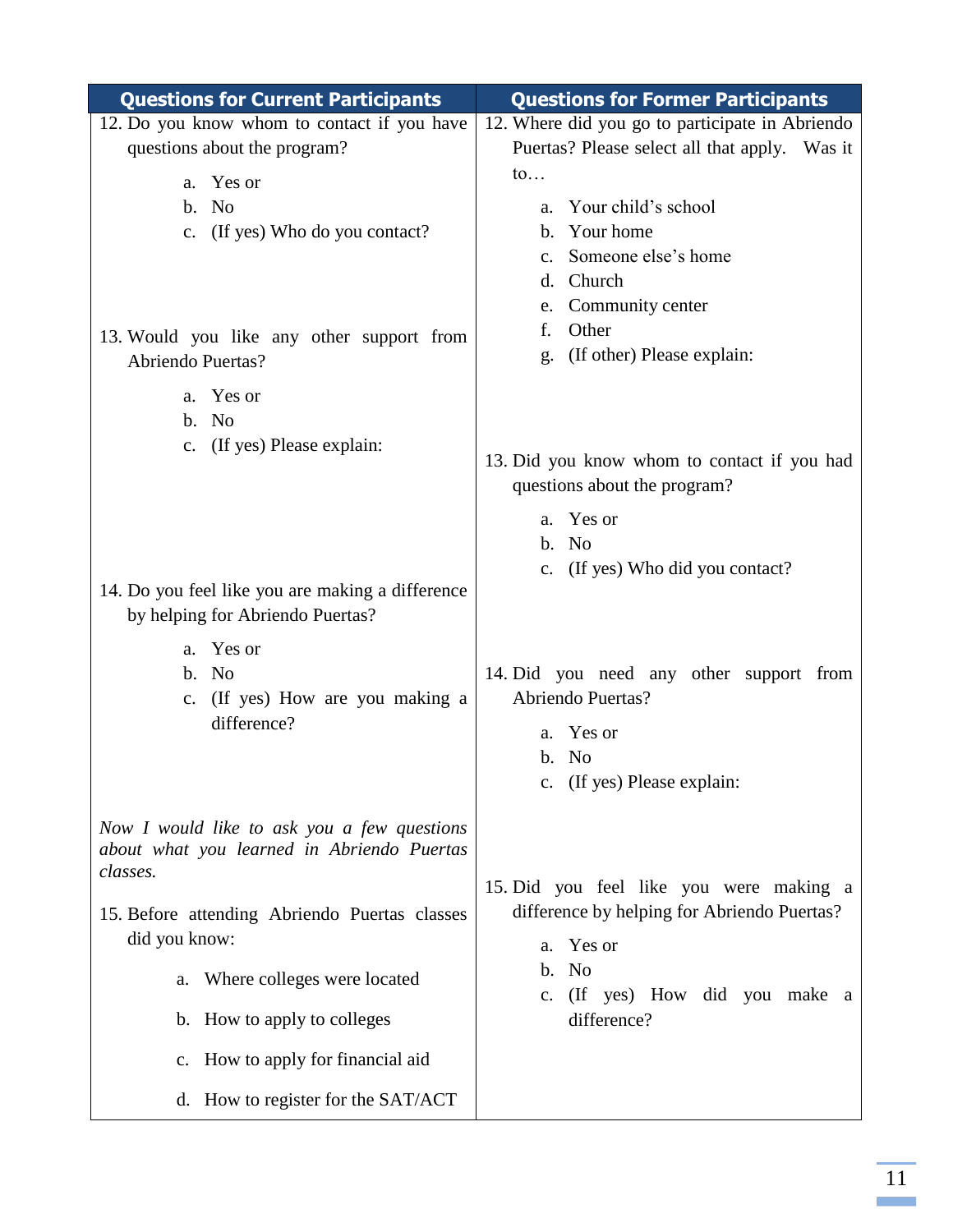| <b>Question for Current Participants</b>                                                                                                                                                                           | <b>Questions for Former Participants</b>                                                                                                                                                                                                                                      |
|--------------------------------------------------------------------------------------------------------------------------------------------------------------------------------------------------------------------|-------------------------------------------------------------------------------------------------------------------------------------------------------------------------------------------------------------------------------------------------------------------------------|
| 16. Is it easy to understand the material that is<br>presented in Abriendo Puertas meetings?<br>a. Yes or<br>b. No<br>17. Is the information presented to you in<br>Abriendo Puertas classes helpful?<br>a. Yes or | Now I would like to ask you a few questions<br>about what you learned in Abriendo Puertas<br>classes.<br>16. Before attending Abriendo Puertas classes<br>did you know:<br>a. Where colleges were located<br>b. How to apply to colleges<br>c. How to apply for financial aid |
| b. No<br>18. Is there any other information or services<br>Abriendo Puertas could provide that would                                                                                                               | d. How to register for the SAT/ACT<br>17. Was it easy to understand the material that<br>was presented in Abriendo Puertas meetings?                                                                                                                                          |
| be helpful?<br>a. Yes or<br>b. No<br>c. (If yes) Please explain:                                                                                                                                                   | a. Yes or<br>b. No<br>18. Was the information presented to you in<br>Abriendo Puertas classes helpful?<br>a. Yes or                                                                                                                                                           |
| Now I would like to ask you a few questions<br>about the accessibility of Abriendo Puertas<br>classes.<br>19. Are class sites easy to get to?<br>Yes or<br>a.<br>b. No<br>c. (If no) Why not?                      | b. No<br>19. Was there any other information or services<br>Abriendo Puertas could have provided that<br>would have been helpful?<br>a. Yes or<br>b. No<br>c. (If yes) Please explain:                                                                                        |
| 20. When does your class usually meet?                                                                                                                                                                             | Now I would like to ask you a few questions<br>about the accessibility of Abriendo Puertas<br>classes.<br>20. Were class sites easy to get to?<br>Yes or<br>a.<br>No<br>$\mathbf{b}$ .<br>c. $($ If no $)$ Why not?                                                           |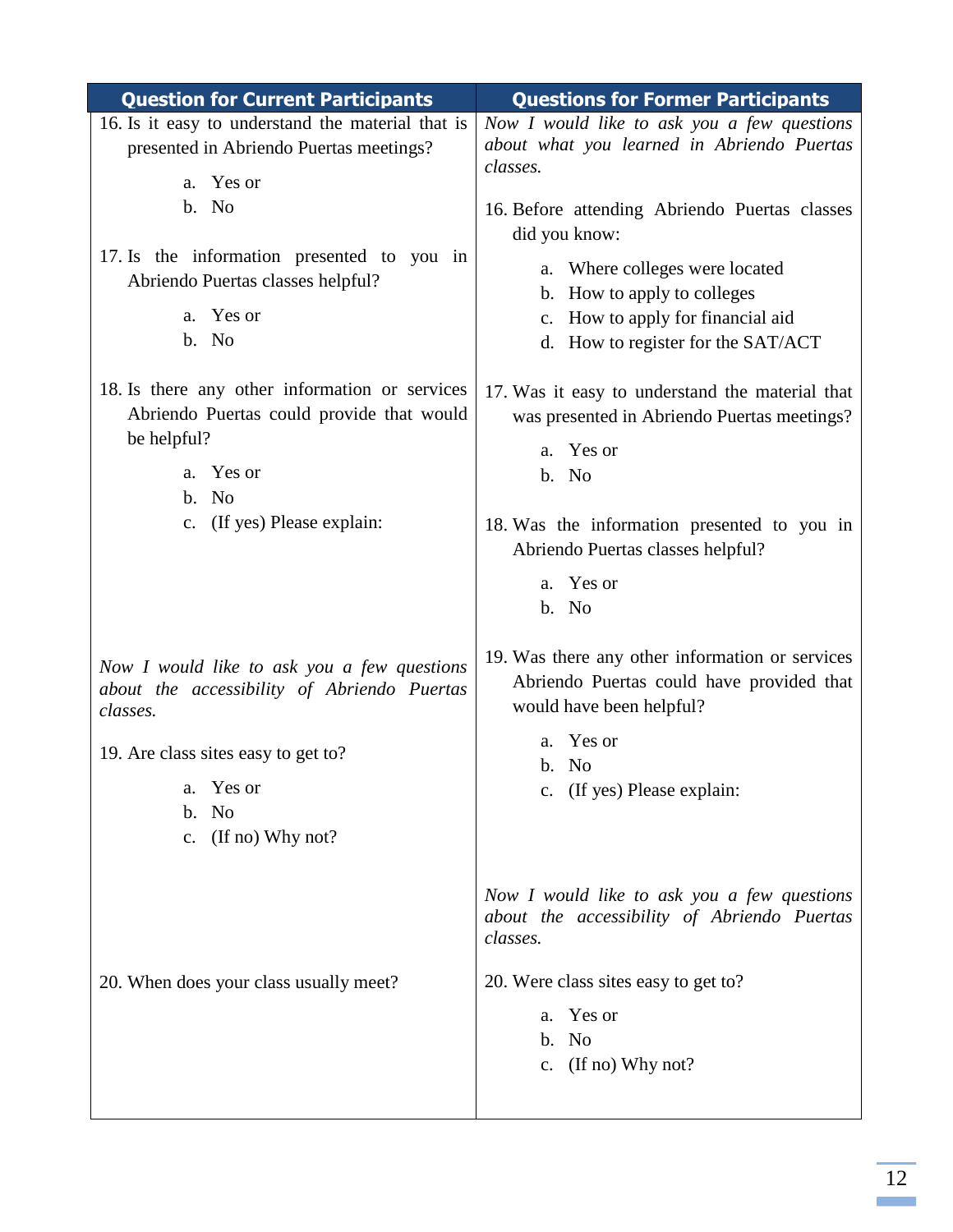| <b>Question for Current Participants</b> | <b>Questions for Former Participants</b> |
|------------------------------------------|------------------------------------------|
| 21. Is that time convenient for you?     | 21. When did your class usually meet?    |
| a. Yes or                                |                                          |
| b. No                                    |                                          |
| c. $($ If no $)$ Why?                    |                                          |
|                                          | 22. Was that time convenient for you?    |
|                                          | a. Yes or                                |
|                                          | b. No                                    |
|                                          | c. $($ If no) Why?                       |
|                                          |                                          |
|                                          |                                          |
|                                          |                                          |
|                                          |                                          |
|                                          |                                          |

Now I would like to ask you a few questions about yourself. This information will help Abriendo Puertas better understand their volunteers.

23. What is your age?

24. What is the highest level of education you have completed?

- a. Less than high school
- b. High school diploma/GED
- c. Some college
- d. Associate degree
- e. Bachelors' degree
- f. Higher than a bachelors' degree

25. How many children do you have?

- 26. Which schools do your children attend?
- 27. Do you have any other comments regarding Abriendo Puertas?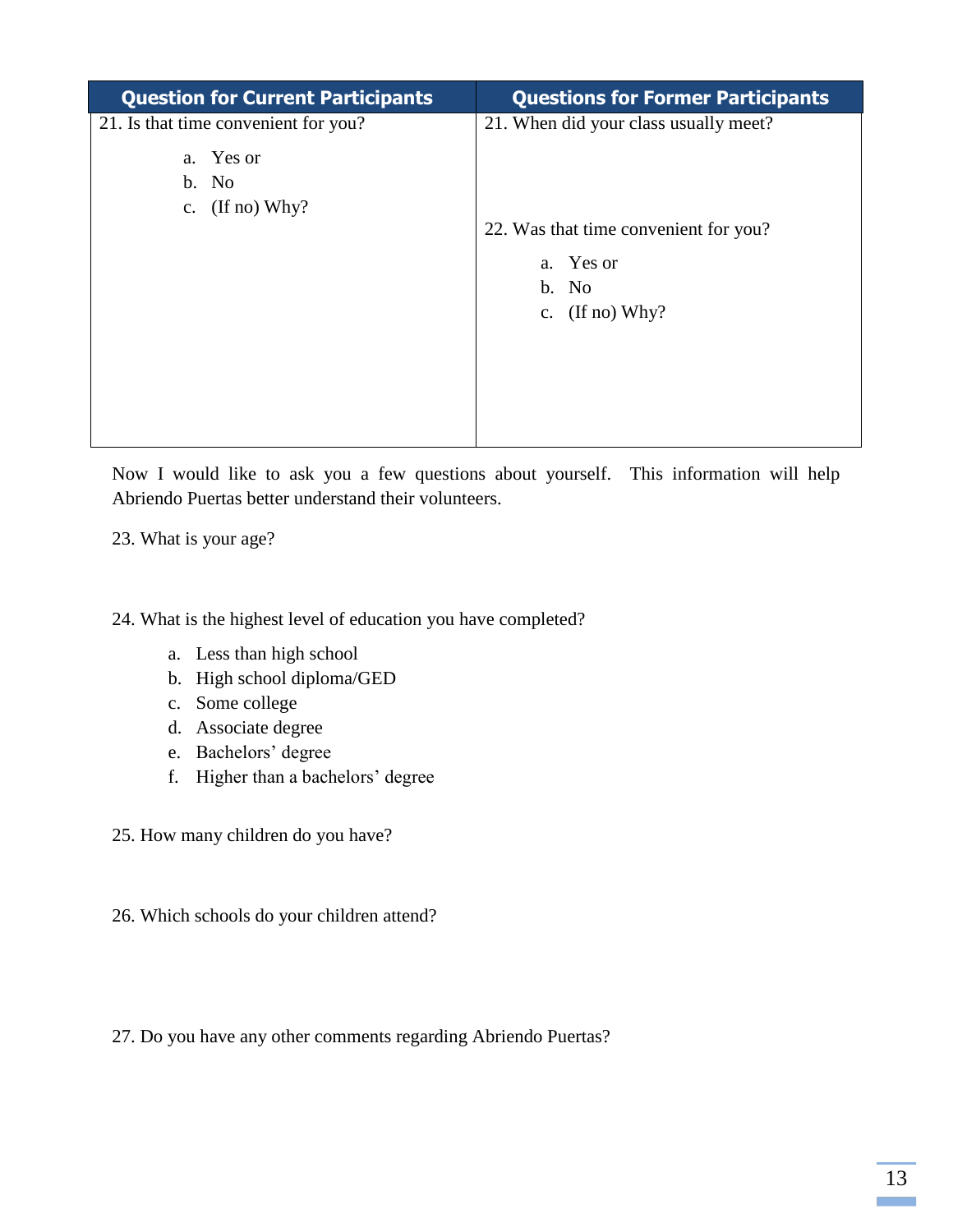This concludes the survey. We greatly appreciate your participation and it will be very helpful in aiding Abriendo Puertas with improving their services. Have a nice day.

28. Was the participant male or female? \_\_\_\_\_\_\_\_\_\_\_\_\_\_\_\_\_\_\_\_\_\_\_\_\_\_\_\_\_\_\_\_\_\_\_\_\_\_\_\_\_\_

29. Respondent ID number\_\_\_\_\_\_\_\_\_\_\_\_\_\_\_\_\_\_\_\_\_\_\_\_\_\_\_\_\_\_\_\_\_\_\_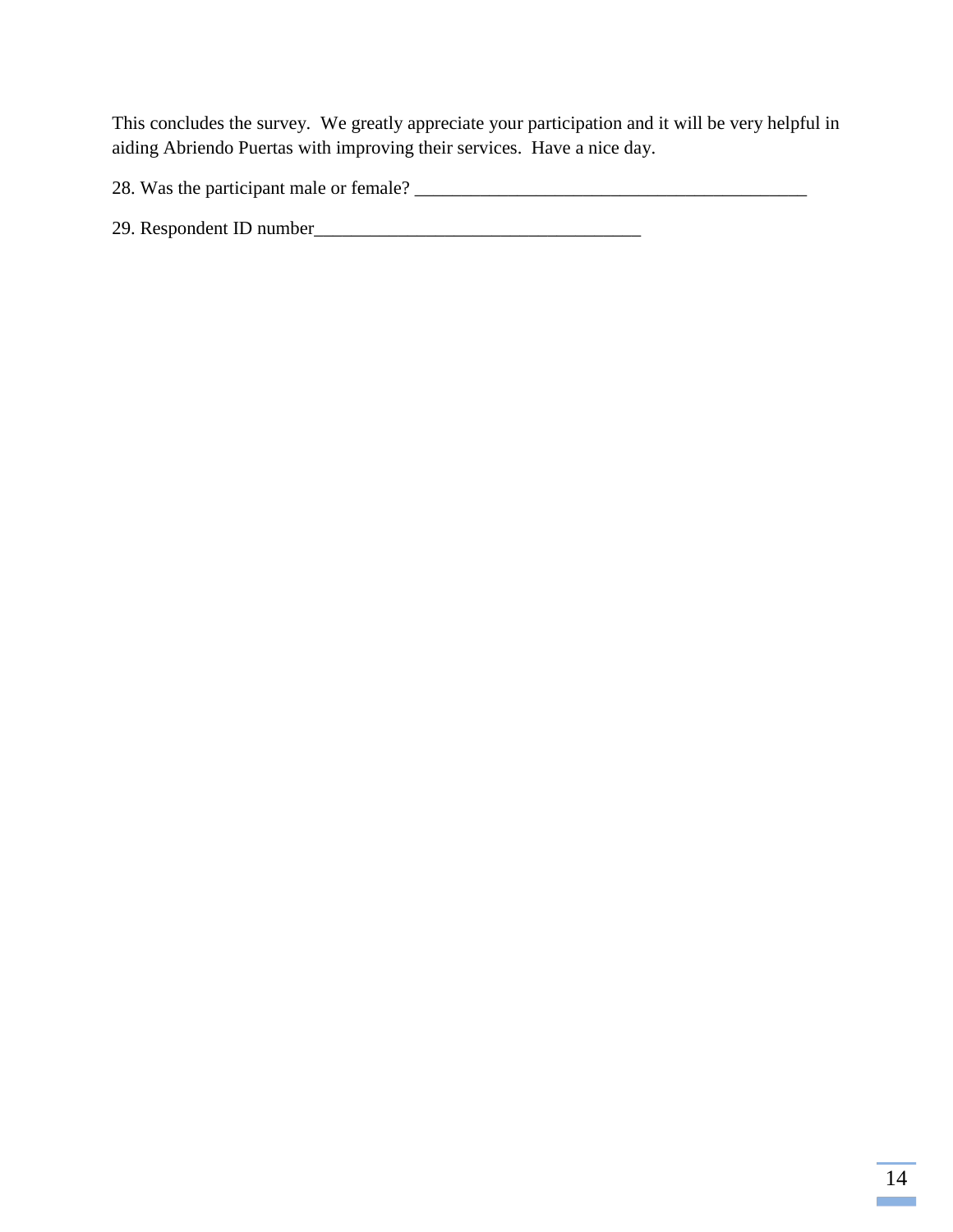#### SPANISH SURVEY SCRIPT

Hola, mi nombre es \_\_\_\_\_\_\_\_\_\_\_\_\_\_\_\_\_\_\_\_\_\_\_\_\_\_\_\_\_. ¿Pudiera hablar con (Repite la introducción si es necesario). Estoy hablando de parte de la Escuela Bush de la Universidad Texas A&M. Estamos conduciendo una encuesta para Abriendo Puertas con el fin de ayudarles a mejorar su programa y dar mejores servircios a sus voluntarios.Hemos recibido su información de contacto de Abriendo Puertas. Si decide participar en nuestra encuesta, todas sus respuestas serán anónimas. La Universidad no dará información a ninguna de cómo un individuo contesta a las preguntas y su nombre y numero telefónico no serán utilizados para nuestra investigación**.** Su participación en esta encuesta será completamente voluntaria y usted puede decidir no participar o retirar su encuesta en cualquier momento. Si está de acuerdo en participar, le haremos una serie de preguntas sobre Abriendo Puertas y sus servicios. Sus respuestas pudieran ser resumidas para reportes y publicaciones bajo la supervisión de nuestra profesora, Dr. Lori Taylor. Todas las notas que sean tomadas serán guardadas en un lugar seguro y solo serán disponibles al grupo de investigación.Esta encuesta tomara menos de 15 minutos de su tiempo. ¿Querría usted llenar la encuesta?

¿Preferiría llenar la encuesta en inglés o español?

Primero me gustaría hacerle varias preguntas sobre su participación en Abriendo Puertas. Para la mayoría de estas preguntas, enumeraré múltiples respuestas y usted puede escoger una o más de las respuestas.

- 1. ¿Está usted ahora participando en Abriendo Puertas?
	- a. Sí o
	- b. No
- 2. ¿Cómo se enteró de Abriendo Puertas? Fue por medio de…
	- a. La escuela de su hijo/hija
	- b. Otro padre/madre
	- c. Personal de Abriendo Puertas
	- d. Otro factor
	- e. Si otro, Por favor explique: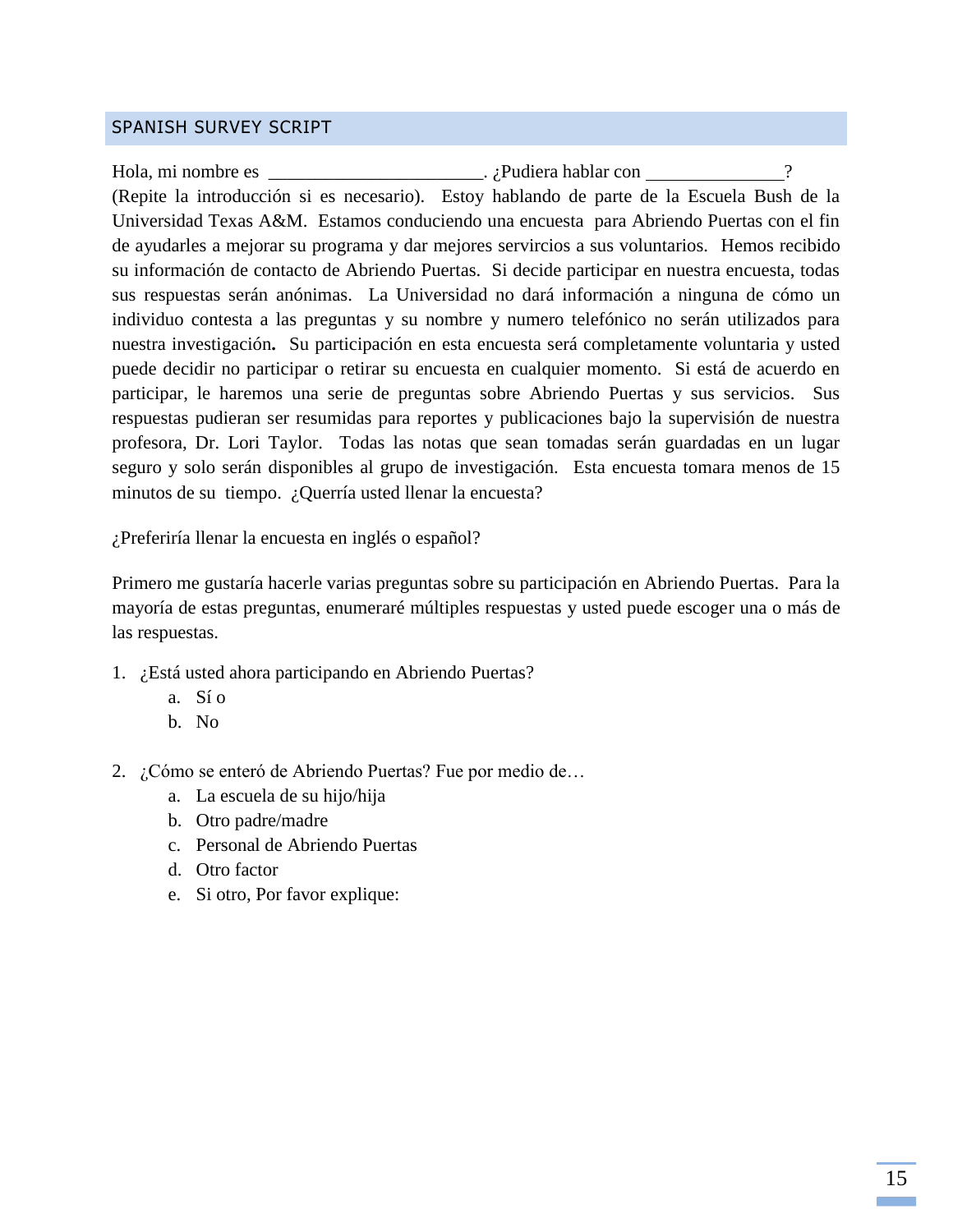- 3. ¿Por qué decidió participar en Abriendo Puertas? Puede escoger lo que aplique. Fue porque usted…
	- a. Quería que su hijo/hija se graduara de la preparatoria
	- b. Quería que su hijo/hija asistiera a la universidad
	- c. Quería aprender más sobre oportunidades para su hijo/hija
	- d. Quería ayudar a su comunidad
	- e. Otra razón
	- f. Si es otra, Por favor explique:

| <b>Preguntas para Pariticipantes Actuales</b>                                                                                                                                  | <b>Preguntas para Pariticipantes Anteriores</b>                                                                                                                                                                               |  |
|--------------------------------------------------------------------------------------------------------------------------------------------------------------------------------|-------------------------------------------------------------------------------------------------------------------------------------------------------------------------------------------------------------------------------|--|
| 4. ¿Antes de participar en Abriendo Puertas,<br>había hablado con su hijo/hija sobre la<br>universidad?<br>a. Sí o<br>b. No<br>5. ¿Antes de participar en Abriendo Puertas, le | 4. ¿Caul fue la razon porque dejó de participar<br>en Abriendo Puertas?<br>a. La información no me fue útil<br>b. No tuvo tiempo de participar<br>c. Hijo/hija se graduó de la preparatoria<br>o universidad<br>d. Otra razón |  |
| expresó usted interés en asistir a la<br>universidad su hijo $(a)$ ?<br>a. Sí o<br>b. No                                                                                       | e. Si es otro, Por favor explique:                                                                                                                                                                                            |  |
| 6. ¿Alguno de sus hijos ha asistido a la<br>universidad?<br>a. Sí o<br>b. No                                                                                                   | 5. ¿Antes de participar en Abriendo Puertas,<br>había hablado con su hijo/hija sobre la<br>universidad?<br>a. Sí o                                                                                                            |  |
| 7. ¿Le ha ayudado a usted el participar en<br>Abriendo Puertas involucrarse más en la<br>educación de su hijo/hija?<br>a. Sí o<br>b. No<br>c. Por favor explique:              | b. No<br>6. ¿Antes de participar en Abriendo Puertas, le<br>expresó usted interés en asistir a la<br>universidad su hijo $(a)$ ?<br>a. Sí o<br>b. No                                                                          |  |
|                                                                                                                                                                                | 7. ¿Alguno de sus hijos ha asistido a la<br>universidad?<br>a. Sí o<br>b. No                                                                                                                                                  |  |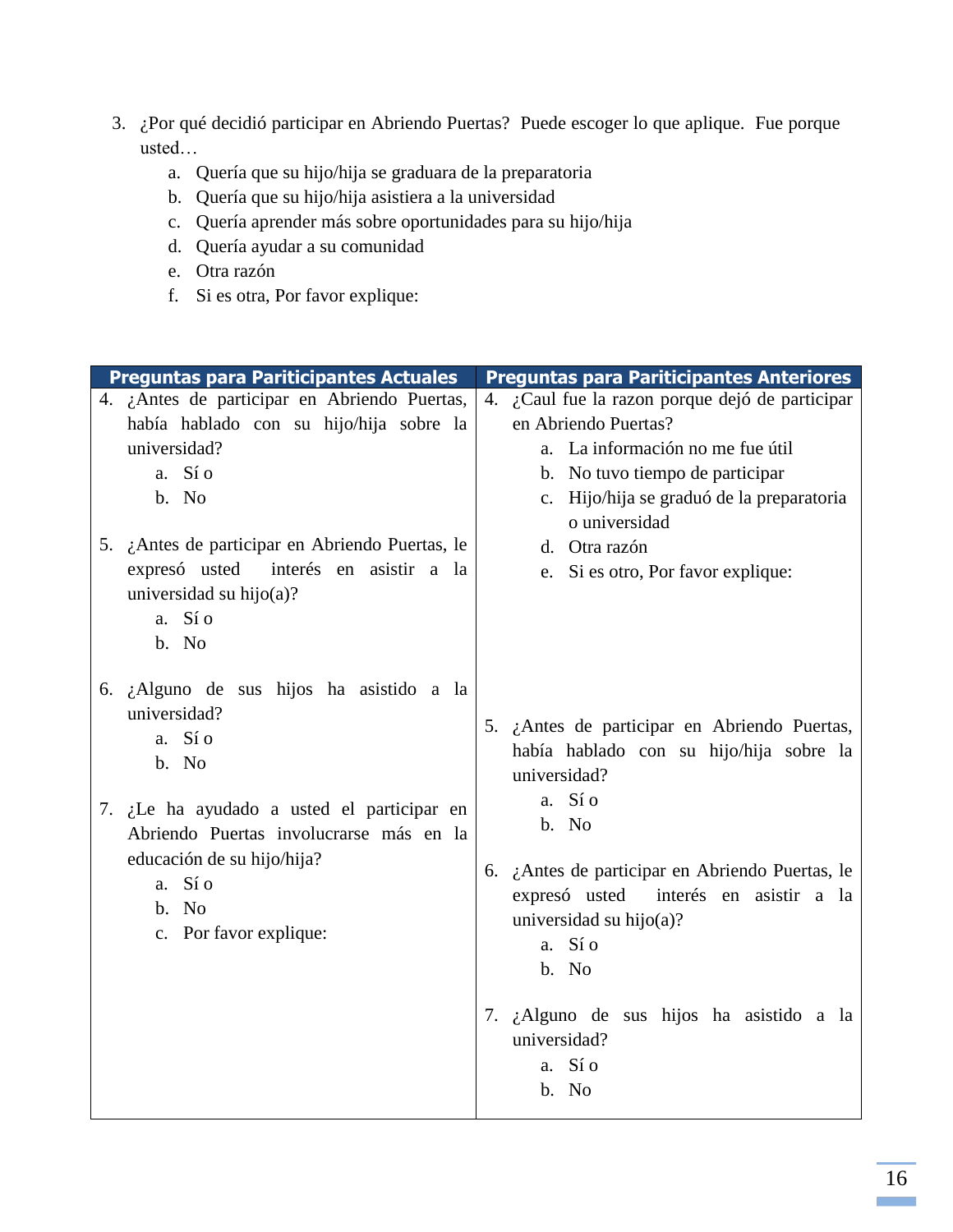| <b>Preguntas para Pariticipantes Actuales</b>                                                                                                                                                                                                                                                                                                                                                                                                                              | <b>Preguntas para Pariticipantes Anteriores</b>                                                                                                                                                                                                                                                                                                                                                                                                          |
|----------------------------------------------------------------------------------------------------------------------------------------------------------------------------------------------------------------------------------------------------------------------------------------------------------------------------------------------------------------------------------------------------------------------------------------------------------------------------|----------------------------------------------------------------------------------------------------------------------------------------------------------------------------------------------------------------------------------------------------------------------------------------------------------------------------------------------------------------------------------------------------------------------------------------------------------|
| 8. ¿Ha asistido a las tres clases esenciales de<br>Abriendo Puertas?<br>a. Sí o<br>b. No<br>c. No pero pienso terminar todas las 3<br>clases.                                                                                                                                                                                                                                                                                                                              | 8. ¿Le ha ayudado a usted el participar en<br>Abriendo Puertas involucrarse más en la<br>educación de su hijo/hija?<br>a. Sí o<br>b. No<br>c. Por favor explique:                                                                                                                                                                                                                                                                                        |
| 9. $\lambda$ cuantas clases de Abriendo Puertas ha<br>asistido, aparte de las 3 esenciales?<br>10. ¿Con excepción de asistir a clases, usted<br>cómo ha participado en Abriendo Puertas?<br>Por favor seleccione todo lo que aplique.<br>Usted<br>a. Da lecciones o clases<br>b. Distribuye información<br>c. Habla con otros padres sobre<br>Abriendo Puertas<br>d. Trae amigos a las clases<br>e. Otra manera<br>f.<br>Si otra, Por favor explique:                      | 9. $\mu$ Ha asistido a las tres clases esenciales de<br><b>Abriendo Puertas?</b><br>Sí o<br>a.<br>b. No<br>10. ¿A cuantas clases de Abriendo Puertas ha<br>asistido, aparte de las 3 esenciales?<br>11. ¿Con excepción de asistir a clases, cómo ha<br>usted participado en Abriendo Puertas? Por<br>favor seleccione todo lo que<br>aplique.<br>Usted<br>a. Da lecciones o clases<br>b. Distribuye información<br>c. Habla con otros<br>padres<br>sobre |
| 11. $\lambda$ donde va a participar con Abriendo<br>Puertas? Por favor seleccione todo aquello<br>que aplique. En<br>a. La escuela de su hijo/hija<br>Su casa<br>b.<br>La casa de alguien mas<br>c.<br>Iglesia<br>d.<br>Centro de communidad<br>e.<br>Otro medio<br>f.<br>Si otro, por favor explique:<br>g.<br>12. ¿Sabe a quién dirigirse en caso de que tenga<br>preguntas sobre el programa?<br>a. Si<br>b. No<br>c. ¿Si la respuesta es sí, con quién se<br>comunica? | <b>Abriendo Puertas</b><br>d. Trae amigos a las clases<br>Otra manera<br>e.<br>Si otra, Por favor explique:<br>f.<br>12. $i$ A donde iba a participar con Abriendo<br>Puertas? Por favor seleccione todo aquello<br>que aplique. En<br>a. La escuela de su hijo/hija<br>b. Su casa<br>c. La casa de alguien mas<br>d. Iglesia<br>Centro de communidad<br>e.<br>Otro medio<br>f.<br>Si otro, por favor explique:<br>g.                                    |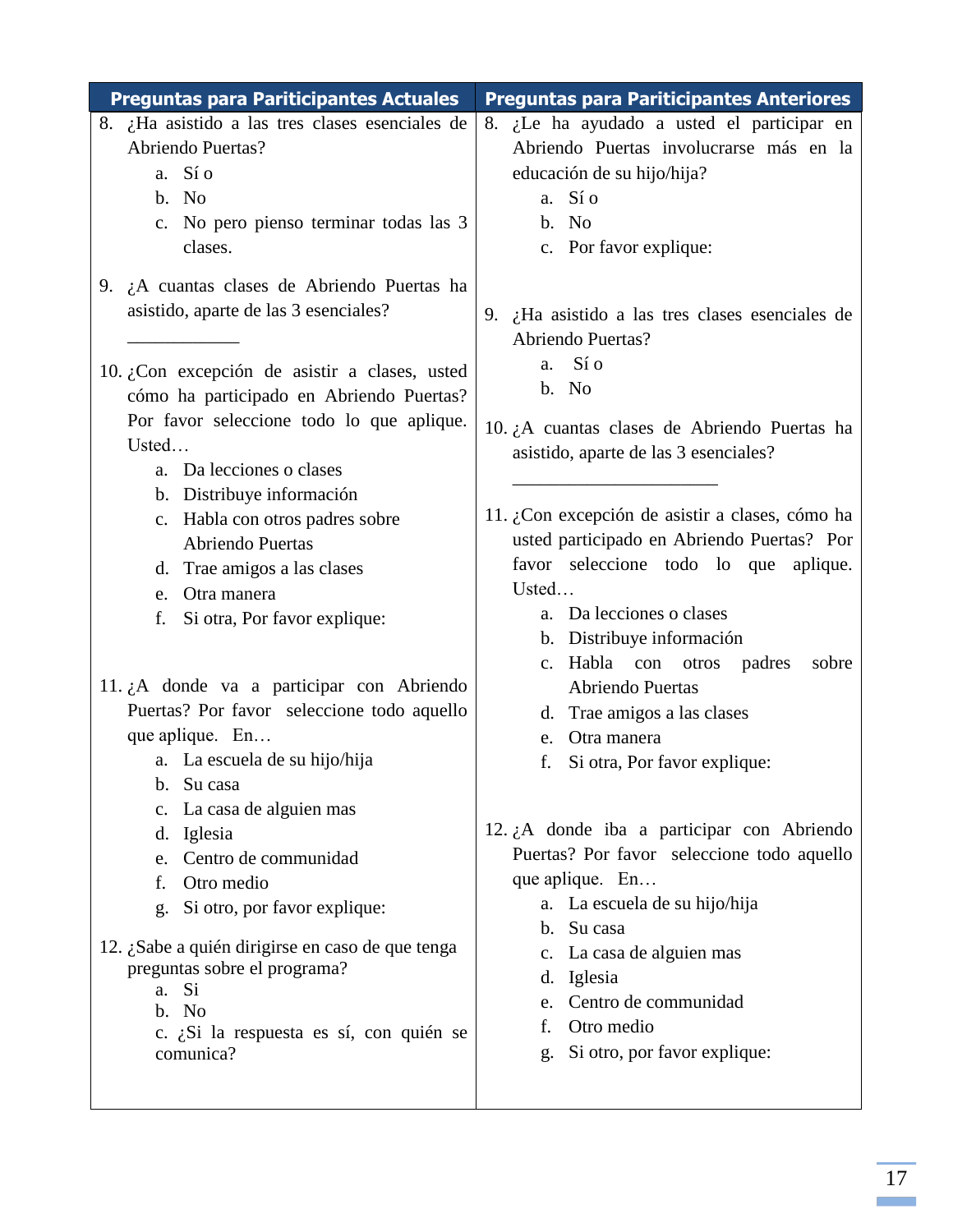| <b>Preguntas para Pariticipantes Actuales</b>                                                                                                                                                                                                                               | <b>Preguntas para Pariticipantes Anteriores</b>                                                                                                                                                                                                                                         |
|-----------------------------------------------------------------------------------------------------------------------------------------------------------------------------------------------------------------------------------------------------------------------------|-----------------------------------------------------------------------------------------------------------------------------------------------------------------------------------------------------------------------------------------------------------------------------------------|
| 13. ¿Necesita usted apoyo adicional de Abriendo<br>Puertas?<br>a. Sí o<br>b. No<br>c. Si la respuesta es sí, por favor<br>explique:                                                                                                                                         | 13. ¿Sabía usted a quién dirigirse en caso de que<br>tuviera preguntas sobre el programa?<br>Si<br>a.<br>b. No<br>c. ¿Si la respuesta es sí, con quién se<br>comunica?                                                                                                                  |
| 14. ¿Siente usted que está haciendo una<br>diferencia al ser voluntario de Abriendo<br>Puertas?<br>a. Sí o<br>b. No<br>c. Si la respuesta es sí, por favor                                                                                                                  | 14. ¿Necesitó usted apoyo adicional de Abriendo<br>Puertas?<br>a. Sí o<br>b. No<br>c. Si la respuesta es sí, por favor<br>explique:                                                                                                                                                     |
| explique:<br>Ahora quisiera hacerle algunas preguntas sobre<br>lo que usted aprendió en Abriendo Puertas<br>15. Antes de asistir a clases de Abriendo Puertas                                                                                                               | 15. ¿Sintió usted que estába haciendo una<br>diferencia al ser voluntario de Abriendo<br>Puertas?<br>a. Sío<br>b. No<br>c. Si la respuesta es sí, por favor<br>explique:                                                                                                                |
| sabía usted:<br>a. La ubicación de las universidades<br>b. Como aplicar a las universidades<br>c. Como solicitar ayuda financiera<br>d. Como registrarse para tomar<br>el<br>SAT/ACT<br>16. ¿Es fácil entender el material presentado en<br>las juntas de Abriendo Puertas? | Ahora quisiera hacerle algunas preguntas sobre<br>lo que usted aprendió en Abriendo Puertas<br>16. Antes de asistir a clases de Abriendo Puertas<br>sabía usted:<br>a. La ubicación de las universidades<br>b. Como solicitar a las universidades<br>c. Como solicitar ayuda financiera |
| a. Sí o<br>b. No<br>17. ¿Le es útil la información presentada en<br>Abriendo Puertas?<br>a. Sí o<br>b. No                                                                                                                                                                   | d. Como registrarse para tomar el<br>SAT/ACT<br>17. ¿Fue fácil entender el material presentado en<br>las juntas de Abriendo Puertas?<br>a. Sí o<br>b. No                                                                                                                                |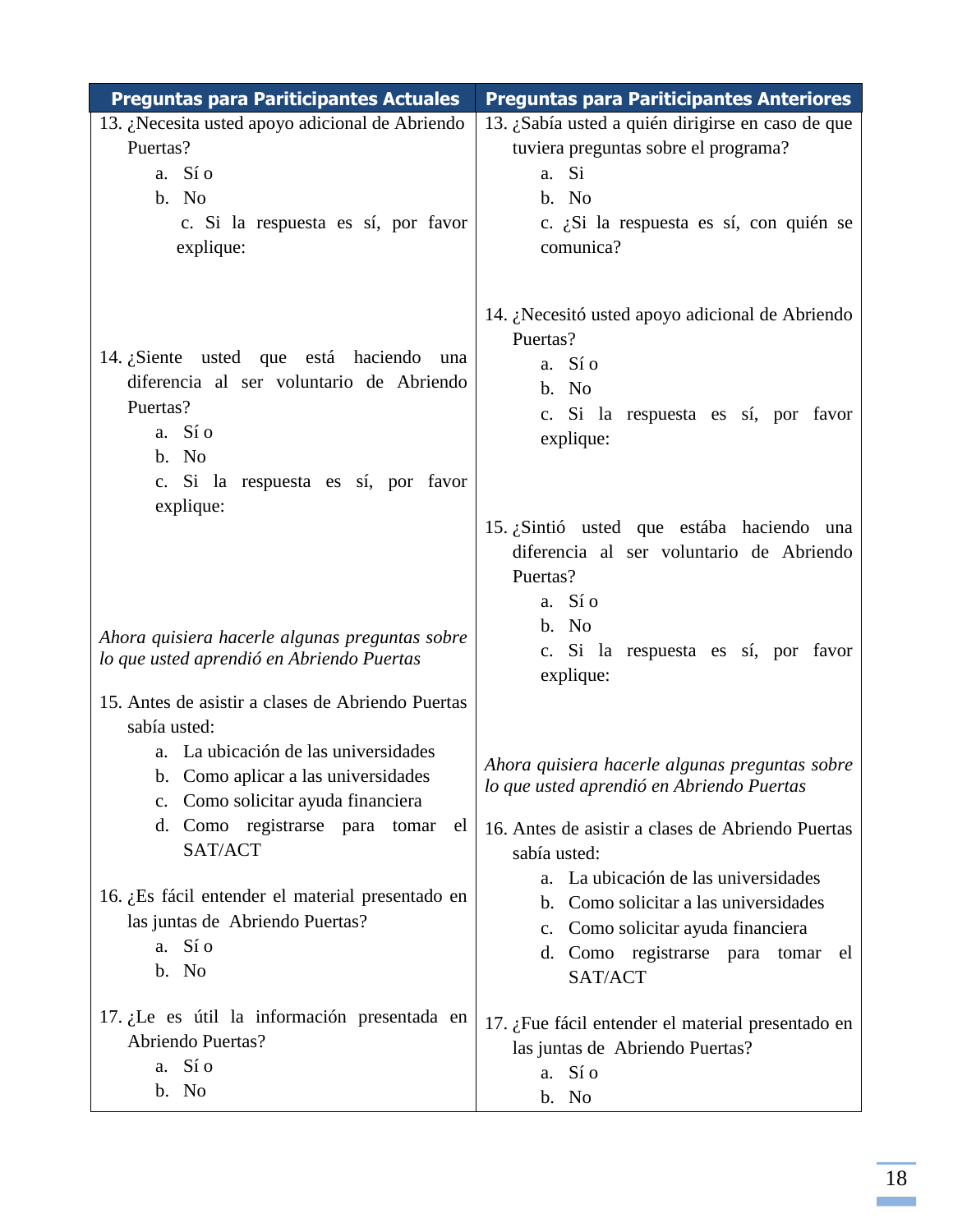| 18. ¿Le fue útil la información presentada en<br><b>Abriendo Puertas?</b><br>a. Sí o<br>b. No<br>19. ¿Hubo alguna otra información o servicios<br>adicionales que Abriendo Puertas pudo haber<br>proveido?<br>a. Sí o<br>b. No<br>c. Si la respuesta es sí, por favor<br>explique: |
|------------------------------------------------------------------------------------------------------------------------------------------------------------------------------------------------------------------------------------------------------------------------------------|
| Ahora me gustaría hacerle varias preguntas<br>sobre la accesibilidad de las clases de Abriendo<br>Puertas.                                                                                                                                                                         |
| 20. ¿Era fácil llegar a los sitios de clase?<br>a. Si<br>b. No<br>c. Si no, $\zeta$ por qué?:                                                                                                                                                                                      |
| 21. ¿Generalmente, cuando se juntaban para su<br>clase?<br>22. ¿El horario de las clases fue conveniente<br>para usted?<br>a. Si<br>b. No<br>c. Si no, ¿por qué?:                                                                                                                  |
|                                                                                                                                                                                                                                                                                    |

Ahora me gustaría hacerle varias preguntas sobre usted. Esta información le ayudara a Abriendo Puertas a entender a sus voluntarios mejor.

23. ¿Cuál es su edad?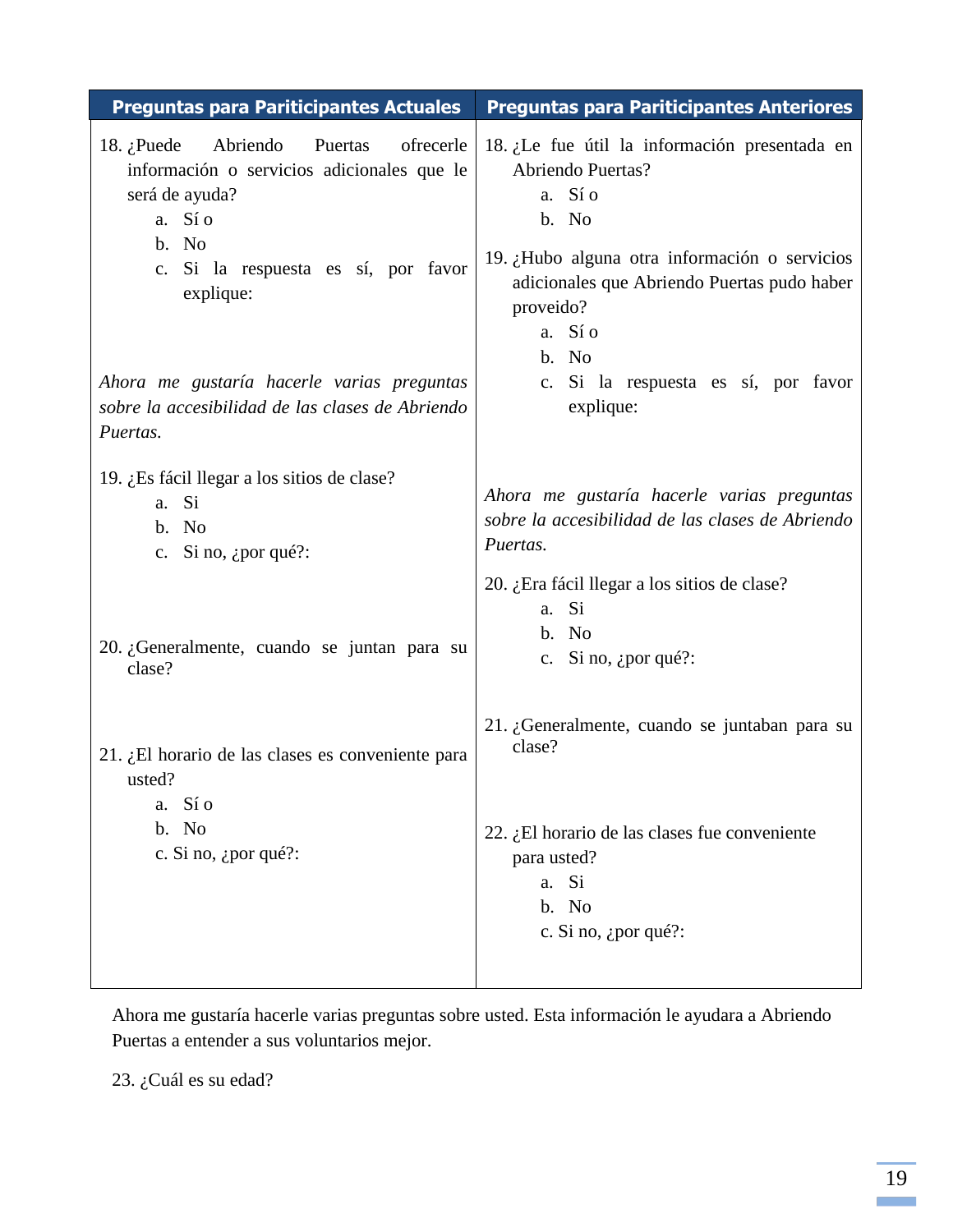#### 24. ¿Cuál es el nivel más alto de educación que ha completado?

- a. Menos de la preparatoria
- b. Diploma/GED de preparatoria
- c. Algo de universidad
- d. Título Asociado (Bachilerato)
- e. Licenciatura
- f. Maestría o Doctorado

#### 25. ¿Cuántos hijos tiene?

26. ¿A cuales escuelas asiten sus hijos?

27. ¿Tiene algún comentario que quisiera agregar sobre Abriendo Puertas?

Esto concluye la encuesta. Le agradecemos intensamente su participación ya que es muy útil para ayudar a mejorar los servicios de Abriendo Puertas. Gracias, y tenga un buen día.

28. ¿El/la participante es hombre o mujer? \_\_\_\_\_\_\_\_\_\_\_\_\_\_\_\_\_\_\_\_\_\_\_\_\_\_\_\_\_\_\_\_\_\_\_\_\_\_\_\_\_\_

29. Numero de identificatcion del/de la participante\_\_\_\_\_\_\_\_\_\_\_\_\_\_\_\_\_\_\_\_\_\_\_\_\_\_\_\_\_\_\_\_\_\_\_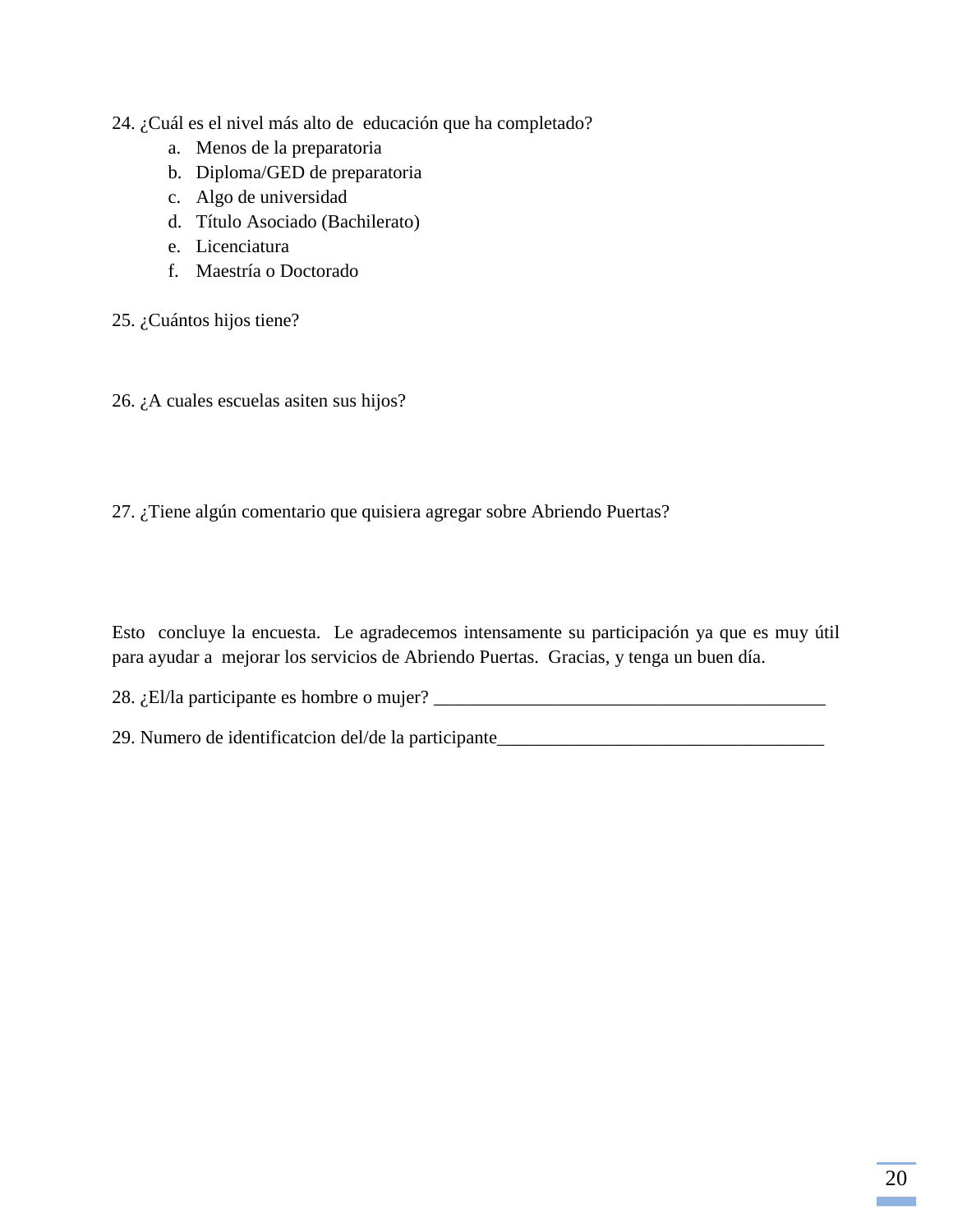# **APPENDIX THREE: SURVEY RESULTS**

|                     | <b>Number</b> | <b>Percent</b> |
|---------------------|---------------|----------------|
| Former Participant  |               | 39.53          |
| Current Participant | 26            | 60.47          |
| <b>Total</b>        | 43            | 100.00         |

**Table 1** Respondent Composition

|                        | <b>Number</b> | <b>Percent</b> |
|------------------------|---------------|----------------|
| Through child's school | 35            | 81.40          |
| Another parent         |               | 6.98           |
| Abriendo Puertas staff |               | 6.98           |
| Other                  |               | 4.64           |
| <b>Total</b>           | 43            | 100.00         |

**Table 2** How did participants hear about Abriendo Puertas?

|                                             | <b>Number</b> | <b>Percent</b> |
|---------------------------------------------|---------------|----------------|
| Wanted child to graduate high<br>school     |               | 9.30           |
| Wanted child to go to college               | 22            | 51.17          |
| Wanted to learn more about<br>opportunities | 11            | 25.58          |
| Wanted to help the community                |               | 13.95          |
| <b>Total</b>                                | 43            | 100.00         |

**Table 3** The most important reason respondents chose to participate in Abriendo Puertas

|                                  | <b>Former Participants</b>      |        |  |  |
|----------------------------------|---------------------------------|--------|--|--|
|                                  | <b>Number</b><br><b>Percent</b> |        |  |  |
| Did not have time to participate |                                 | 35.29  |  |  |
| Other                            |                                 | 64.71  |  |  |
| <b>Total</b>                     |                                 | 100.00 |  |  |

**Table 4a** The most important reason respondents discontinued participation in Abriendo Puertas

| <b>Reason</b>          | <b>Number</b> | <b>Percent</b> |
|------------------------|---------------|----------------|
| Lack of transportation |               | 10.00          |
| Lack of communication  |               | 40.00          |
| Personal Reasons       |               | 20.00          |
| Finished the classes   |               | 10.00          |
| Had to go back to work |               | 10.00          |
| Did not specify        |               | 10.00          |
| <b>Total</b>           | 10            | 100.00         |

**Table 4b** Explanations for "Other" in Table 4a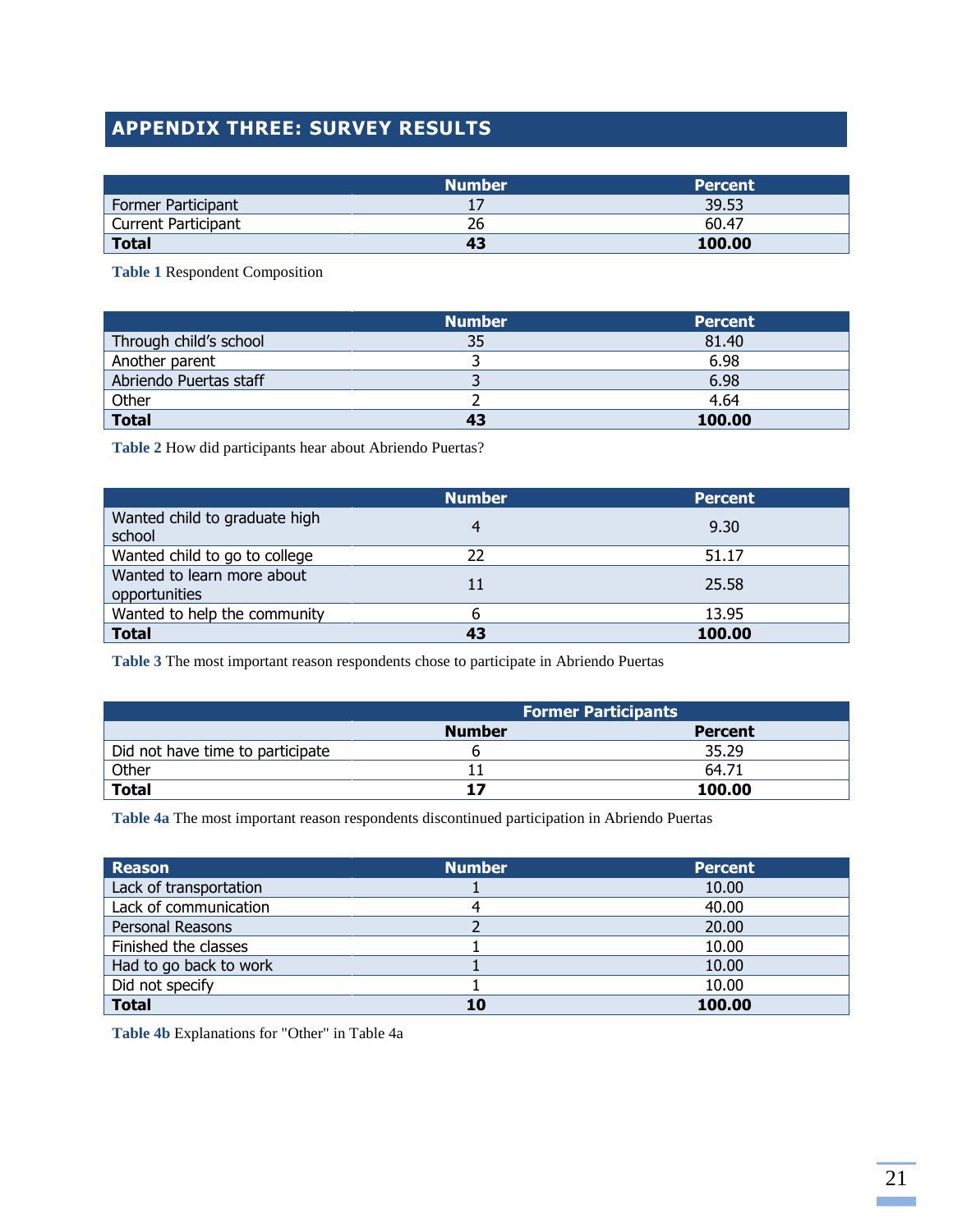|              | <b>Current Participants</b>     |        | <b>Former Participants</b> |                |
|--------------|---------------------------------|--------|----------------------------|----------------|
|              | <b>Number</b><br><b>Percent</b> |        | <b>Number</b>              | <b>Percent</b> |
| Yes          |                                 | 80.77  |                            | 94.12          |
| No           |                                 | 19.23  |                            | 5.88           |
| <b>Total</b> | 26                              | 100.00 |                            | 100.00         |

**Table 5** Did respondents talk to their children about college before participating in Abriendo Puertas?

|              | <b>Current Participants</b>     |        | <b>Former Participants</b> |                |
|--------------|---------------------------------|--------|----------------------------|----------------|
|              | <b>Number</b><br><b>Percent</b> |        | Number                     | <b>Percent</b> |
| Yes          |                                 | 88.46  |                            | 70.59          |
| No           |                                 | 11.54  |                            | 29.41          |
| <b>Total</b> | 26                              | 100.00 |                            | 100.00         |

**Table 6** Did respondents' children express an interest in college prior to Abriendo Puertas participation?

|                   | <b>Current Participants</b> |                | <b>Former Participants</b> |                |
|-------------------|-----------------------------|----------------|----------------------------|----------------|
|                   | <b>Number</b>               | <b>Percent</b> | <b>Number</b>              | <b>Percent</b> |
| Attended          |                             | 42.31          |                            | 29.41          |
| Have not Attended | 15                          | 57.69          |                            | 70.59          |
| <b>Total</b>      | 26                          | 100.00         | 17                         | 100.00         |

**Table 7** Number of participants whose children have attended college

|              | <b>Current Participants</b>     |        | <b>Former Participants</b> |                |
|--------------|---------------------------------|--------|----------------------------|----------------|
|              | <b>Number</b><br><b>Percent</b> |        | <b>Number</b>              | <b>Percent</b> |
| Yes          |                                 | 100.00 |                            | 88.24          |
| <b>No</b>    |                                 |        |                            | 11.76          |
| <b>Total</b> | 26                              | 100.00 |                            | 100.00         |

**Table 8a** Has participation in Abriendo Puertas helped respondents become more involved in their child's education?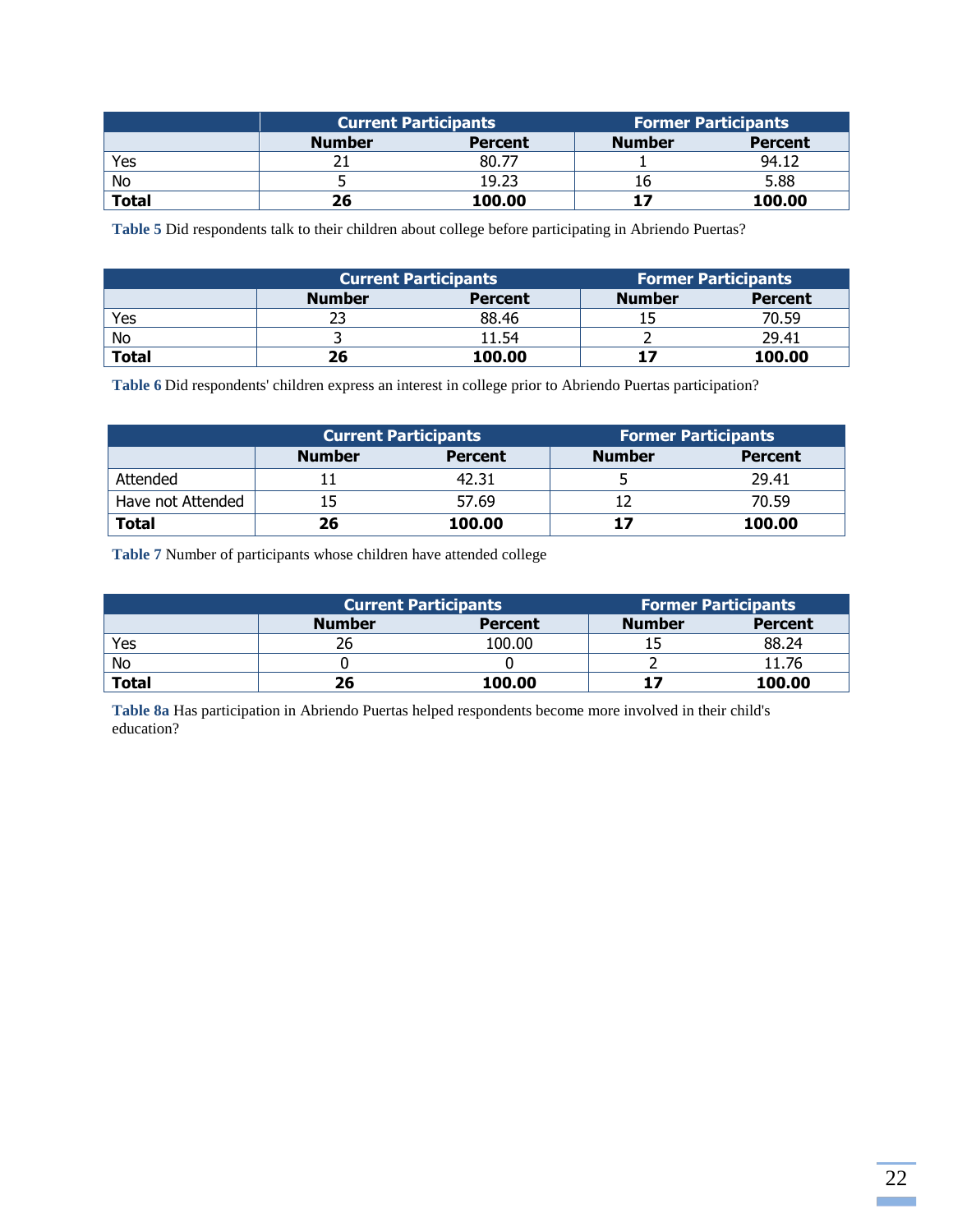|                                                                                  |                | <b>Current Participants</b> |               | <b>Former Participants</b> |
|----------------------------------------------------------------------------------|----------------|-----------------------------|---------------|----------------------------|
|                                                                                  | <b>Number</b>  | <b>Percent</b>              | <b>Number</b> | <b>Percent</b>             |
| More informed<br>about their child's<br>education and how<br>to help their child | 12             | 52.17                       | 9             | 56.25                      |
| Learned to be<br>more supportive                                                 | $\overline{3}$ | 13.04                       | $\pmb{0}$     | 0.00                       |
| Learned how to<br>talk to their child<br>about education                         | $\overline{2}$ | 8.70                        | 3             | 18.75                      |
| Can communicate<br>what they have<br>learned to others                           | $\mathbf{1}$   | 4.35                        | $\mathbf 0$   | 0.00                       |
| Learned how to<br>motivate their<br>children                                     | 3              | 13.04                       | $\mathbf{1}$  | 6.25                       |
| Learned how to<br>make children<br>more involved in<br>school                    | $\overline{1}$ | 4.35                        | $\mathbf 0$   | 0.00                       |
| Did not understand<br>the information                                            | $\mathbf 0$    | 0.00                        | 1             | 6.25                       |
| Did not think<br>classes were<br>helpful                                         | $\mathbf 0$    | 0.00                        | $\mathbf{1}$  | 6.25                       |
| Support to<br>continue the<br>parents' education                                 | $\mathbf 0$    | 0.00                        | $\mathbf{1}$  | 6.25                       |
| By assisting with<br>meetings                                                    | $\mathbf 1$    | 4.35                        | $\mathbf 0$   | 0.00                       |
| <b>Total</b>                                                                     | 23             | 100.00                      | 16            | 100.00                     |

**Table 8b** How has Abriendo Puertas helped participants become more involved in their child's education?

|                                 | <b>Current Participants</b> |                |               | <b>Former Participants</b> |
|---------------------------------|-----------------------------|----------------|---------------|----------------------------|
|                                 | <b>Number</b>               | <b>Percent</b> | <b>Number</b> | <b>Percent</b>             |
| Yes                             | 23                          | 88.46          |               | 70.59                      |
| No                              |                             | 3.85           |               | 29.41                      |
| No, but intends to<br>complete. |                             | 7.69           |               | 0.00                       |
| <b>Total</b>                    | 26                          | 100.00         | 17            | 100.00                     |

**Table 9** Did the participant complete the four core Abriendo Puertas classes?

|              |               | <b>Current Participants</b> |               | <b>Former Participants</b> |
|--------------|---------------|-----------------------------|---------------|----------------------------|
|              | <b>Number</b> | <b>Percent</b>              | <b>Number</b> | <b>Percent</b>             |
| No           | , 4           | 53.85                       |               | 76.47                      |
| Yes          |               | 46.15                       |               | 23.53                      |
| <b>Total</b> | 26            | 100.00                      | 17            | 100.00                     |

**Table 10a** Did the participant teach lessons or classes?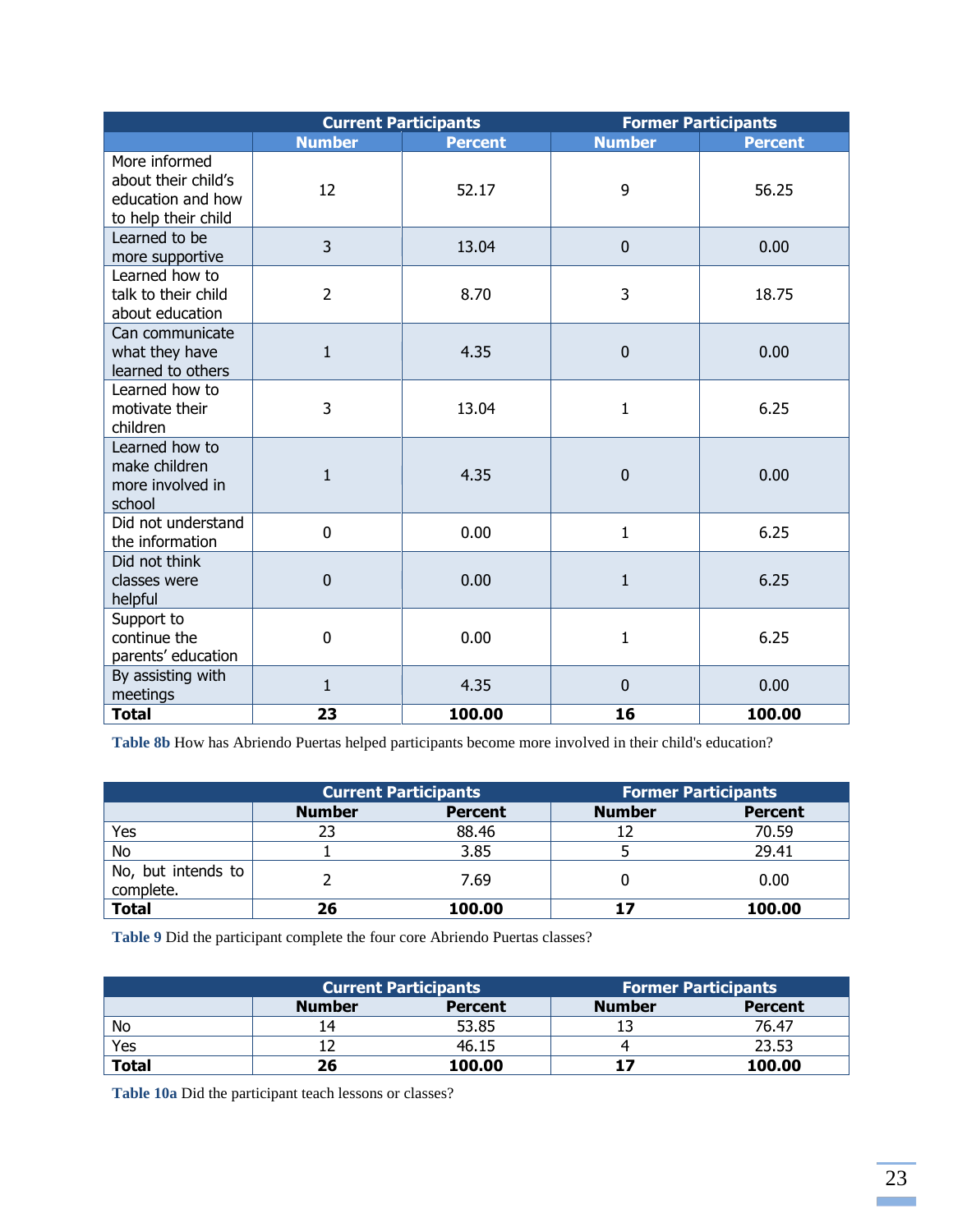|              | <b>Current Participants</b> |                | <b>Former Participants</b> |                |
|--------------|-----------------------------|----------------|----------------------------|----------------|
|              | <b>Number</b>               | <b>Percent</b> | <b>Number</b>              | <b>Percent</b> |
| No           | 10                          | 38.46          |                            | 52.94          |
| Yes          | 16                          | 61.54          |                            | 47.06          |
| <b>Total</b> | 26                          | 100.00         | 17                         | 100.00         |

**Table 10b** Did the participant hand out Abriendo Puertas informational literature?

|              | <b>Current Participants</b> |                | <b>Former Participants</b> |                |
|--------------|-----------------------------|----------------|----------------------------|----------------|
|              | <b>Number</b>               | <b>Percent</b> | <b>Number</b>              | <b>Percent</b> |
| No           |                             | 19.23          |                            | 5.88           |
| Yes          |                             | 80.77          |                            | 94.12          |
| <b>Total</b> | 26                          | 100.00         |                            | 100.00         |

**Table 10c** Did the participant talk to other parents about Abriendo Puertas?

|              | <b>Current Participants</b> |         | <b>Former Participants</b> |                |
|--------------|-----------------------------|---------|----------------------------|----------------|
|              | <b>Number</b>               | Percent | <b>Number</b>              | <b>Percent</b> |
| No           |                             | 26.92   |                            | 64.71          |
| Yes          | 19                          | 73.08   |                            | 35.29          |
| <b>Total</b> | 26                          | 100.00  | 17                         | 100.00         |

**Table 10d** Did the participant bring friends to meetings?

|                    | <b>Current Participants</b> |                | <b>Former Participants</b> |                |
|--------------------|-----------------------------|----------------|----------------------------|----------------|
|                    | <b>Number</b>               | <b>Percent</b> | <b>Number</b>              | <b>Percent</b> |
| Goes to a friend's |                             | 33.33          | U                          | 0.00           |
| house to learn     |                             |                |                            |                |
| Participating in   |                             | 33.33          |                            | 0.00           |
| discussions        |                             |                |                            |                |
| Talk to family     |                             | 33.33          |                            | 0.00           |
| members            |                             |                |                            |                |
| <b>Total</b>       |                             | 100.00         |                            | 0.00           |

**Table 10e** How else has the participant supported Abriendo Puertas?

|              | <b>Current Participants</b> |                | <b>Former Participants</b> |                |
|--------------|-----------------------------|----------------|----------------------------|----------------|
|              | <b>Number</b>               | <b>Percent</b> | <b>Number</b>              | <b>Percent</b> |
| No           |                             | 0.00           |                            | 29.41          |
| Yes          | 26                          | 100.00         |                            | 70.59          |
| <b>Total</b> | 26                          | 100.00         |                            | 100.00         |

**Table 11a** Did the participant attend Abriendo Puertas meetings at their child's school?

|              | <b>Current Participants</b> |                | <b>Former Participants</b> |                |
|--------------|-----------------------------|----------------|----------------------------|----------------|
|              | <b>Number</b>               | <b>Percent</b> | <b>Number</b>              | <b>Percent</b> |
| No           |                             | 80.77          |                            | 88.24          |
| Yes          |                             | 19.23          |                            | 11.76          |
| <b>Total</b> | 26                          | 100.00         | 17                         | 100.00         |

**Table 11b** Did the participant attend Abriendo Puertas meetings at his or her home?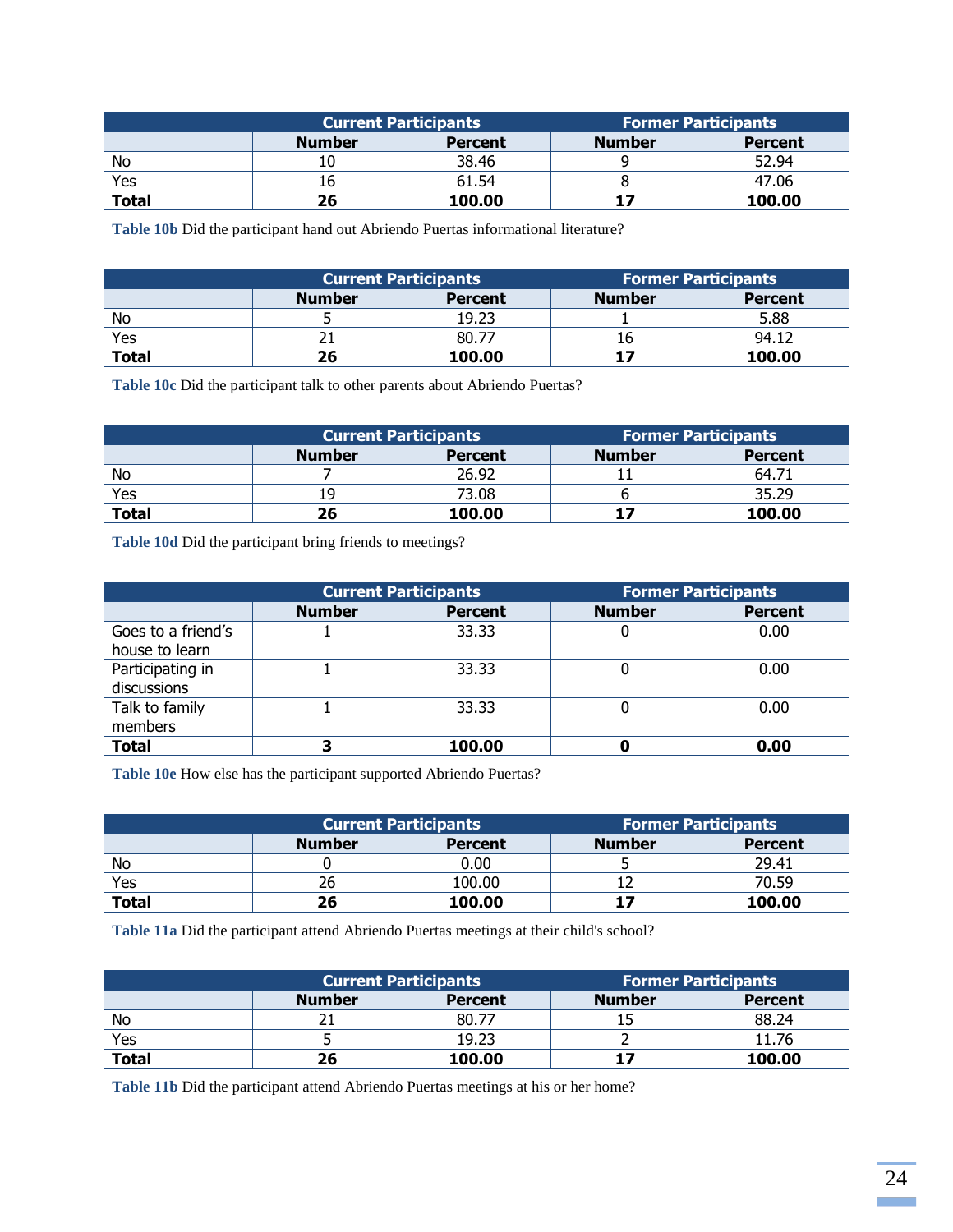|              | <b>Current Participants</b> |                | <b>Former Participants</b> |                |
|--------------|-----------------------------|----------------|----------------------------|----------------|
|              | <b>Number</b>               | <b>Percent</b> | <b>Number</b>              | <b>Percent</b> |
| No           |                             | 76.92          |                            | 88.24          |
| Yes          |                             | 23.08          |                            | 11.76          |
| <b>Total</b> | 26                          | 100.00         | 17                         | 100.00         |

**Table 11c** Did the participant attend Abriendo Puertas meetings at someone else's home?

|              | <b>Current Participants</b> |         | <b>Former Participants</b> |                |
|--------------|-----------------------------|---------|----------------------------|----------------|
|              | <b>Number</b>               | Percent | <b>Number</b>              | <b>Percent</b> |
| No           | 24                          | 92.31   | 16                         | 94.12          |
| Yes          |                             | 7.69    |                            | 5.88           |
| <b>Total</b> | 26                          | 100.00  |                            | 100.00         |

**Table 11d** Did the participant attend Abriendo Puertas meetings at a church?

|              | <b>Current Participants</b> |                | <b>Former Participants</b> |                |
|--------------|-----------------------------|----------------|----------------------------|----------------|
|              | <b>Number</b>               | <b>Percent</b> | <b>Number</b>              | <b>Percent</b> |
| No           |                             | 80.77          |                            | 70.59          |
| Yes          |                             | 19.23          |                            | 29.41          |
| <b>Total</b> | 26                          | 100.00         |                            | 100.00         |

**Table 11e** Did the participant attend Abriendo Puertas meetings at a community center?

|                                | <b>Current Participants</b> |                |               | <b>Former Participants</b> |
|--------------------------------|-----------------------------|----------------|---------------|----------------------------|
|                                | <b>Number</b>               | <b>Percent</b> | <b>Number</b> | <b>Percent</b>             |
| Parent Center                  |                             | 20.00          | 0             | 0.00                       |
| College/university             |                             | 40.00          |               | 0.00                       |
| Office space                   |                             | 0.00           |               | 20.00                      |
| Library                        |                             | 0.00           | า             | 40.00                      |
| <b>Building</b><br>the<br>near |                             | 0.00           |               | 20.00                      |
| school                         |                             |                |               |                            |
| Family/friends                 |                             | 20.00          |               | 0.00                       |
| Family reunion                 |                             | 0.00           |               | 20.00                      |
| Other schools                  |                             | 20.00          |               | 0.00                       |
| <b>Total</b>                   | 5                           | 100.00         | 5             | 100.00                     |

**Table 11f** Where else did the participant attend Abriendo Puertas meetings?

|              | <b>Current Participants</b> |                | <b>Former Participants</b> |                |
|--------------|-----------------------------|----------------|----------------------------|----------------|
|              | <b>Number</b>               | <b>Percent</b> | <b>Number</b>              | <b>Percent</b> |
| No           |                             | 15.38          |                            | 5.88           |
| Yes          |                             | 84.62          |                            | 94.12          |
| <b>Total</b> | 26                          | 100.00         | 17                         | 100.00         |

**Table 12a** Does the participant know who to contact with questions?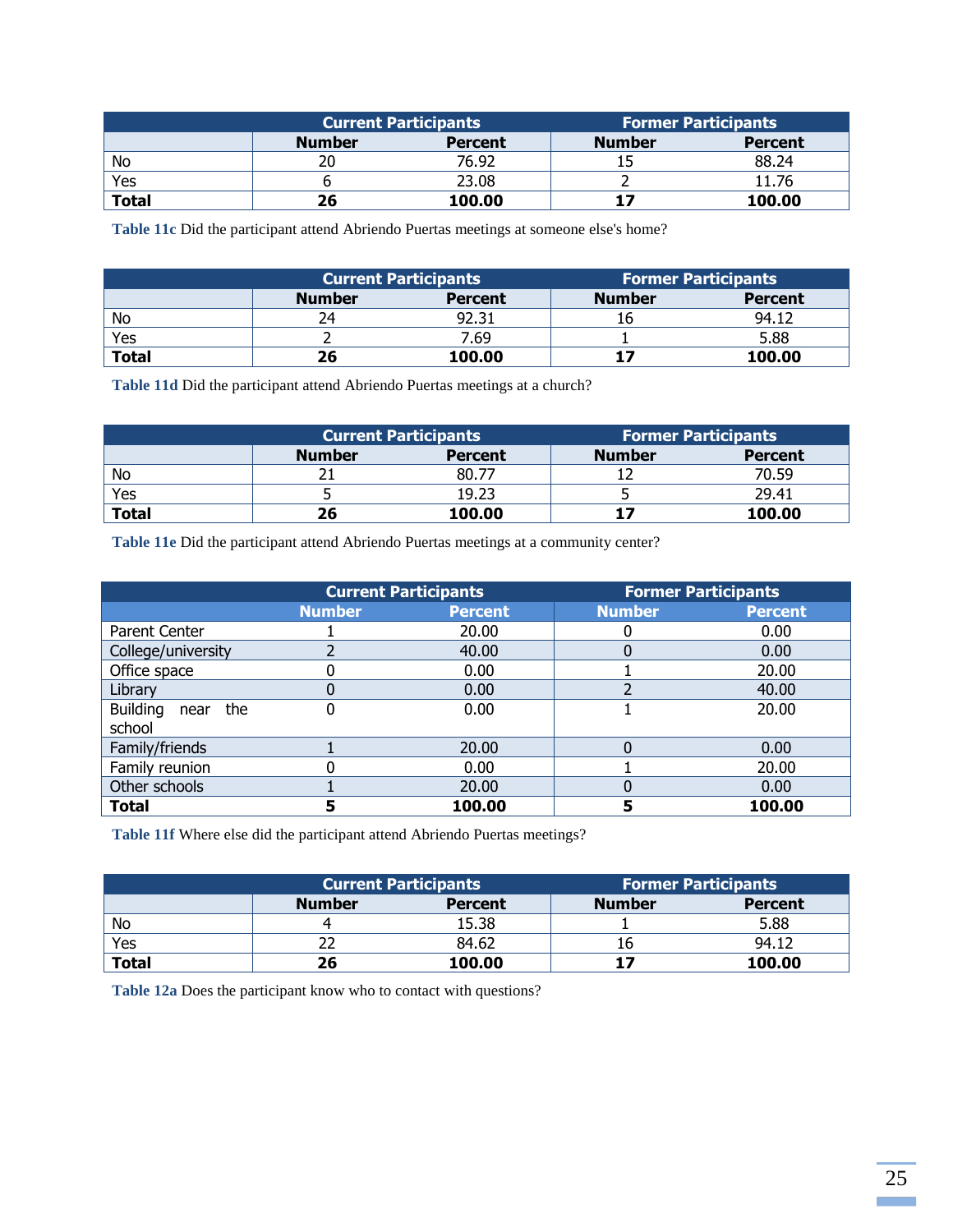|                                          |                          | <b>Current Participants</b> |                | <b>Former Participants</b> |
|------------------------------------------|--------------------------|-----------------------------|----------------|----------------------------|
|                                          | <b>Number</b>            | <b>Percent</b>              | <b>Number</b>  | <b>Percent</b>             |
| Nancy Cepeda                             |                          | 9.09                        | 0              | 0.00                       |
| Ana Zamora                               | $\overline{\phantom{a}}$ | 9.09                        |                | 6.67                       |
| Mayra Guerra                             |                          | 9.09                        |                | 6.67                       |
| School counselor                         | ว                        | 9.09                        | 0              | 0.00                       |
| Ms. Larasquito                           |                          | 4.55                        | 0              | 0.00                       |
| Marta Vela                               |                          | 4.55                        | 0              | 0.00                       |
| Ms. Martinez                             |                          | 4.55                        | 0              | 0.00                       |
| <b>Miguel Benitez</b>                    |                          | 9.09                        | 3              | 20.00                      |
| Claudia Trevino                          |                          | 4.55                        | 0              | 0.00                       |
| Diana                                    |                          | 4.55                        |                | 6.67                       |
| Lala                                     |                          | 0.00                        |                | 6.67                       |
| Abriendo Puertas<br>employees/volunteers |                          | 4.55                        | 3              | 20.00                      |
| School employees                         | 4                        | 18.18                       |                | 6.67                       |
| Friends                                  |                          | 4.55                        | $\overline{2}$ | 13.33                      |
| A doctor                                 |                          | 4.55                        | 0              | 0.00                       |
| Has a phone number                       | 0                        | 0.00                        | $\overline{2}$ | 13.33                      |
| <b>Total</b>                             | 22                       | 100.00                      | 15             | 100.00                     |

**Table 12b** Who did the participant contact?

|              | <b>Current Participants</b> |                | <b>Former Participants</b> |                |
|--------------|-----------------------------|----------------|----------------------------|----------------|
|              | <b>Number</b>               | <b>Percent</b> | <b>Number</b>              | <b>Percent</b> |
| No           |                             | 65.38          |                            | 82.35          |
| Yes          |                             | 34.62          |                            | 17.65          |
| <b>Total</b> |                             | 100.00         |                            | 100.00         |

**Table 13a** Does the participant need any additional support from Abriendo Puertas?

| <b>Current Participants</b>                             |                                      | <b>Former Participants</b>          |                               |  |
|---------------------------------------------------------|--------------------------------------|-------------------------------------|-------------------------------|--|
| <b>Category Response</b>                                | <b>Number of</b><br><b>Responses</b> | <b>Category Response</b>            | Number of<br><b>Responses</b> |  |
| Classes are comprehensive                               |                                      | Get more involved in<br>information |                               |  |
| Participant needs one-on-one<br>assistance              | $\overline{\mathcal{L}}$             | They had many questions             |                               |  |
| More information to learn more                          | 2                                    |                                     |                               |  |
| More information about giving<br>class and volunteering |                                      |                                     |                               |  |
| Expand time to explain<br>programs                      |                                      |                                     |                               |  |
| Can never have enough<br>support                        |                                      |                                     |                               |  |

**Table 13b** What additional support does the participant need from Abriendo Puertas?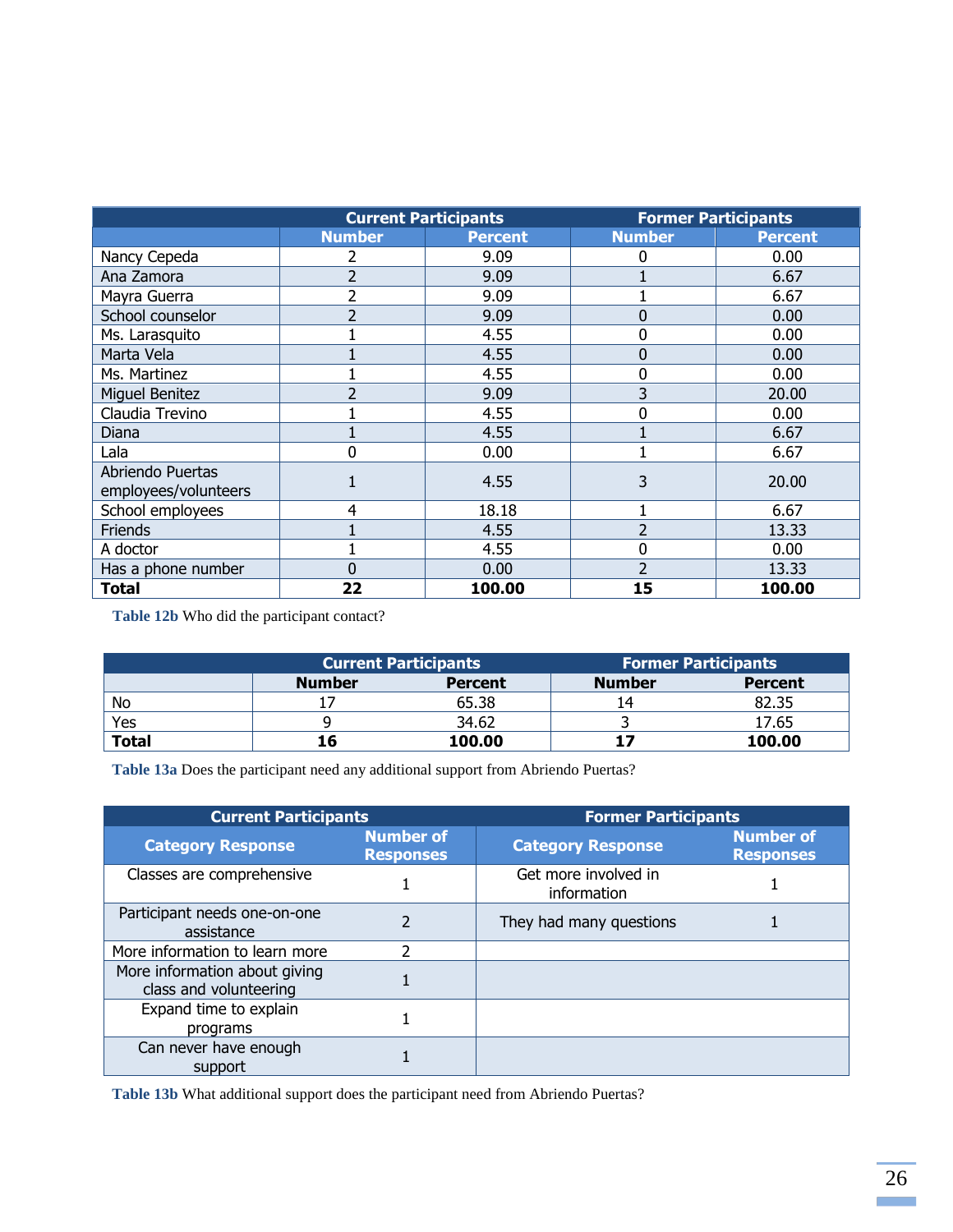|              | <b>Current Participants</b> |                | <b>Former Participants</b> |                |
|--------------|-----------------------------|----------------|----------------------------|----------------|
|              | <b>Number</b>               | <b>Percent</b> | <b>Number</b>              | <b>Percent</b> |
| No           |                             | 3.85           |                            | 17.65          |
| Yes          |                             | 96.15          |                            | 82.35          |
| <b>Total</b> | 26                          | 100.00         | 17                         | 100.00         |

**Table 14** Does the participant feel like he or she is making a difference by supporting Abriendo Puertas?

|              | Current Participants |                | <b>Former Participants</b> |                |
|--------------|----------------------|----------------|----------------------------|----------------|
|              | <b>Number</b>        | <b>Percent</b> | <b>Number</b>              | <b>Percent</b> |
| No           |                      | 57.69          | 10                         | 58.82          |
| Yes          |                      | 42.31          |                            | 41.18          |
| <b>Total</b> | 26                   | 100.00         |                            | 100.00         |

**Table 15a** Before attending Abriendo Puertas classes, did the participant know where colleges where located?

|              | <b>Current Participants</b> |                | <b>Former Participants</b> |                |
|--------------|-----------------------------|----------------|----------------------------|----------------|
|              | <b>Number</b>               | <b>Percent</b> | <b>Number</b>              | <b>Percent</b> |
| No           |                             | 57.69          |                            | 70.59          |
| Yes          |                             | 42.31          |                            | 29.41          |
| <b>Total</b> | 26                          | 100.00         |                            | 100.00         |

**Table 15b** Before attending Abriendo Puertas classes, did the participant know how to apply to colleges?

|              | <b>Current Participants</b> |                | <b>Former Participants</b> |                |
|--------------|-----------------------------|----------------|----------------------------|----------------|
|              | <b>Number</b>               | <b>Percent</b> | <b>Number</b>              | <b>Percent</b> |
| No           | 18                          | 69.23          |                            | $64.7^*$       |
| Yes          |                             | 30.77          |                            | 35.29          |
| <b>Total</b> | 26                          | 100.00         |                            | 100.00         |

**Table 15c** Before attending Abriendo Puertas classes, did the participant know how to apply for financial aid?

|              | <b>Current Participants</b> |                | <b>Former Participants</b> |                |
|--------------|-----------------------------|----------------|----------------------------|----------------|
|              | <b>Number</b>               | <b>Percent</b> | <b>Number</b>              | <b>Percent</b> |
| No           | 19                          | 73.08          |                            | 70.59          |
| Yes          |                             | 26.92          |                            | 29.41          |
| <b>Total</b> | 26                          | 100.00         |                            | 100.00         |

**Table 15d** Before attending Abriendo Puertas classes, did the participant know how to register for the SAT/ACT?

|              |               | <b>Current Participants</b> | <b>Former Participants</b> |                |
|--------------|---------------|-----------------------------|----------------------------|----------------|
|              | <b>Number</b> | <b>Percent</b>              | <b>Number</b>              | <b>Percent</b> |
| No           |               |                             |                            | 11.76          |
| Yes          |               | 100.00                      |                            | 88.24          |
| <b>Total</b> | 26            | 100.00                      |                            | 100.00         |

**Table 16** Is it easy to understand the material presented at Abriendo Puertas classes?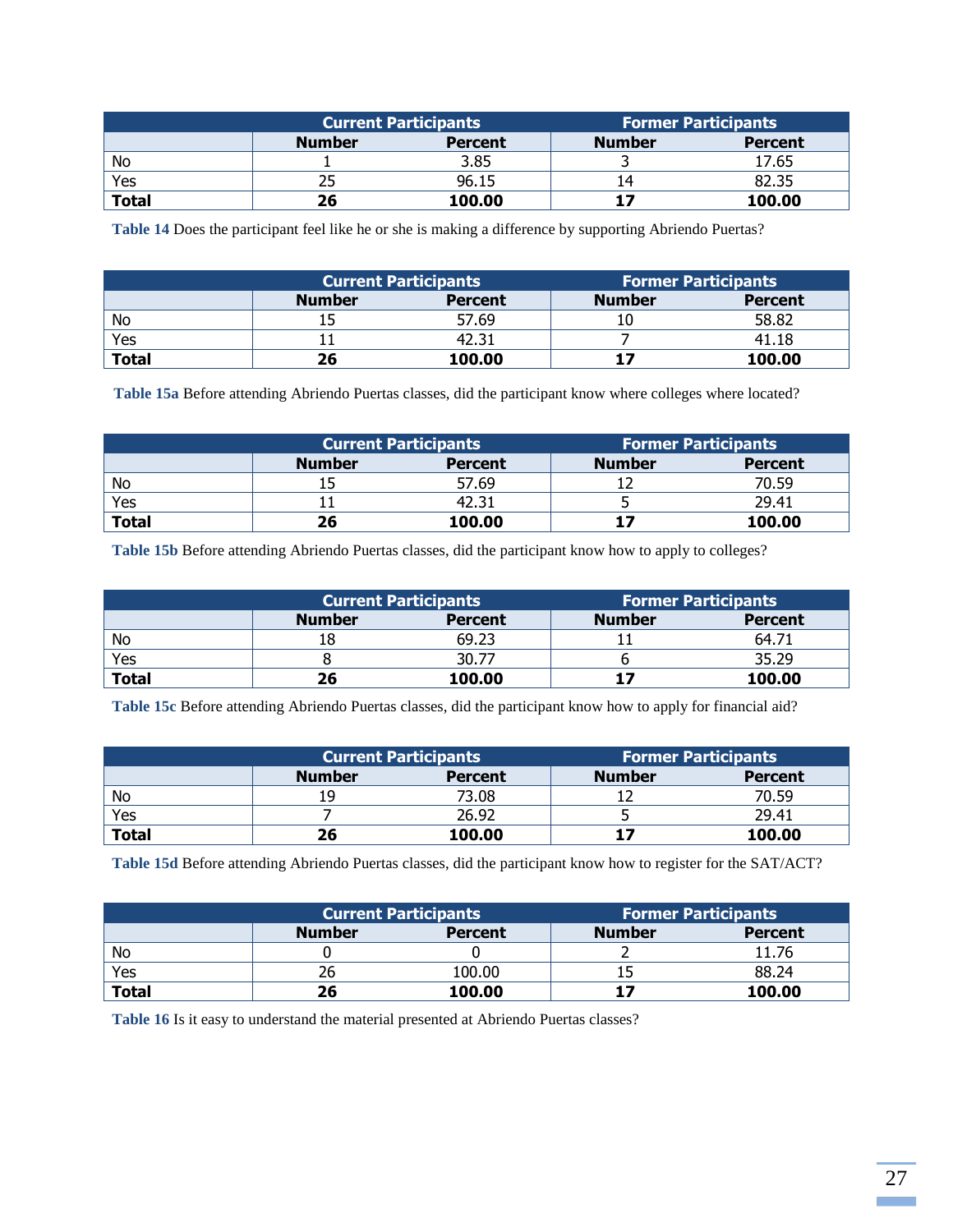|              | <b>Current Participants</b> |                | <b>Former Participants</b> |                |
|--------------|-----------------------------|----------------|----------------------------|----------------|
|              | <b>Number</b>               | <b>Percent</b> | <b>Number</b>              | <b>Percent</b> |
| No           |                             | 0.00           |                            | 0.00           |
| Yes          |                             | 100.00         |                            | 100.00         |
| <b>Total</b> | 26                          | 100.00         | 17                         | 100.00         |

**Table 17** Was the information presented in Abriendo Puertas classes helpful?

|              | <b>Current Participants</b> |                | <b>Former Participants</b> |                |
|--------------|-----------------------------|----------------|----------------------------|----------------|
|              | <b>Number</b>               | <b>Percent</b> | <b>Number</b>              | <b>Percent</b> |
| No           |                             | 26.92          |                            | 76.47          |
| Yes          | 19                          | 73.08          |                            | 23.53          |
| <b>Total</b> | 26                          | 100.00         |                            | 100.00         |

**Table 18a** Is there any additional information or are there further services that Abriendo Puertas could provide?

| <b>Current Participants</b>                         |                                      | <b>Former Participants</b> |                                      |  |
|-----------------------------------------------------|--------------------------------------|----------------------------|--------------------------------------|--|
| <b>Category Response</b>                            | <b>Number of</b><br><b>Responses</b> | <b>Category Response</b>   | <b>Number of</b><br><b>Responses</b> |  |
| Further Explanation/ Longer<br>Class Time           | 3                                    | Scholarships               |                                      |  |
| New material/topics or more<br>classes              | 3                                    | Recruiting more people     |                                      |  |
| Joint student-parent session                        |                                      | Going directly to group    |                                      |  |
| Assistance filling out<br>paperwork/applications    |                                      |                            |                                      |  |
| Continue to urge Hispanic<br>parents to participate |                                      |                            |                                      |  |

**Table 18b** What additional information could Abriendo Puertas provide?

|              | <b>Current Participants</b> |                | <b>Former Participants</b> |                |
|--------------|-----------------------------|----------------|----------------------------|----------------|
|              | <b>Number</b>               | <b>Percent</b> | <b>Number</b>              | <b>Percent</b> |
| No           |                             | 3.85           |                            | 5.88           |
| Yes          |                             | 96.15          |                            | 94.12          |
| <b>Total</b> | 26                          | 100.00         | 17                         | 100.00         |

**Table 19a** Are the class sites easily accessible?

| <b>Current Participants</b> |                                      | <b>Former Participants</b> |                                      |
|-----------------------------|--------------------------------------|----------------------------|--------------------------------------|
| <b>Category Response</b>    | <b>Number of</b><br><b>Responses</b> | <b>Category Response</b>   | <b>Number of</b><br><b>Responses</b> |
| At school                   |                                      | At school                  |                                      |
| Close proximity             |                                      | Close proximity            |                                      |
|                             |                                      | Miscellaneous              |                                      |

**Table 19b** Why were class sites easily accessible?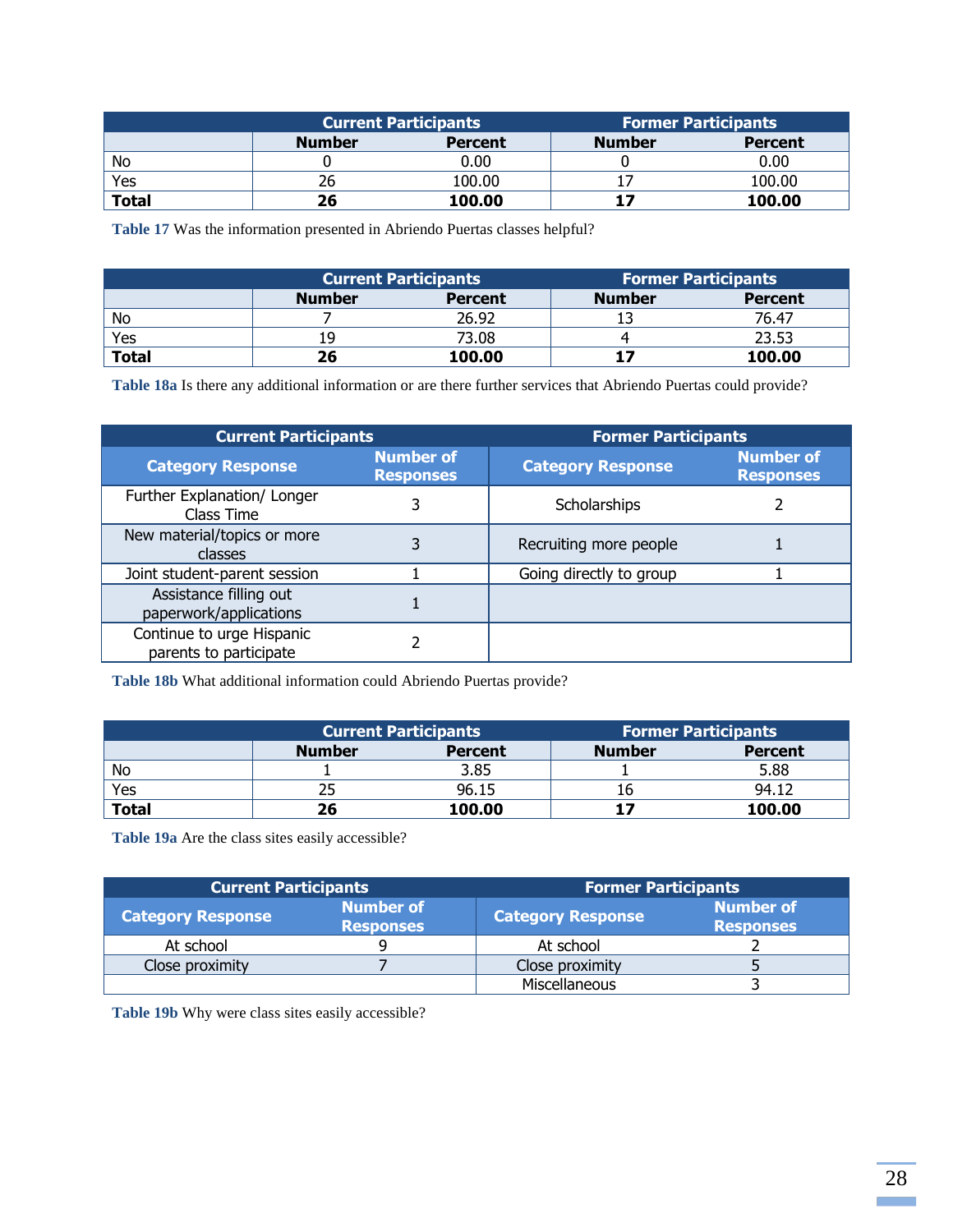|                  |               | <b>Current Participants</b> |               | <b>Former Participants</b> |
|------------------|---------------|-----------------------------|---------------|----------------------------|
|                  | <b>Number</b> | <b>Percent</b>              | <b>Number</b> | <b>Percent</b>             |
| Once a month     | 6             | 20.69                       |               |                            |
| Once a week      | 0             |                             |               | 3.44                       |
| <b>Morning</b>   |               | 6.90                        |               | 6.90                       |
| <b>Afternoon</b> | 0             |                             |               | 3.44                       |
| <b>Monday</b>    |               | 10.34                       |               | 6.90                       |
| <b>Tuesday</b>   | 5             | 17.24                       |               | 13.79                      |
| Wednesday        |               | 3.44                        |               | 3.44                       |
| <b>Thursday</b>  | 3             | 10.34                       |               | 13.79                      |
| <b>Friday</b>    |               | 24.14                       |               | 3.44                       |
| <b>Saturday</b>  |               | 3.44                        |               | 3.44                       |
| <b>Variable</b>  |               | 3.44                        |               | 3.44                       |

**Table 20** When does the participant's class meet?

|                           | <b>Current Participants</b> |                | <b>Former Participants</b> |                |
|---------------------------|-----------------------------|----------------|----------------------------|----------------|
|                           | <b>Number</b>               | <b>Percent</b> | <b>Number</b>              | <b>Percent</b> |
| No                        |                             | 3.85           |                            |                |
| Yes                       |                             | 96.15          |                            | 100.00         |
| $\overline{\text{Total}}$ | 26                          | 100.00         |                            | 100.00         |

**Table 21a** Was the participant's class time convenient?

| <b>Current Participants</b>      |                                      | <b>Former Participants</b> |                                      |  |
|----------------------------------|--------------------------------------|----------------------------|--------------------------------------|--|
| <b>Category Response</b>         | <b>Number of</b><br><b>Responses</b> | <b>Category Response</b>   | <b>Number of</b><br><b>Responses</b> |  |
| Morning                          |                                      | Morning                    |                                      |  |
| Evening                          |                                      | Evening                    |                                      |  |
| No work/Free Time                |                                      | No work/Free time          |                                      |  |
| Bad time                         |                                      | Parents/Students separated |                                      |  |
| Accessible time                  |                                      |                            |                                      |  |
| Reminder calls set aside<br>time |                                      |                            |                                      |  |

**Table 21b** Was the participant's class time convenient?

|                                | <b>Number</b> | <b>Percent</b> |
|--------------------------------|---------------|----------------|
| $30-39$                        |               | 14.29          |
| $\frac{40-49}{50-59}$<br>Total |               | 50.00          |
|                                | 15            | 35.71          |
|                                | 42            | 100.00         |

**Table 22** Participant's Age

|              | <b>Number</b> | <b>Percent</b> |
|--------------|---------------|----------------|
| Female       |               | 95.35          |
| Male         |               | 4.65           |
| <b>Total</b> | 43            | 100.00         |

**Table 23** Participant's Gender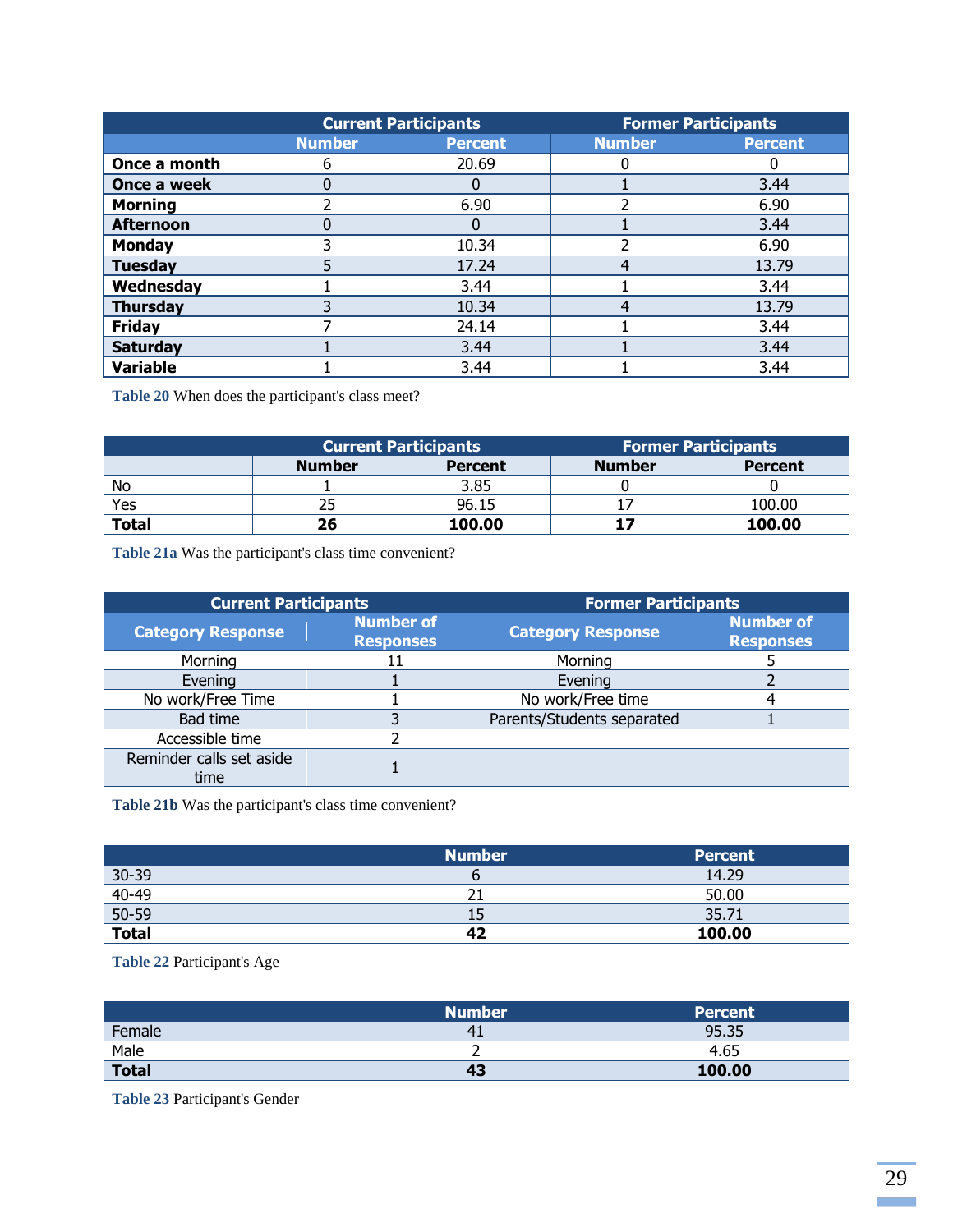|                                 | <b>Number</b> | <b>Percent</b> |
|---------------------------------|---------------|----------------|
| Less than High School           | 16            | 37.21          |
| High School Diploma/GED         | 10            | 23.26          |
| Some College                    |               | 6.98           |
| Associate Degree                |               | 13.95          |
| Bachelor's Degree               |               | 16.28          |
| Higher than a Bachelor's Degree |               | 2.33           |
| <b>Total</b>                    | 43            | 100.00         |

**Table 24** Educational Attainment

|              | <b>Number</b> | <b>Percent</b> |
|--------------|---------------|----------------|
| No children  |               | 2.33           |
| 1 child      |               | 4.65           |
| 2 children   | 11            | 25.58          |
| 3 children   | 14            | 32.56          |
| 4 children   |               | 18.60          |
| 5 children   |               | 9.30           |
| 6 children   |               | 6.98           |
| <b>Total</b> | 43            | 100.00         |

**Table 25** Number of Children

|                                             | <b>Number</b> | <b>Percent</b> |
|---------------------------------------------|---------------|----------------|
| Positive experience                         | 6             | 19.35          |
| Grateful for the information                | 4             | 12.90          |
| Good program                                | 10            | 32.26          |
| Useful/helpful program                      | 3             | 9.70           |
| Need more classes                           |               | 3.23           |
| Lack of information on how to continue the  |               |                |
| program if the person teaching the classes  |               | 3.23           |
| quits                                       |               |                |
| The program has helped them                 |               | 3.23           |
| Information is taught well                  |               | 3.23           |
| Let parents be more active in meetings      |               | 3.23           |
| Actively recruit more people to participate |               | 3.23           |
| Unsure if the program is still offered      |               | 3.23           |
| There is demand for the program             |               | 3.23           |
| <b>Total</b>                                | 31            | 100.00         |

**Table 26** Additional Comments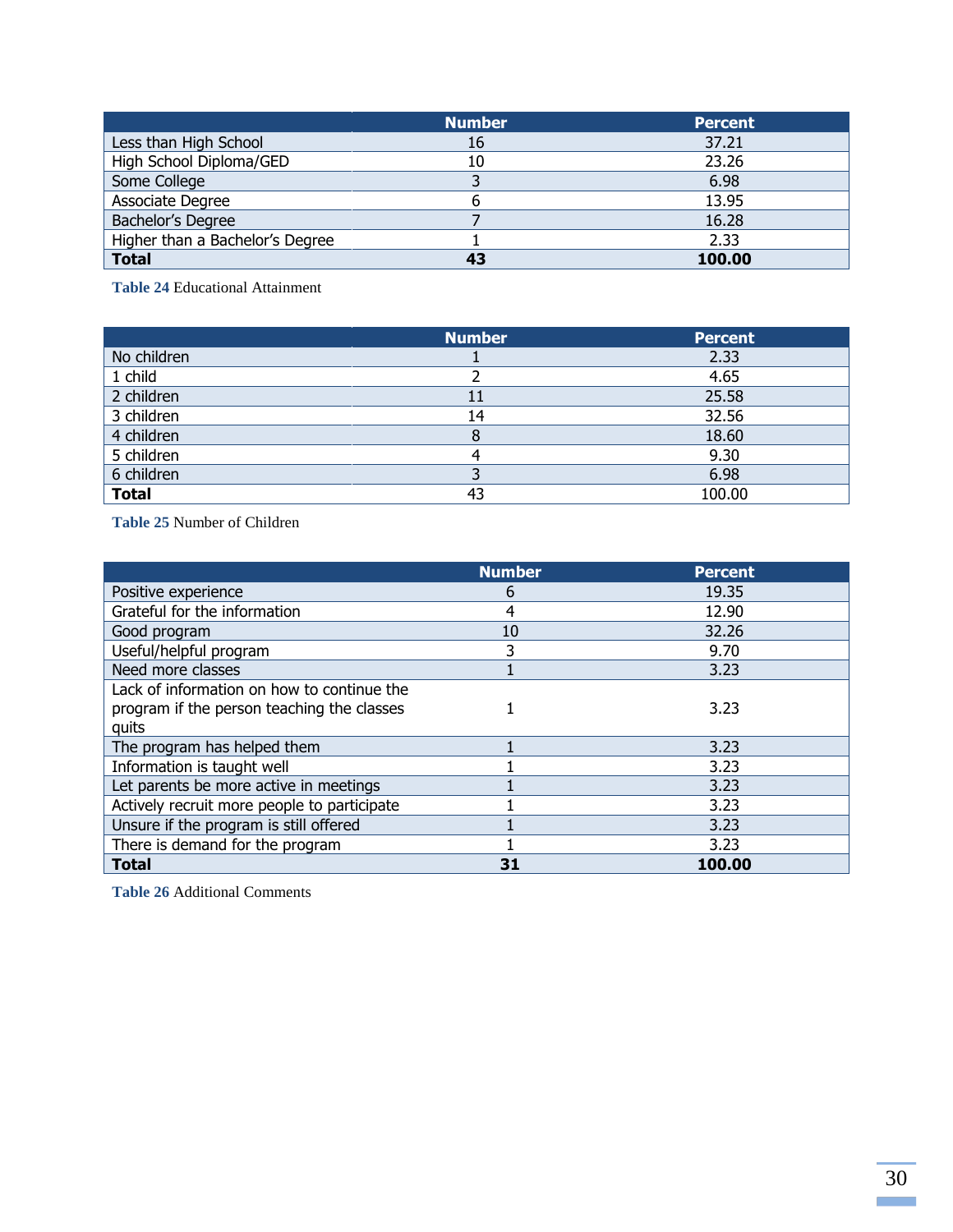# **APPENDIX FOUR: FUTURE SURVEY IMPLEMENTATION**

The Survey developed by the team is something Abriendo Puertas can use continually to monitor its parent participants and volunteers' feelings, needs and progress. Below, the team has outlined the steps the organization should take when conducting the Survey.

#### **INSTRUCTIONS**

- 1. Collect sign-in sheets from volunteer meetings; the volunteers that attend meetings and sign in will serve as the survey respondent population.
- 2. Once all sign-in sheets are collected, record volunteer contact information, including name, phone numbers and physical addresses (if available). The volunteer database outlined in the recommendations within the report will facilitate steps one and two.
- 3. Determine the best way to survey volunteers based on the contact information available, the cost to administer the Survey, and the expected response rate from the survey, as well as other factors. $<sup>1</sup>$ </sup>
- 4. Once the survey method is identified, select a sample from the respondent population. This will narrow down the number of people to contact for the Survey and can be done in several ways:
	- *Random sampling*

This method will produce the most rigorous dataset from the Survey. Random sampling implies that every person in the population has an equal chance of being chosen to participant in the Survey. There are many free online randomizers through which to upload respondent information and obtain a random sample, such as Research Randomizer.<sup>2</sup>

*Stratified random sampling*

Stratified random sampling requires the splitting of the respondent population into groups and performing random sampling within each group. For Abriendo Puertas, it would make sense to separate the population into cities or school districts and then random sample within each to ensure each area is included in the Survey. Once the groups are determined, the above online randomizer can be used.

*Using your population as a sample*

This is the sampling method utilized for this report because the team wanted to ensure the largest sample possible – using the entire population as a sample. This sampling

 $\overline{\phantom{a}}$ 

 $<sup>1</sup>$  See Table 3 in the Capstone report.</sup>

<sup>2</sup> For instance: http://www.randomizer.org/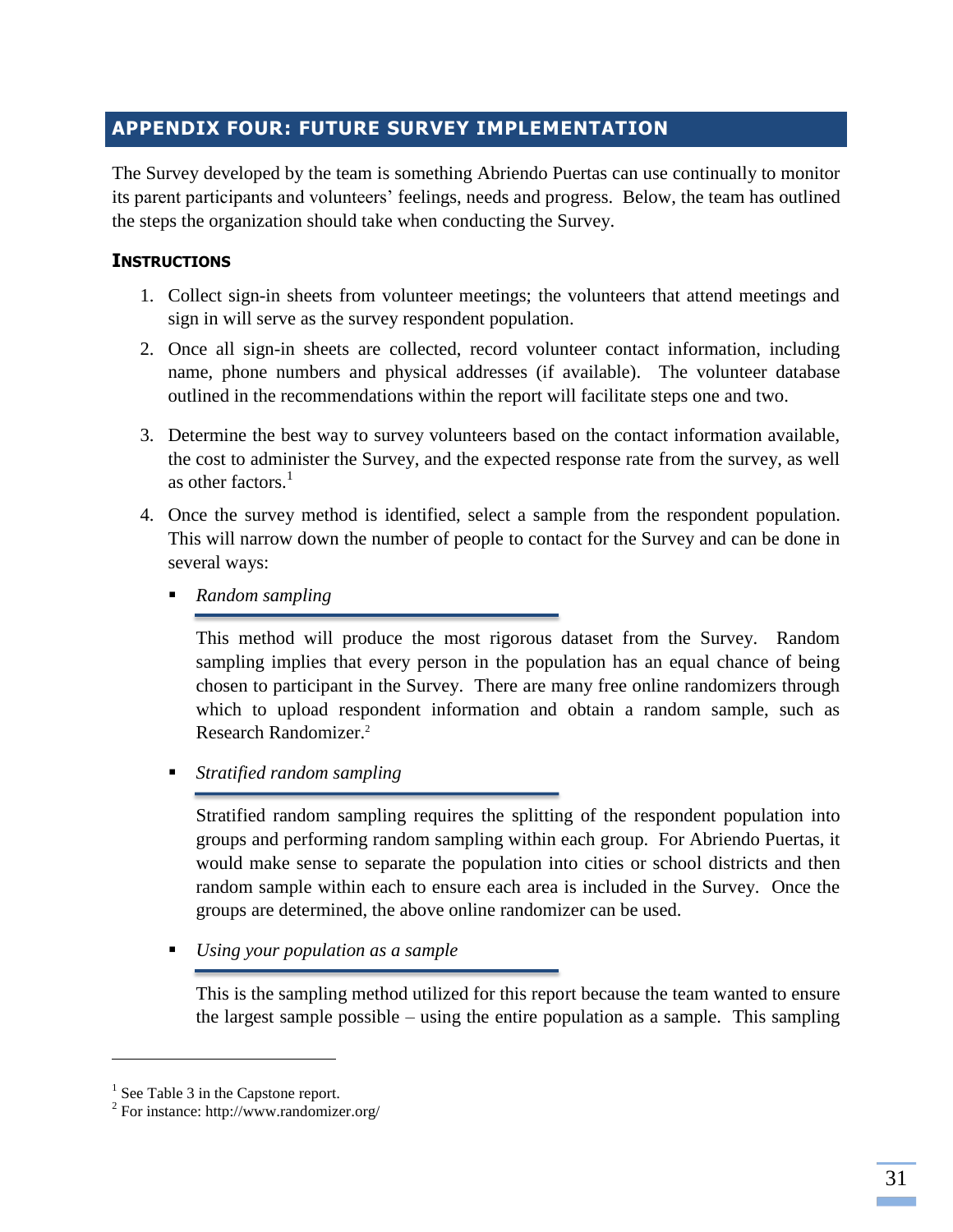method is particularly useful with small populations because the smaller the population, the greater the percent of the population needed to achieve statistically significant results. $3$ 

- 5. Once the survey method (phone, mail, email, etc.) has been determined, use the questionnaires in Appendix Two to administer the Survey. There are two forms – one in English and a second in Spanish. The questionnaires are intended for both former and current participants, and the script directs which version each parent should answer. Words and statements in parentheses or bolded text are not part of the script and should not be read aloud to participants. However, if Abriendo Puertas chooses to administer a mail or internet survey, it will want participants to read those statements as they will guide the participant through the Survey and tell them what questions to answer. Note, that to correctly administer the survey, the introductory paragraph read to the respondents must be adapted to Abriendo Puertas' needs, no longer associating the survey with Texas A&M University.
- 6. Before administering the Survey, Abriendo Puertas will need to decide how to collect and manage the survey data. For this report, survey data was collected on an electronic survey format. However, the survey responses can be recorded on the paper surveys and the data can be entered into a spreadsheet program. Although the data appear as words on the survey questionnaires, responses need to be given a numerical value (or coded) to be analyzed. An example coding system is as follows:
	- a.  $Yes = 1$
	- b. No  $= 0$

l

- c. Questions with more than two answers are coded sequentially 1, 2, 3, 4, 5…; Open-ended responses do not need to be given a numerical value.
- 7. Depending upon which type of survey chosen, Abriendo Puertas may need to hire staff or purchase additional survey materials. The team's only expenses for survey

<sup>&</sup>lt;sup>3</sup> Should Abriendo Puertas choose to use random sampling or stratified random sampling, there is an online tool it can use to determine what size sample is needed to produce statistically significant results. Creative Research Systems-Sample Size Calculator will determine how many people should be surveyed to achieve significant results. To use this calculator:

a. Go to the Determine Sample Size box.

b. Select 95% for "Confidence Level."

c. Type in 5 for "Confidence Interval." This means that the results will be five or less percentage points different than what the actual results would be if you surveyed the entire population.

d. For population, type in the number of people you serve in Texas (for random sampling) or in each city/school district (for stratified random sampling).

e. Click calculate and the respondent number needed to make the survey results statistically significant will appear in the "Sample size needed" box.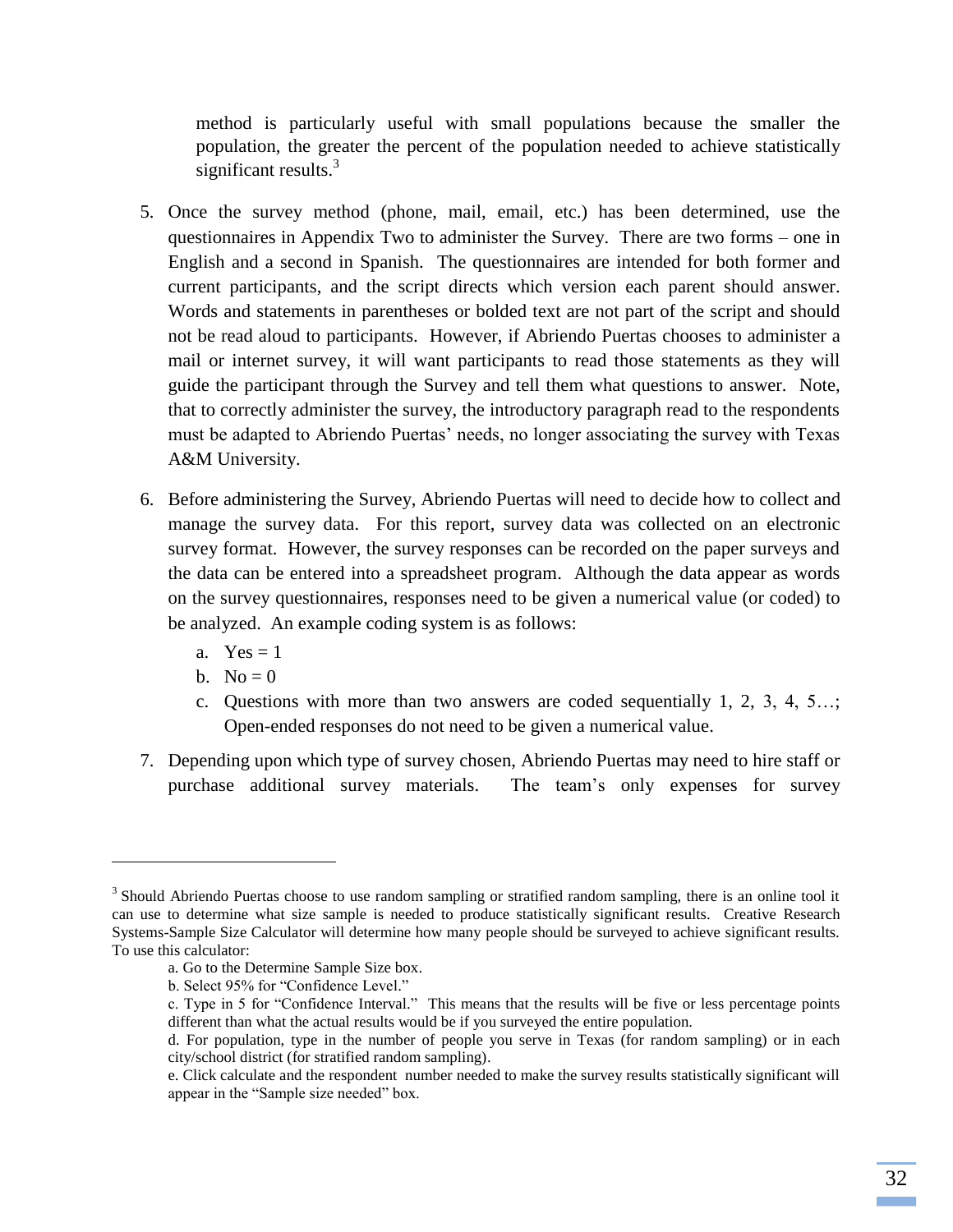administration were wages for survey administrators and phone calling cards. Our expenses are outlined in the table below.

| Item         | Cost  |
|--------------|-------|
| Wages        | \$300 |
| Phone cards  | \$40  |
| <b>Total</b> | \$340 |

#### **Table 1** Survey Costs

However, if another survey method is chosen, there will be other costs to consider. For example, for a mail survey paper, printing, envelopes and postage are needed, but survey administrators are unnecessary. For an online survey, the only expense would be paying a webmaster to create the online survey. Although in-person interviews are denoted as an expensive option in the report, this may be a cost-effective option if the surveys are conducted after parent meetings. The survey could be conducted by the parent volunteer teaching the lesson or by an Abriendo Puertas staff member.

- 8. Once steps 1-7 have been completed, the Survey can be administered and data collected.
- 9. After the Survey is complete, it is time to start analyzing the results. Although the team used STATA to analyze results, a spreadsheet program, like Microsoft Excel can be easily used.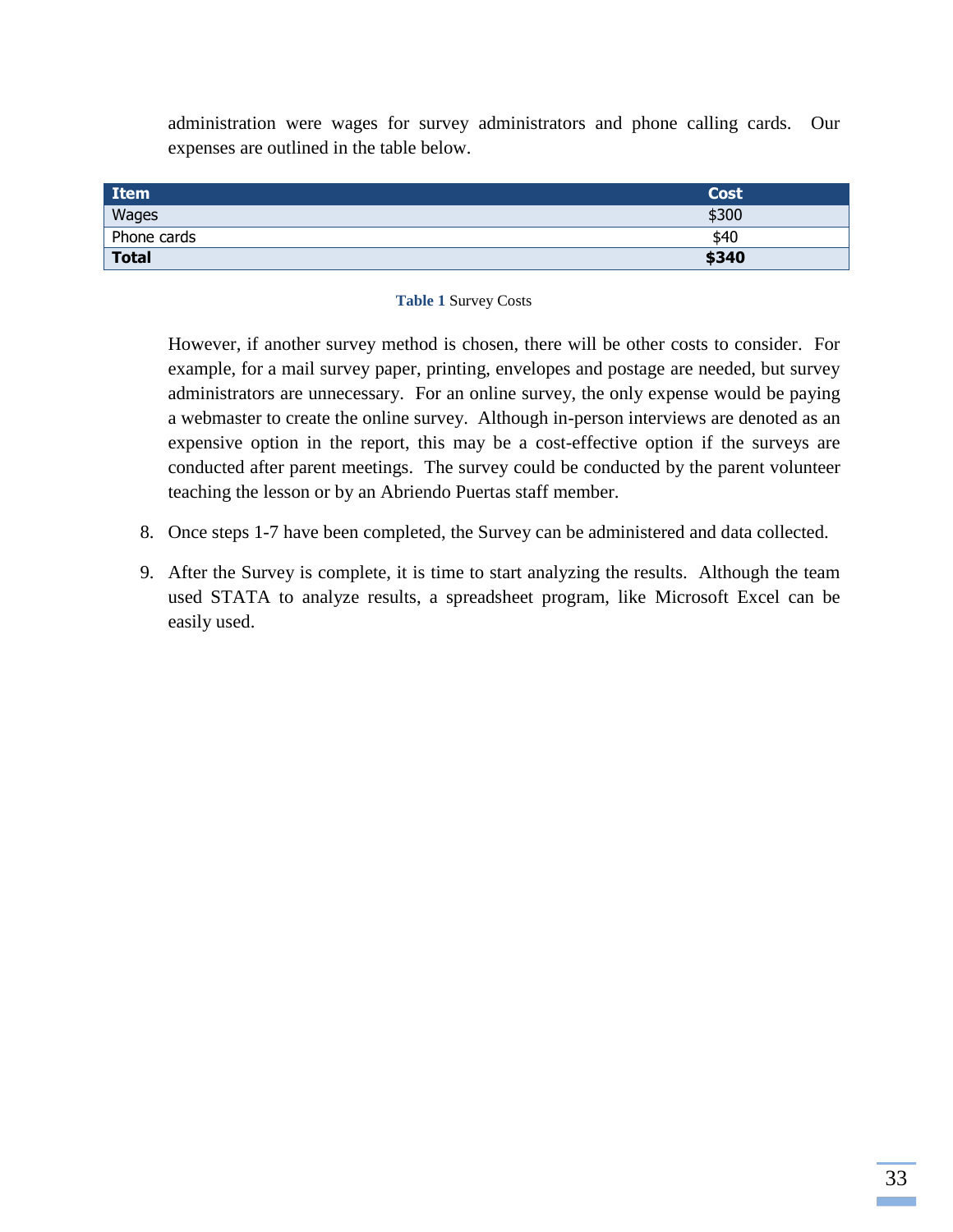# **APPENDIX FIVE: DEMOGRAPHIC ANALYSIS**

# *Propensity Score Matching Regression Output*

| Probit regression             | Number of obs $=$ 664  |  |  |
|-------------------------------|------------------------|--|--|
|                               | LR chi2(4) = $149.91$  |  |  |
|                               | Prob > chi2 = $0.0000$ |  |  |
| Log likelihood $= -117.09701$ | Pseudo R2 $=$ 0.3903   |  |  |

| ap                 | <b>Coefficient</b> | <b>Standard Error</b> |         | P >  z | 95% Confidence Interval |             |
|--------------------|--------------------|-----------------------|---------|--------|-------------------------|-------------|
| cpethisp           | .037552            | .0058465              | 6.42    | 0.000  | .0260932                | .0490109    |
| cpetrskp           | -.0170288          | .0136113              | $-1.25$ | 0.211  | -.0437064               | .0096488    |
| cpetlepp           | .0182449           | .0095929              | 1.90    | 0.057  | -.0005568               | .0370467    |
| dhdc4<br>r 11      | .0195412           | .0140169              | 1.39    | 0.163  | $-.0079314$             | .0470137    |
| $\mathsf{\_}$ cons | $-3.622008$        | .5905865              | $-6.13$ | 0.000  | -4.779536               | $-2.464479$ |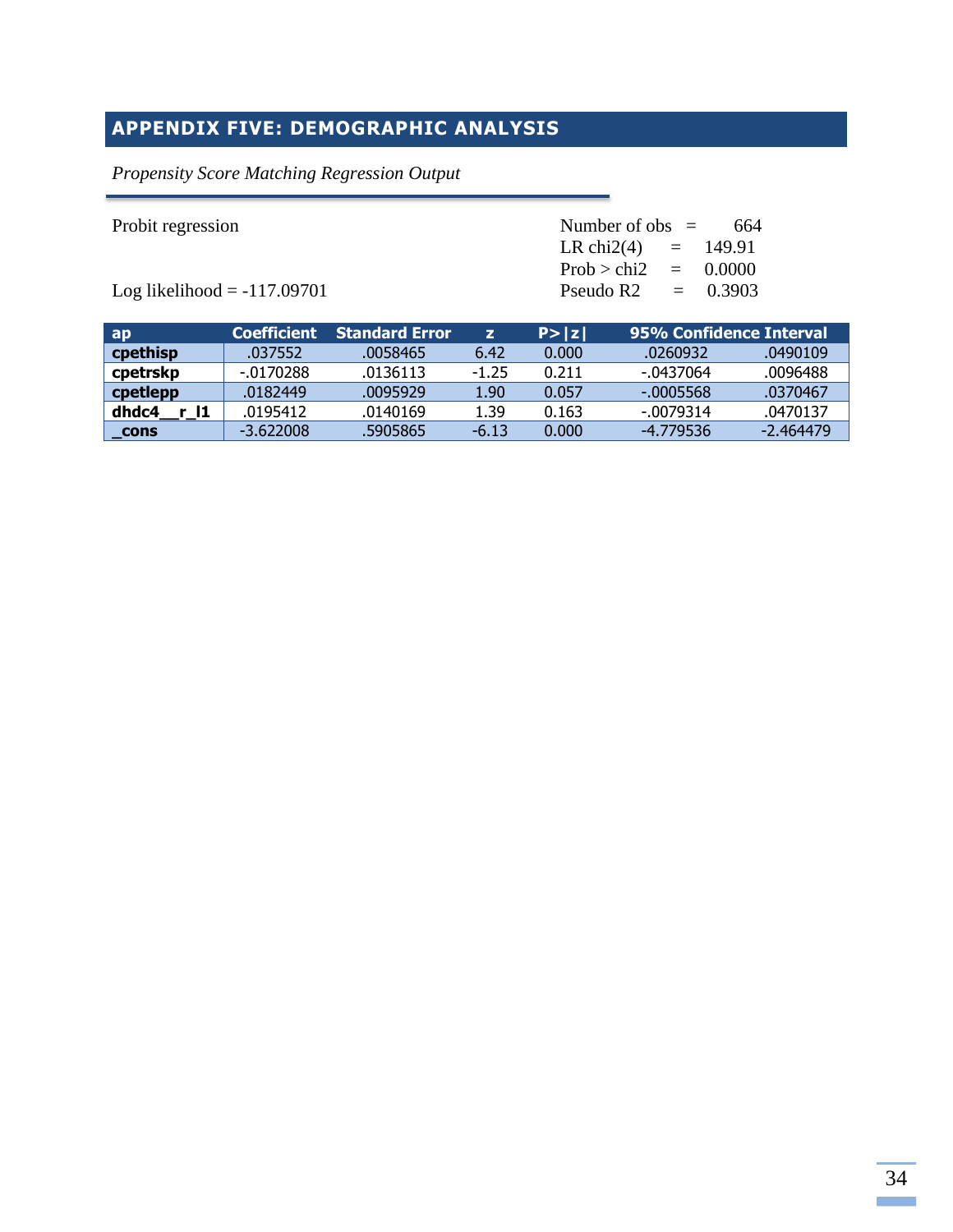

Adapted from Andreason & Kotler 2008, 65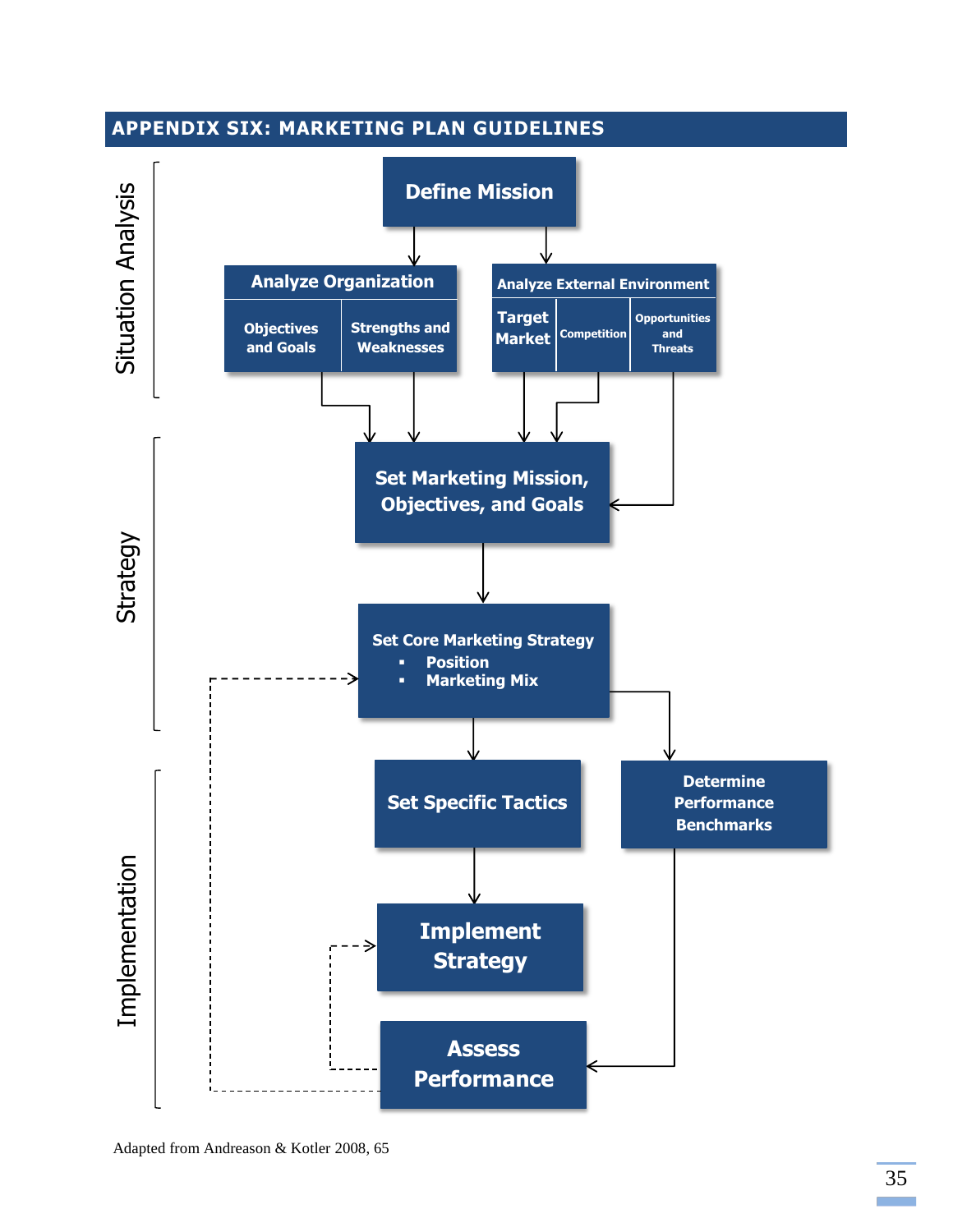#### SITUATION ANALYSIS

The foundation of a successful marketing plan is the situation analysis. A **situation analysis** allows Abriendo Puertas to evaluate the nonprofit's internal and external environments through a SWOT (Strengths, Weaknesses, Opportunities, and Threats) analysis as well as the identification of the organization's target market – two components of the marketing plan that are critical to Abriendo Puertas' expansion efforts.

#### DEFINE MISSION

First, defining a mission is critical to the overall health of an organization, as well as the success of its marketing plan. A **mission** epitomizes the nonprofit, outlining its overall purpose –what it wants to signify and represent as well as the outcomes it seeks to reach. A well-defined mission statement will guide Abriendo Puertas' marketing efforts, allowing the organization to communicate the purpose and aims of the nonprofit effectively with key stakeholders. Abriendo Puertas needs to consider the following three components of an effective mission statement:

- 1. Purpose, the overall aim and goal of the organization,
- 2. Target market, the audiences to which the organization wishes to promote itself and provide services, and
- 3. Value, how Abriendo Puertas intends to impact its target market and the outcome(s) it expects to achieve.

The organization's board and staff members must collectively be involved in the mission development process. Diverse stakeholder input is necessary to solidify successfully Abriendo Puertas' mission.

#### ANALYZE ORGANIZATION

Once Abriendo Puertas has solidified its mission, the nonprofit's board members and employees should analyze the organization itself – its objectives and goals as well as its strengths and weaknesses. From the site visit in the Rio Grande Valley and Dr. Aldape's presentation, the team learned that Abriendo Puertas has begun this step of the marketing plan. Dr. Aldape and his staff have outlined the program's present strengths and weaknesses, and further internal analysis – perhaps through a brainstorming session specifically held to perform the components of the situation analysis – can help the organization ensure an effective marketing plan and successful program expansion.

#### GOALS AND OBJECTIVES

Abriendo Puertas should identify its organizational objectives and goals. **Objectives** broadly describe how the organization will achieve its mission while **goals** set measurable steps, targets, and dates toward mission achievement (Andreasen & Kotler, 2008). Organizational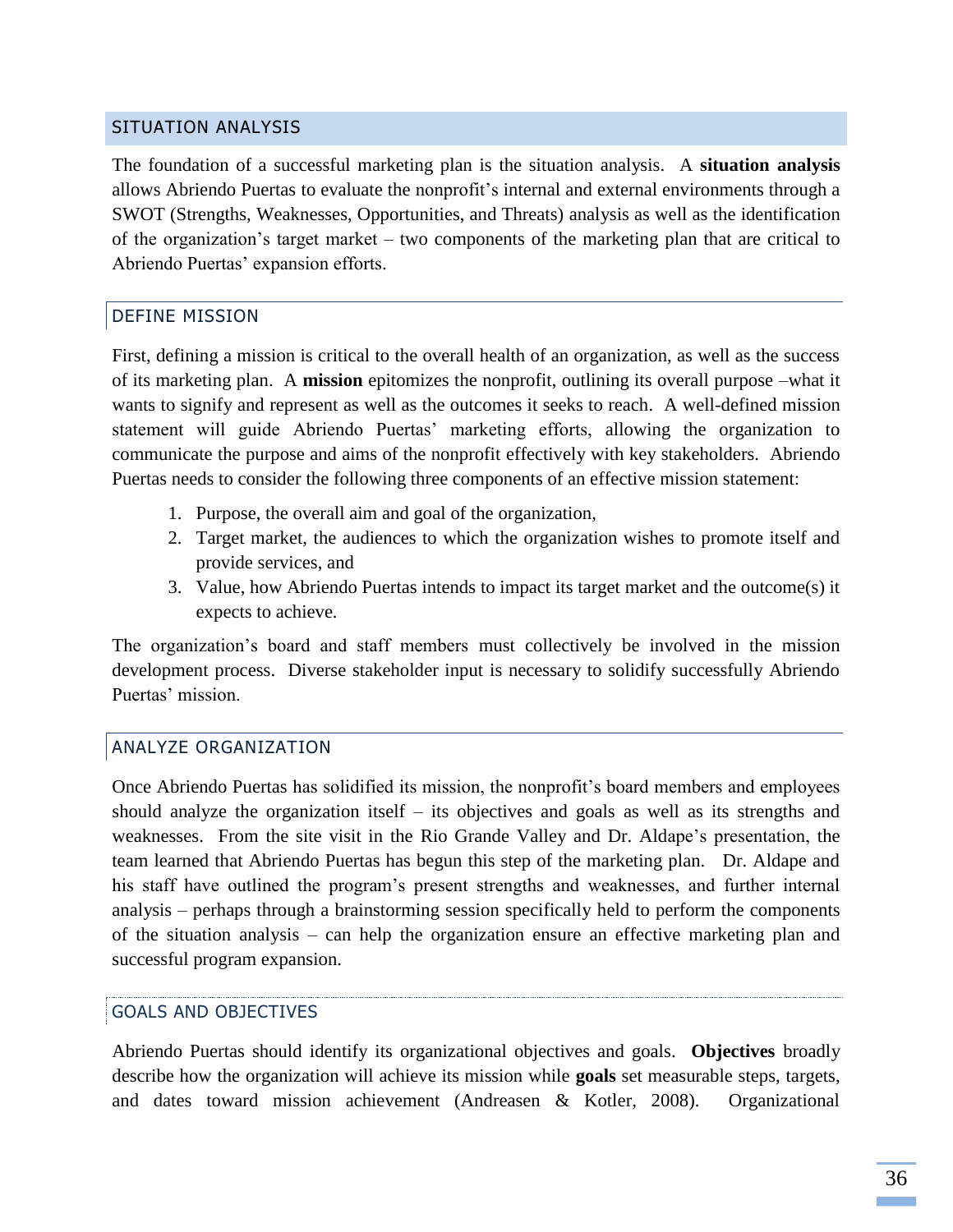representatives must decide which goals and objectives are most critical to mission success (Andreasen & Kotler, 2008). For example, Abriendo Puertas has already outlined several very broad organizational objectives which it believes will help it to achieve its current mission. These objectives include, but are not limited to, the following:

- Expanding its service offerings to students,
- Ensuring a diversified, three-prong funding portfolio (government grants, foundation funding, and fee-for-service), and
- **Maintaining a sound and mutually supportive working relationship with Texas A&M** University.

Once the organization has solidified its mission, these objectives may change, and organizational representatives will need to develop appropriate objectives to achieve the newly defined mission.

After Abriendo Puertas identifies its organizational objectives, the nonprofit should set measurable goals for achieving these objectives. Such goals most likely will be intermediate, as it is unlikely that the organization will completely achieve its mission in the short term. Sample goals related to the objectives outlined above could include

- Hiring or contracting a curriculum specialist to develop a student-based family engagement curriculum by December 2011,
- Increasing foundation funding by 10 percent in fiscal year  $2011$  as compared to fiscal year 2010, or
- **Partnering with a new Texas A&M University department by January 2012.**

Such goals, if they support the organization's mission and objectives, will allow Abriendo Puertas to monitor its progress toward mission accomplishment and, ultimately, organizational expansion.

#### STRENGTHS AND WEAKNESSES

Once Abriendo Puertas has solidified its mission and identified its organizational goals and objectives, the nonprofit should outline its strengths and weaknesses as an organization. As mentioned previously, Abriendo Puertas staff members have already begun this step in the marketing plan. In his presentation during the team's trip to the Rio Grande Valley, Dr. Aldape identified some of Abriendo Puertas' strengths:

- Established relationship with Texas A&M University,
- On-going research with Dr. Jorge Gonzalez from Texas A&M University's Department of Educational Psychology,
- Statewide networking contacts,
- **Nascent relationship with the Texas Education Agency (TEA) and the Texas Higher** Education Coordinating Board (THECB), and its
- Recent partnership with the Generation TX program.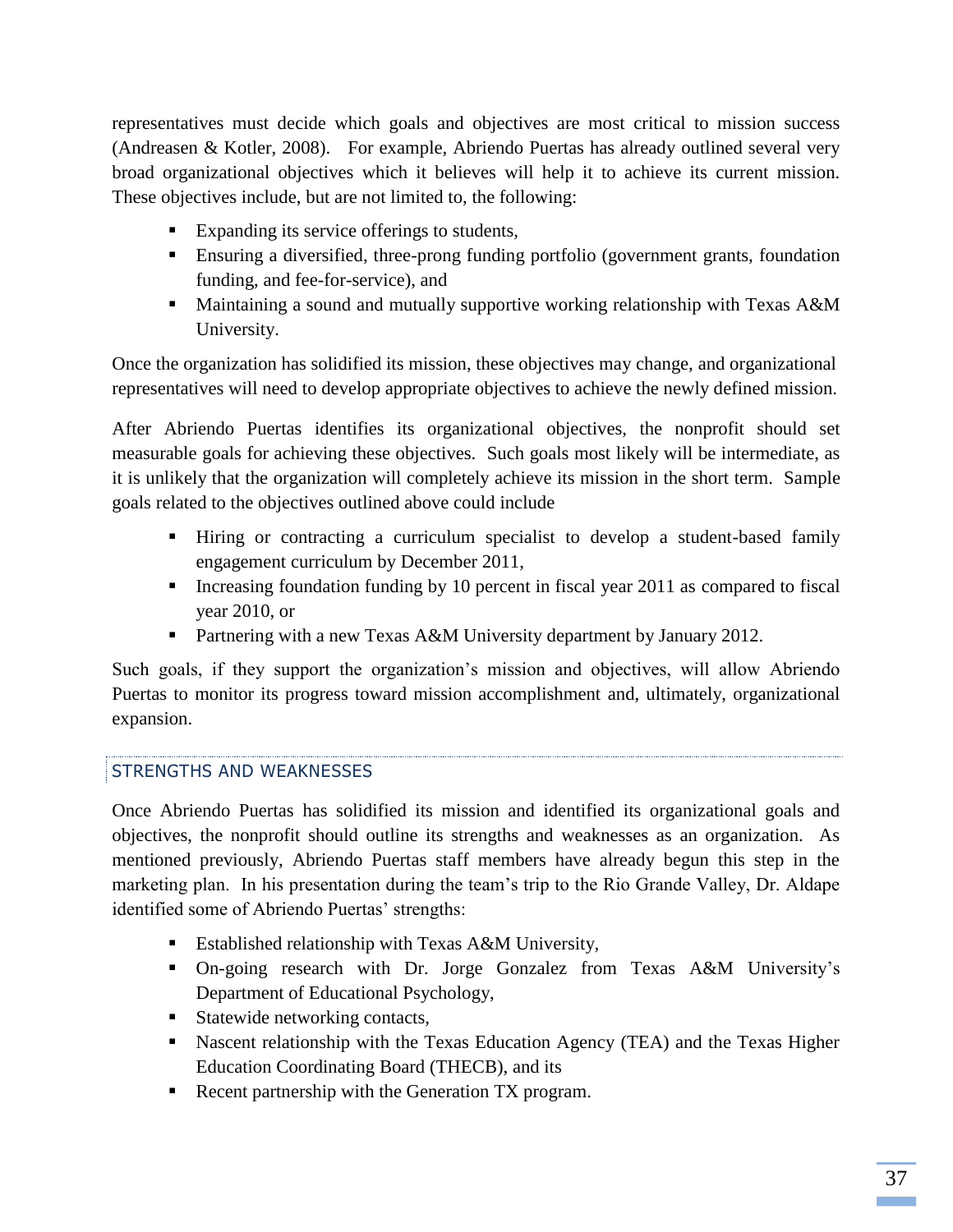In addition, Dr. Aldape also identified the following organizational weaknesses:

- Strong financial commitment to Texas A&M University,
- Limited staff.
- Restrictive image as a parental involvement program,
- Labor intensive volunteer outreach model, and the
- Peripheral location of organization's headquarters.

These pre-identified strengths and weaknesses could be supplemented by additional factors identified by program stakeholders – board members, clients, donors – at a focused brainstorming session, which would help the organization's staff members develop a more comprehensive and realistic picture of the organization and its present capabilities. This internal analysis, coupled with a thorough understanding of the organization's external environment, creates the foundation upon which a successful marketing campaign is created (see Figure 1 in the "Opportunities and Threats" section of the Marketing Plan Guideline).

# ANALYZE EXTERNAL ENVIRONMENT

After analyzing the organization's internal environment, Abriendo Puertas should analyze its external environment by identifying and describing the organization's target market, its competitors, and any external opportunities and threats.

# TARGET MARKET

For its marketing efforts to be effective, Abriendo Puertas must identify an appropriate target market and individual target audiences within that target market. Unlike private organizations, nonprofits have multiple target audiences – clients, donors, and volunteers – within their target market. Abriendo Puertas will need to perform market research to determine the appropriate  $subset(s)$  of each target audience – clients, donors, and volunteers – to target.

The first step in target audience identification is **segmentation**, or dividing the market into identifiable groups (Andreasen & Kotler, 2008). To a certain extent, Abriendo Puertas has already begun this step. The organization understands that it must communicate with clients, donors, and volunteers; however, Abriendo Puertas should determine what the specific characteristics of these target audiences should be, based on the identified wants and needs of members of the market subsets. Each target audience – clients, donors, volunteers – can be segmented based on different variables:

- Demographic (age, gender, income, race and ethnicity, geographic location, education, social class, family life cycle, lifestyle, etc.)
- Psychological (personality, values, knowledge and attitudes, etc.).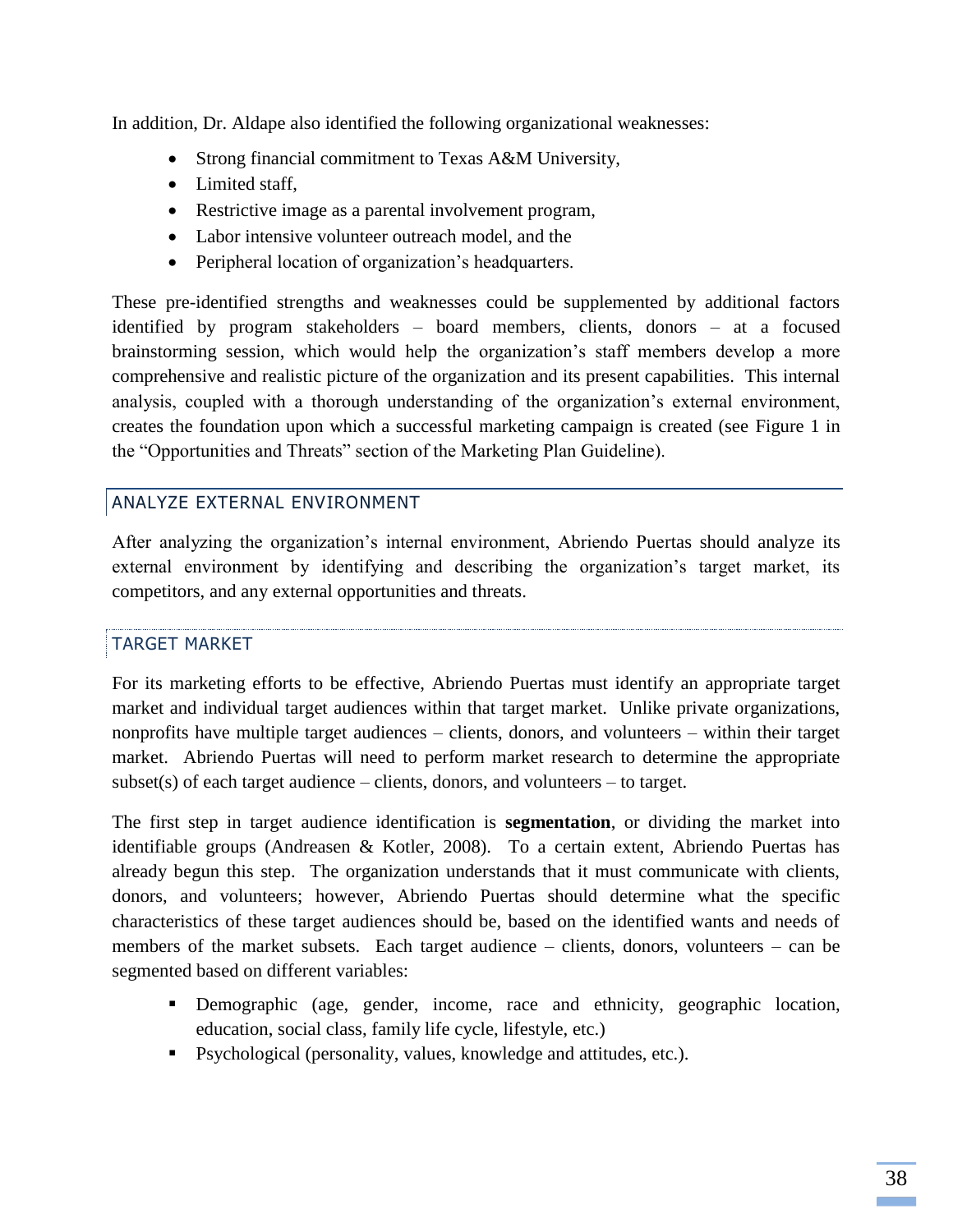Such market research can come from primary sources, such as Abriendo Puertas-sponsored surveys or focus groups, or secondary sources, like U.S. Census Bureau data. The Parent Survey indicated several characteristics of which Abriendo Puertas should be aware, including that the majority of respondents were middle-age females with two to three children. For example, should Abriendo Puertas maintain its current parental involvement mission orientation, the organization can use demographic results from the Parent Survey to solidify its definition of its participant and volunteer target audience – mostly middle-aged, Hispanic females with more than one child.

Once the population has been segmented by the appropriate variables outlined above, Abriendo Puertas must determine which segments within each of the target audiences – donors, clients, and volunteers – are appropriate to target. In the report, the Capstone team has identified potential school district clients to target, and Abriendo Puertas should use the information – school district demographics, dropout rates, etc. – that informed this research to reach other future clients. With regard to volunteer and donor target audiences, Abriendo Puertas must examine the market segments that the organization has identified in the segmentation process and decide which segments best align with the organization's mission. Is the organization trying to reach only Hispanic mothers with more than one child? Does Abriendo Puertas want to focus most of its fundraising efforts on government and foundation grants that support family engagement programs? These questions, and others, should be answered based upon the organization's overall mission and the market research collected during the segmentation process. The organization must brainstorm and determine *whom* it wishes to reach with its programs and fundraising efforts. Effective market research and target audience segmentation and identification will allow Abriendo Puertas to communicate and create relationships with members of these target audiences more effectively.

#### COMPETITION

In addition to identifying the organization's target audience, Abriendo Puertas needs to identify its competitors. There are two types of competition:

- **Creanization-level competition** exists when organizations compete "for resources, target audiences, and volunteers" (Andreasen & Kotler 2008, 77). These types of competing organizations might or might not have a similar mission to that of Abriendo Puertas. For example, college access programs that work specifically with students might compete with Abriendo Puertas for grant funding; however, their mission, which focuses on students rather than parents, is not identical to that of Abriendo Puertas.
- **Behavior-level competition** occurs when members of the target audiences can choose between the behavior desired by the organization and another behavior, including the status quo (Andreasen & Kotler, 2008). For example, Abriendo Puertas recruits parents to participate in its program. These parents can choose between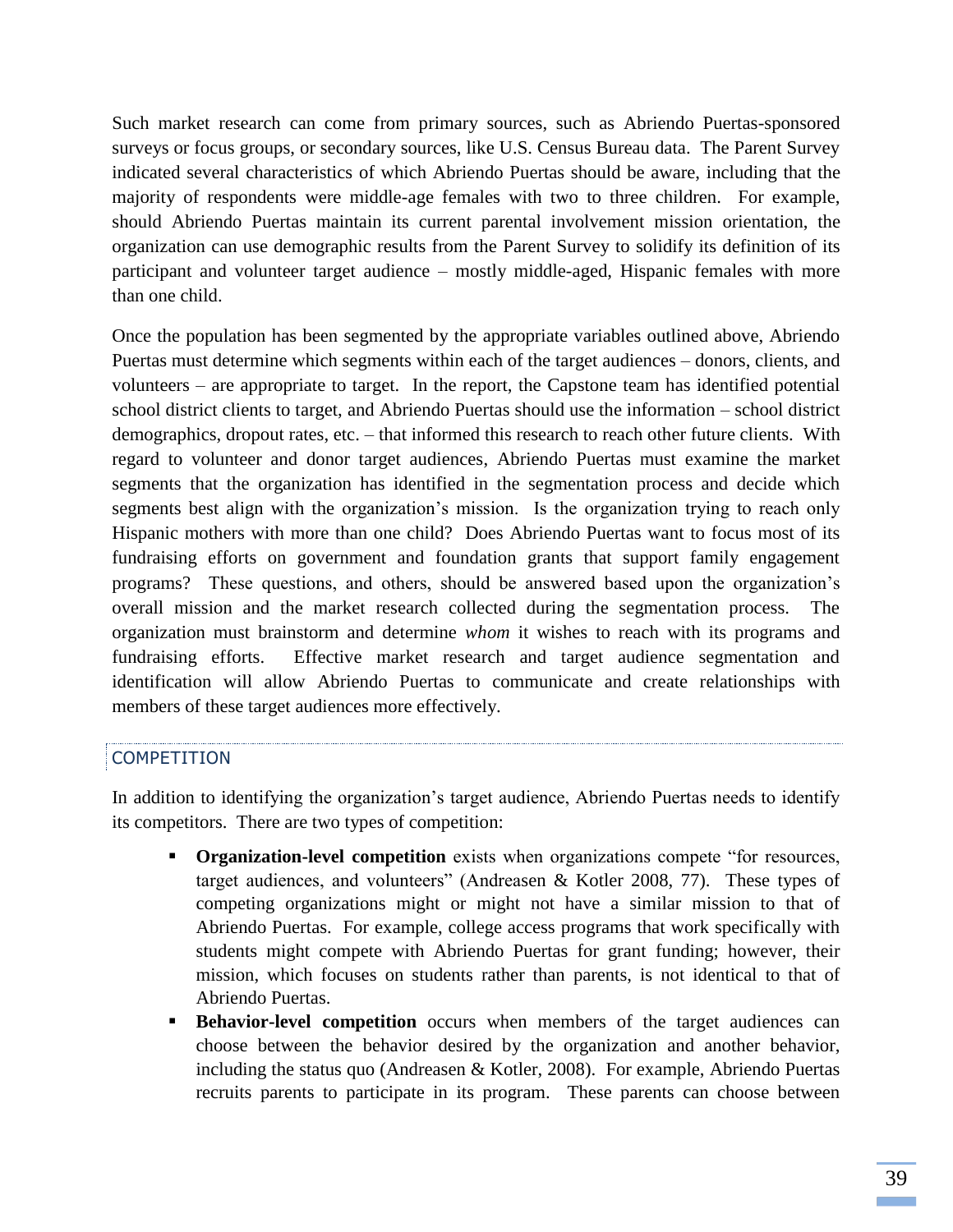participating in the Abriendo Puertas program, in another parental involvement program, in another college access program, or no program at all (the status quo).

Abriendo Puertas must be aware of the different competition it faces, both behavioral and organizational, to differentiate and market its program effectively.

### OPPORTUNITIES AND THREATS

To supplement the internal analysis as well as the target market identification and competitive analysis, Abriendo Puertas stakeholders must also identify the opportunities and threats the organization faces in the external environment. Like the analysis of the organization's strengths and weaknesses, a brainstorming session with a diverse group of program stakeholders – employees, board members, clients, etc. – could provide information about potential organizational opportunities and threats. Potential opportunities for the Abriendo Puertas program could include

- The uniqueness of the parental involvement volunteer model in the education nonprofit market and
- Recognition and accolades received from external actors, such as the Texas Education Agency and the United Ways of Texas.

Threats could include the current education funding environment given the state of Texas' budget deficit. Abriendo Puertas' opportunities and threats combined with the organization's identified strengths and weaknesses can form a matrix for ease of analysis (see Figure 1 below).



**Figure 1** SWOT Analysis Matrix

#### **STRATEGY**

To effectively implement a marketing plan, Abriendo Puertas must develop a strategy to guide its efforts. Marketing strategy first requires setting the mission, goals, and objectives of the marketing campaign. With these factors clearly enumerated, Abriendo Puertas can then develop a marketing strategy specifically designed to represent the nonprofit to its target audiences and, ultimately, to achieve the organization's marketing mission.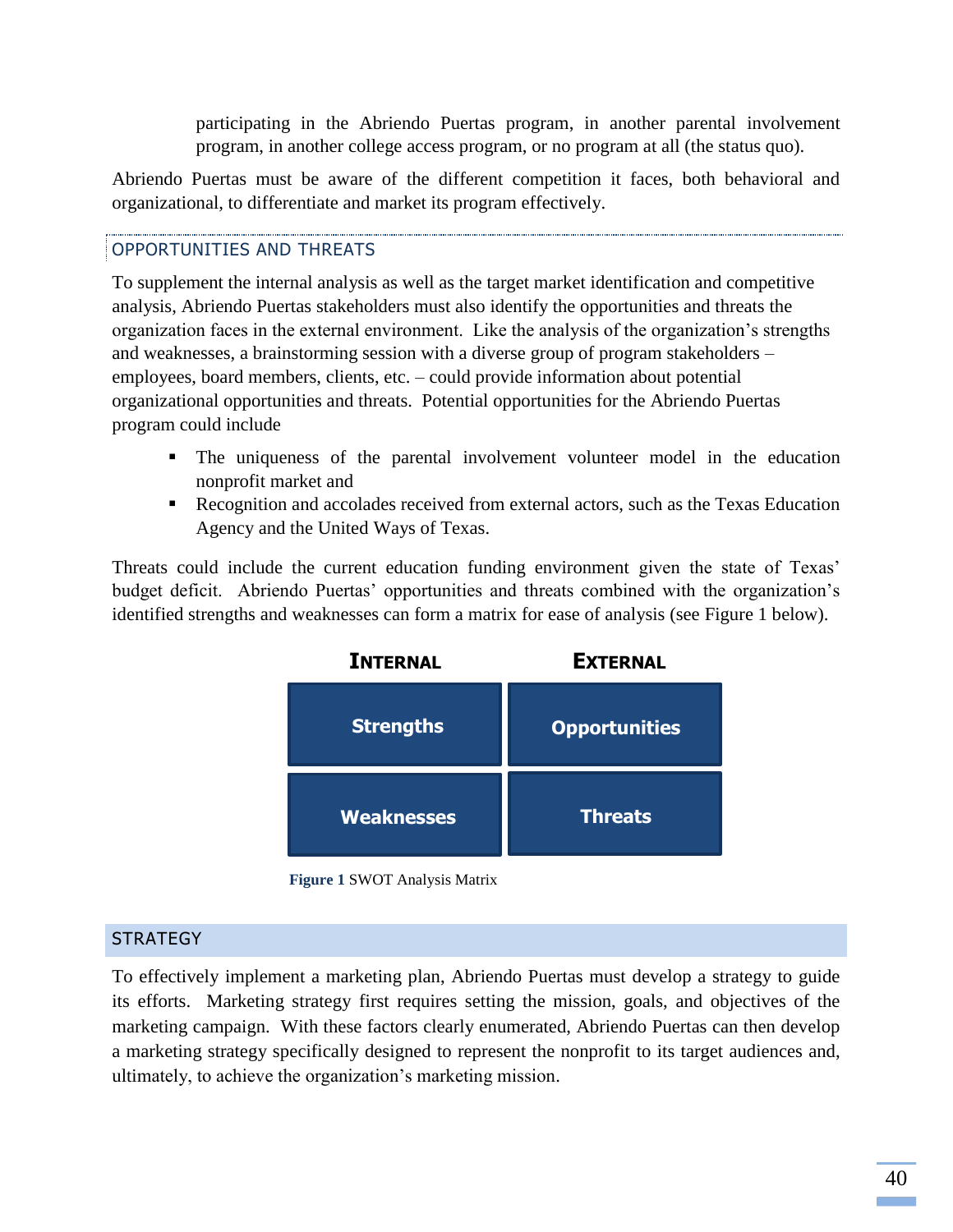# SET MARKETING MISSION, OBJECTIVES, AND GOALS

As emphasized for the organizational health of the nonprofit, marketing efforts must also have a clearly defined mission, set of goals, and objectives separate from, but consistent with, those guiding the entire organization. The marketing mission statement will serve to guide not only the goals and objectives of marketing efforts but also marketing strategy and implementation. Without enumerating the overarching aims of the marketing campaign, both short- and longterm, the organization cannot implement its marketing efforts effectively.

The marketing mission should be approached separately from the overall mission of the nonprofit (Shimp, 2010; Bischoff, 2004). Specifically, the **marketing mission statement** should delineate the organization's desired outcome(s) for the marketing campaign. For example, perhaps Abriendo Puertas hopes to raise awareness of its programs or increase the number of school district clients. Staff and board members should play a role in identifying the marketing mission statement so that marketing efforts will be accepted and promulgated throughout the organization. Furthermore, organizational stakeholders should periodically review and adapt the marketing mission statement to the nonprofit's changing needs.

In addition to the marketing mission, the marketing plan must also include the goals and objectives of the marketing campaign – those benchmarks which will allow the marketing mission to come into fruition. The objective is broad while the goal is measurable within a specific time frame. The goal could also be broken down into specific milestones:

- 1. Implement two new communications channels between May and August 2011.
- 2. Implement two additional communications channels between August and December 2011.

Such a breakdown allows management to better track goal progress, especially in long-term or continuing campaigns.

Both objectives and goals should also be written in consideration of the nonprofit's available resources – budget, staff, expertise, etc. – as well as identify the intentions of the nonprofit in either the short- or long-term depending on the length of the campaign. For an organization like Abriendo Puertas, which will most likely implement an ongoing marketing campaign, intermediate goals and objectives that can serve as campaign milestones are most prudent. Like organization-wide objectives and goals, the marketing campaign's objectives should broadly describe how Abriendo Puertas will achieve its marketing mission while the campaign's goals should be specific, timely, and measurable. Finally, and most importantly, the goals and objectives must be well incorporated into the marketing efforts (Bischoff, 2004). For example, if Abriendo Puertas wishes to raise awareness of its program, a sample marketing objective could be to diversify the communication channels that it employs in its marketing efforts to reach additional members of the target audience. A specific campaign goal could be to use four more communications channels in 2011 than were used by the organization in 2010.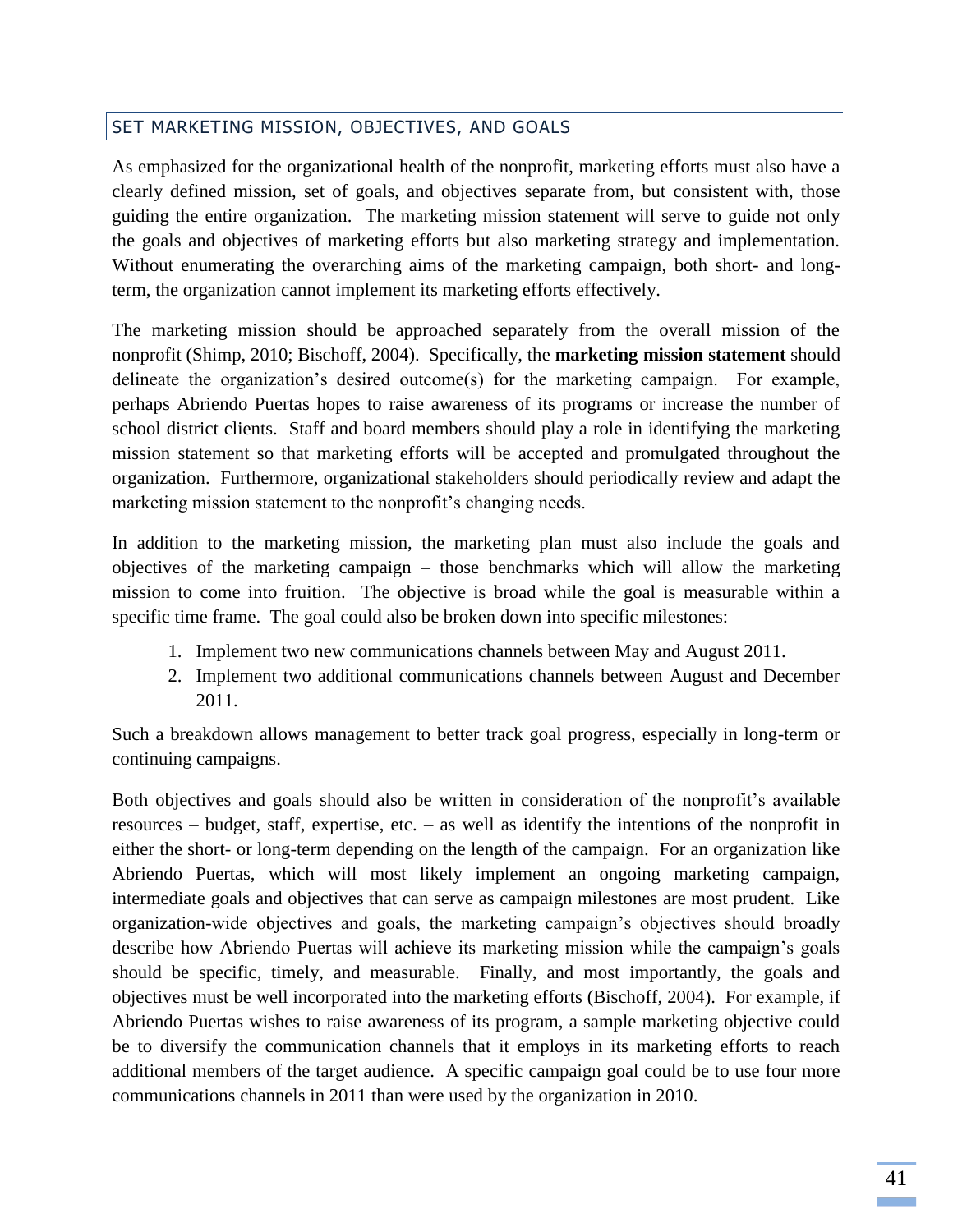### CREATE MARKETING STRATEGY

Once Abriendo Puertas has outlined the goals and objectives for the marketing campaign, the organization must decide how it will position itself in the dropout prevention/college access market, as well as the marketing mix it will use to promote its program offerings.

#### POSITION

Because Abriendo Puertas is competing with other programs for funds, volunteers, etc., the organization must differentiate itself from its competition. Effective **positioning** requires Abriendo Puertas to recognize "where the nonprofit organization's proposed behaviors stand in the mind of target audiences" and then to work actively to manage this position to benefit the organization and its target audiences (Andreasen & Kotler 2008, p. 158). Understanding the organization's current position in its market requires Abriendo Puertas to gather information from members of its target audiences through methods such as surveys and focus groups. Abriendo Puertas has already begun this process. Dr. Aldape outlined the organization's current position, using the follow characteristics:

- A program for Hispanics
- A "mom and pop" organization
- Using a volunteer model
- Unknown program headquarters.

Like the internal and external analyses, Abriendo Puertas has a great start on this section of its marketing plan; however, further discussion with target audience members as well as brainstorming on the part of Abriendo Puertas staff members will further develop the organization's understanding of its current market position. Determining Abriendo Puertas' desired position in the market should take into account the organization's solidified mission and information from the SWOT analysis. Then, Abriendo Puertas must decide how it wishes to be positioned in the market. The organization can ensure its desired position in the market by

- 1. Building upon the organization's present strengths that were identified in the SWOT analysis,
- 2. Searching for a niche that is currently underserved in the market,
- 3. Repositioning the competition to favor Abriendo Puertas' position in the market (Andreasen & Kotler 2008).

Only Abriendo Puertas employees and board members can decide which positioning method is best based upon the organization's mission and internal and external analyses.

#### MARKETING MIX

Once the organization has identified its target audiences and determined its appropriate position in the market, Abriendo Puertas must design the appropriate marketing mix for its program. The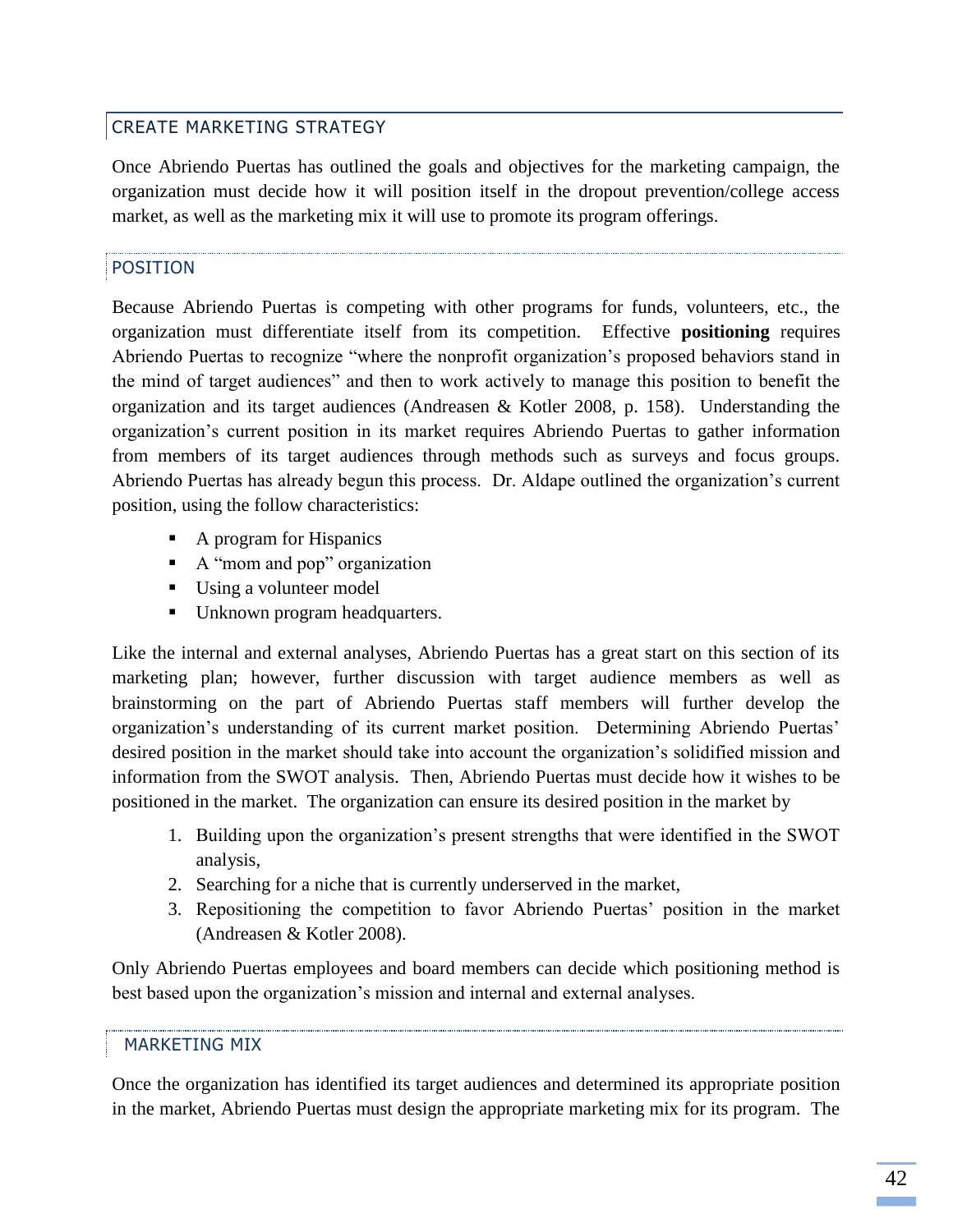marketing mix consists of the *product*, *price*, *place*, and *promotional elements* of a nonprofit's programs or services. With the organization's mission serving as the foundation for these decisions, Abriendo Puertas must use its market research in the areas of internal and external analysis (especially target audience identification) and positioning to determine the appropriate product offering, product price, promotional methods, and the place to deliver the organization's services.

The appropriate product offering, product price, promotional efforts, and program delivery site should ultimately be dictated by the target audiences' needs and wants. Potential questions Abriendo Puertas should ask and research include, but are not limited to, the following:

- What *products* and services do client districts as well as parent participants and volunteers want and/or need? Which of these products and services can Abriendo Puertas provide?
- What *price* are potential client districts willing to pay for Abriendo Puertas' services? Can Abriendo Puertas cover its costs with fee-for-service funding or must it supplement this funding with money from foundation and government grants?
- What *promotional tools* personal selling, mass media, online marketing, etc. and communication channels best reach the organization's target audiences?
- Where (*place*) should Abriendo Puertas deliver its services, recruit its volunteers, fundraise, etc.?

Abriendo Puertas will, of course, have to expand this list of questions as it performs its internal and external research and learns more about its target audiences. However, these four components – product, price, promotion, and place – should ultimately dictate the organization's marketing strategy.

#### IMPLEMENTATION

The final steps of the marketing plan involve its implementation. The success of this step depends on the detail and strategy of the above components. Without clearly defined missions, for both Abriendo Puertas and the marketing campaign, implementation will suffer. Apart from executing the marketing plan, implementation also includes evaluating the plan as a whole – its successes and failures, and adapting them to the changing needs of the target audiences and the organization itself.

# SET SPECIFIC TACTICS

Abriendo Puertas must set specific tactics that will facilitate interaction and communication with the nonprofit's target audiences. These tactics are more specific than the strategy outlined above. Instead, they are the physical actions used to implement and support the marketing strategy. For Abriendo Puertas, several target audiences must be reached – clients, parents, and donors. As such, the nonprofit must be sensitive to the various tactics that can best reach and communicate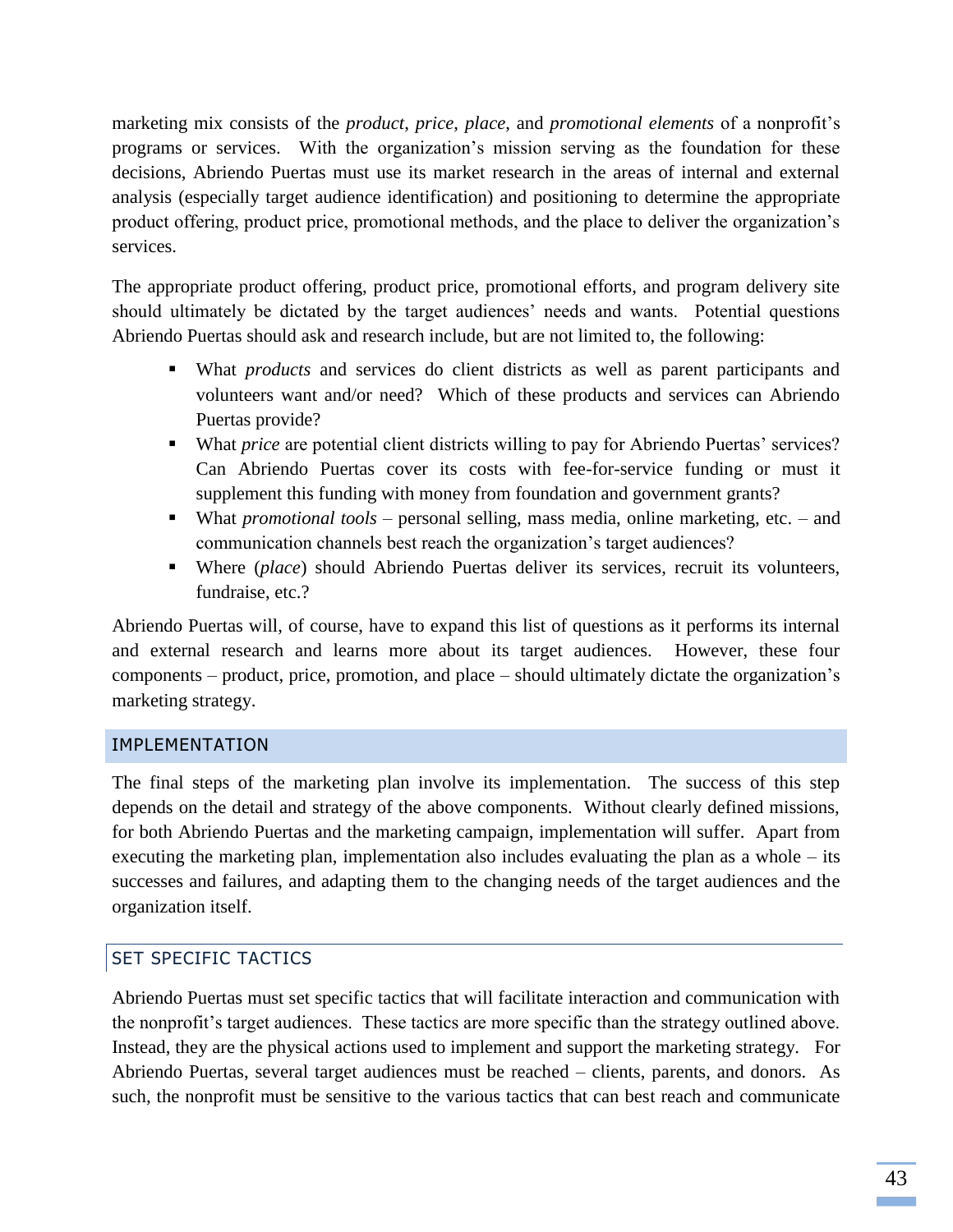with these markets. Most importantly, these tactics must indicate an intimate understanding of the target markets and the best way to affect behavior.

Thus, these tactics can revolve around using the website, direct mail campaigns, grassroots movements, parent volunteers, etc. For example, specific tactics could include the following:

- Contact the parental involvement coordinators at the potential expansion school districts outlined in the Capstone report to raise program awareness.
- Send media releases to local newspapers and news channels about a program accomplishment to raise community awareness and support for the program, especially in the Valley (*i.e.* a new program location or success story).
- Distribute flyers about the program in participating schools to raise awareness among parents who are not currently reached by the program.

These tactics provide Abriendo Puertas employees with specific steps to achieve the marketing mission, goals, and objectives. Again, at the organization's current staffing levels, it will be difficult to implement the tactics necessary to achieve the organization's marketing mission. Thus, hiring a marketing coordinator might be necessary to implement the organization's marketing plan fully and effectively.

# DETERMINE PERFORMANCE BENCHMARKS

Identifying performance benchmarks, standards of achievement, allows the organization to evaluate the effectiveness of its marketing plan. By identifying benchmarks, Abriendo Puertas can compare the effects of its marketing with predetermined standards. For Abriendo Puertas, benchmarking should be performed in relation to internal standards. For example, Abriendo Puertas could set its benchmark for parent involvement in a new district based upon parent involvement in another, similar district. This would require the organization to identify what it believes to be an effective level of parental involvement at a current district and strive to achieve the same level of involvement in another district through its marketing efforts. The same approach could be used in donor or client relations as well. As marketing becomes a more integral management practice within the organization, Abriendo Puertas can then establish performance benchmarks based on external standards established through industry practices or similar nonprofit programs, for example.

#### IMPLEMENT STRATEGY

The culmination of all of the above steps is the implementation of the marketing plan. To successfully execute the strategies and tactics that are intended to work toward the overall mission, goals, and objectives, Abriendo Puertas must gather resources – increasing them where necessary – and implement the steps of the plan. As the recommendations section in the report emphasizes, this may require hiring additional marketing staff to coordinate implementation efforts, as well as integrating strategies and tactics into all aspects of the nonprofit.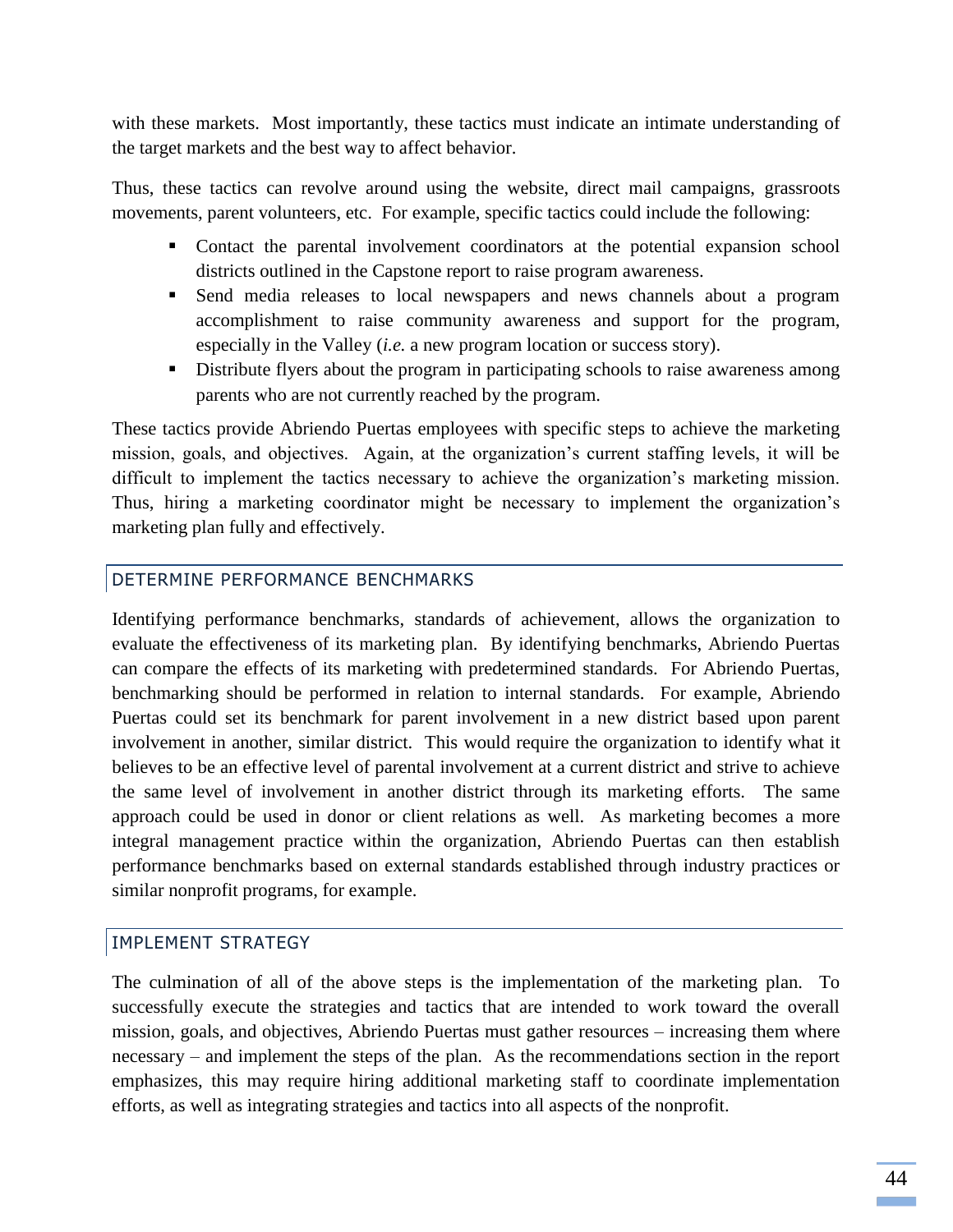Implementation will be resource-intensive as it will require both time and money to execute an effective marketing strategy. The organization must have a marketing contact for media relations and partnership efforts. In addition, marketing effectively and at low cost requires an organizational representative – ideally a marketing manager – to build rapport and relationships with representatives of the media, partner organizations, potential clients, etc., who can provide marketing opportunities or services at little or no cost. Furthermore, one staff member needs to coordinate all marketing efforts and ensure that all organizational messages are consistent and integrated. Abriendo Puertas will need to consider if the organization's image, currently a grassroots parental involvement initiative directed toward Hispanic parents, is consistently promoted across all marketing efforts to donors, clients, and volunteers.

Please note that should the organization's mission or target audiences change, the image projected by Abriendo Puertas would change as well. Nonetheless, it is key that in the implementation of the marketing plan, Abriendo Puertas adheres to the tenets of successful marketing integration outlined in the Capstone report to ensure a consistent image among all stakeholders. If Abriendo Puertas presents conflicting images about its mission – family engagement versus parental engagement – donors, clients, and volunteers may be confused about the ultimate goals of the organization and hesitant to support its efforts. The organization must ensure that target audience members clearly understand the mission and goals of the organization, which can only be guaranteed through integrated marketing communications.

#### ASSESS PERFORMANCE

Finally, it is crucial to assess the implementation and effectiveness of the marketing plan. Through these internal and external evaluations, the organization can pinpoint which strategies and tactics are working and which need to be adapted to become more successful. The Capstone team has provided two methods to begin this process – the Assessment Tool and the Parent Survey. Both tools can be used to provide further information into the marketing efforts of the nonprofit – the Assessment Tool by examining the management approaches used by Abriendo Puertas and the Survey by indicating the success of the marketing efforts – at least in relation to participant and volunteer recruitment and retention.

In addition to the Survey and Assessment Tool that the Capstone team has provided, the organization can also conduct focus groups or develop a client survey to determine the organization's marketing effectiveness with this additional target audience. Using focus groups or a client survey provides the organization ways to assess its image in the minds of its target audiences pre- and post-implementation of the marketing plan and to determine if a change in attitude toward the organization has occurred.

Abriendo Puertas should make an effort to collect and compile information from its marketing evaluation efforts so that the results can be synthesized and processed to encourage effective marketing decision-making in the future. For example, suppose a client survey indicates that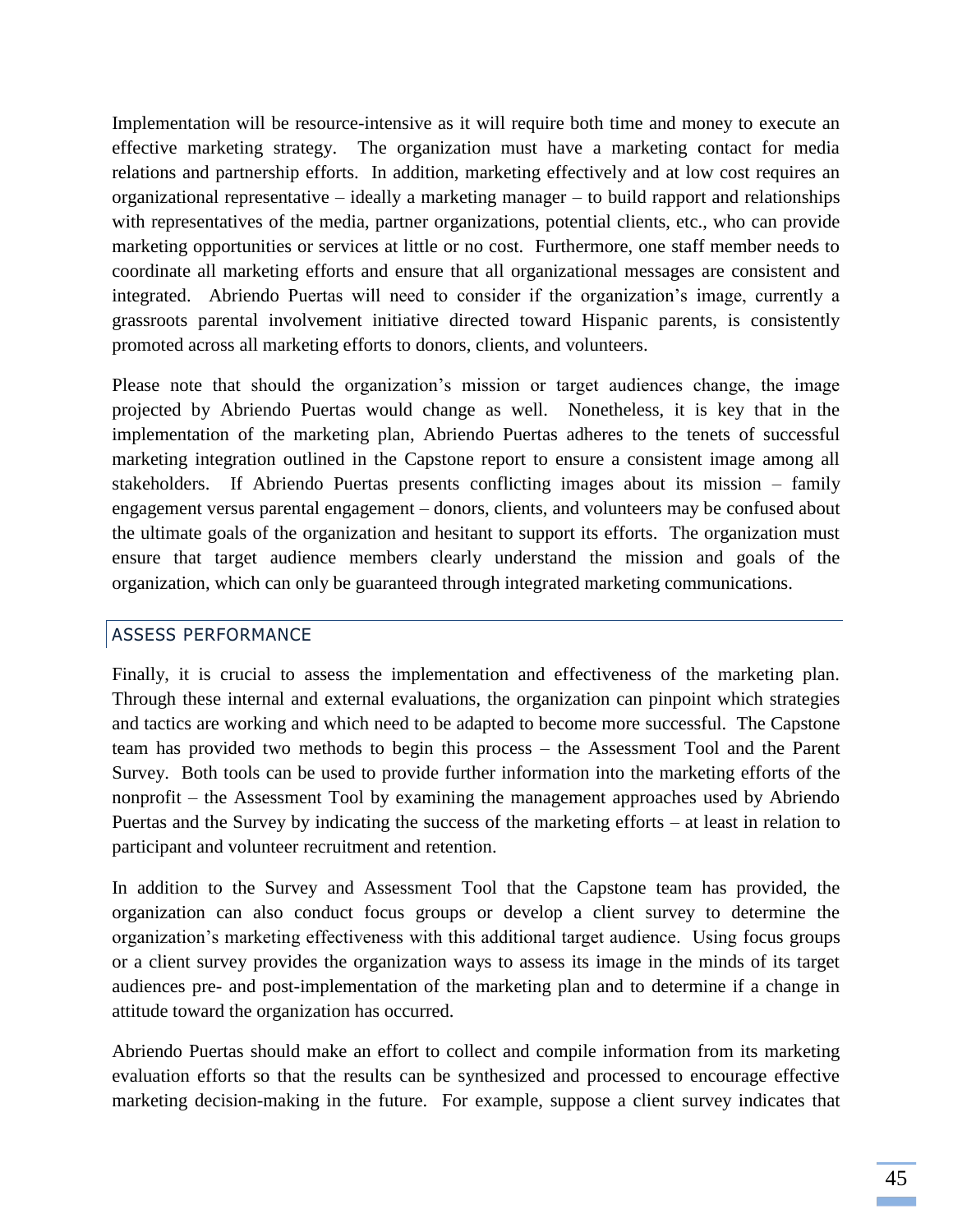most of the school districts contacted heard about the program from an Abriendo Puertas representative or from a professional colleague. If this were the case, there might be no need for Abriendo Puertas to market its programs to potential clients using a television public service announcement (PSA). However, without a system to collect and identify such patterns, the organization can only act upon intuition and assumption, which hinders effective decisionmaking (Andreasen & Kotler, 2008).

Evaluating the marketing plan should include assessing the performance of the campaign itself as well as the implementation process (Graham, 2011). Abriendo Puertas should address the following questions in its evaluation efforts:

- Did we implement the campaign effectively and efficiently?
- Did we use our resources effectively and efficiently?
- Did we achieve our objectives and goals?
- Did we conceptualize and design the program appropriately? (*i.e.* Did we identify the target audiences appropriately? Did we use the proper communication channels to reach the target audiences?) (Graham, 2011)

Evaluating the implementation of marketing efforts must be done to ensure consistency with the organization's mission, which should guide all marketing decisions.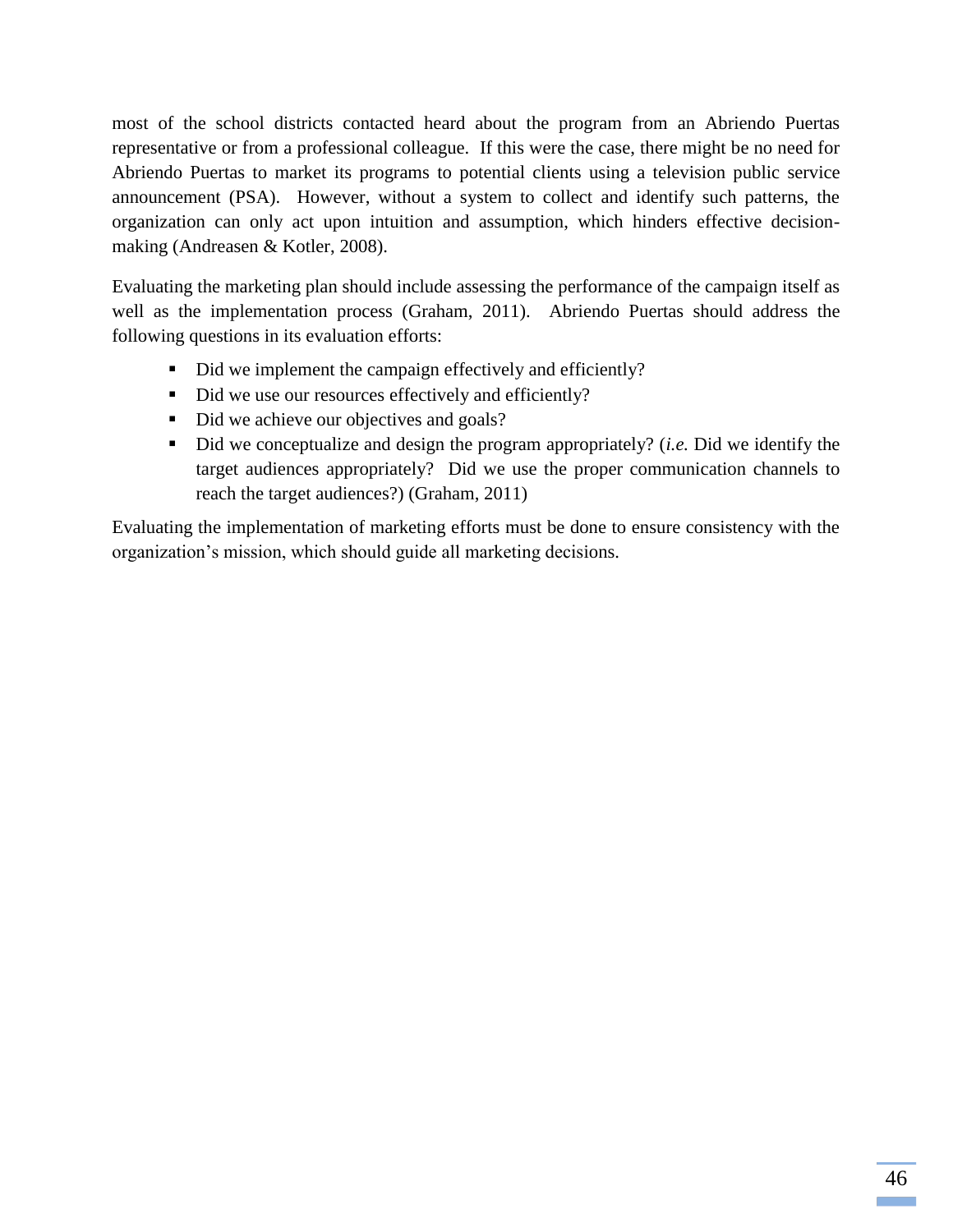# **APPENDIX SEVEN: FOUNDATION CENTER'S DATABASE**

These steps will help Abriendo Puertas navigate the Foundation Center when looking for foundation funding.

#### **INSTRUCTIONS**

- 1. Access the Texas A&M University Libraries website: [library.tamu.edu.](file:///C:/Users/Heather/Downloads/library.tamu.edu)
- 2. In the large search box in the upper left corner of the page, click the "Databases" tab, then enter "Foundation Center" in the text box and click "Search."
- 3. Provide TAMU NetID and password if prompted.
- 4. When the search is complete, click the link that says "Foundation Center."
- 5. From the home page, it is possible to search for *grantmakers*, *available grants*, and *possible donor companies*.
	- *Grantmakers*

Click the tab at the top of the page labeled "Search Grantmakers." Enter any search criteria necessary; the more criteria entered, the narrower the search will be. For example, if the only information given is the state (Texas), the search engine will return all grantmakers registered in Texas with the Foundation Center.

*Available grants*

Click the tab at the top of the page labeled "Search Grants." Enter any search criteria necessary; the more criteria entered, the narrower the search will be.

*Possible donor companies*

Click the tab at the top of the page labeled "Search Companies." Enter any search criteria necessary; the more criteria entered, the narrower the search will be. The list of companies has information that will allow Abriendo Puertas to look at current accounting streams, organization data, activities, and grantmaking opportunities.

6. On the Foundation Center's homepage (access by clicking "Foundation Directory Online" or "Home" at the top of any page), other tools will help Abriendo Puertas become familiar with the website. In the upper right corner of the page is a navigation box with helpful links, including FAQs, a Search Tutorial, Guided Tours of the website, and a Contact Us link.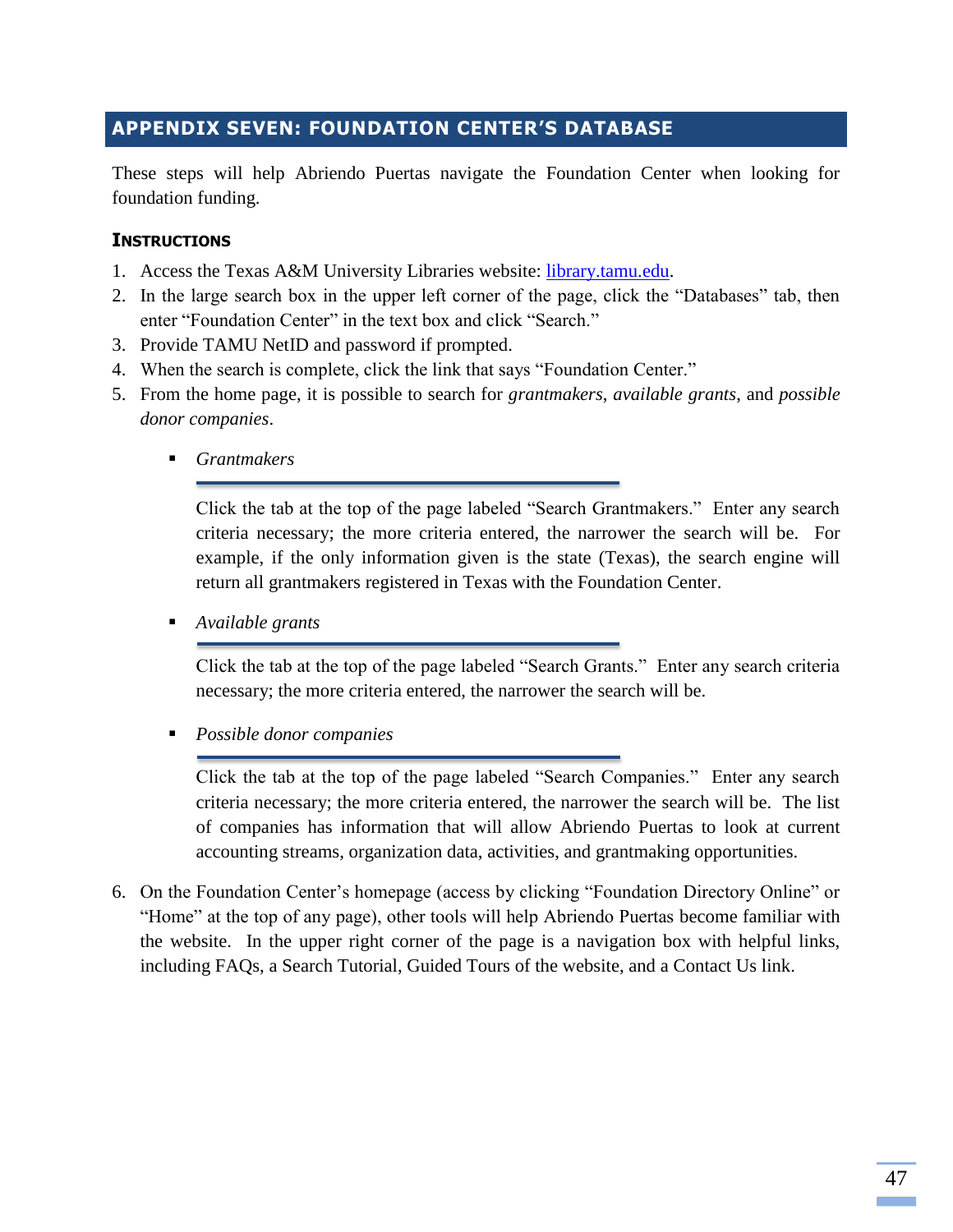# **APPENDIX EIGHT: VOLUNTEER DATABASE**

| <b>Abriendo Puertas</b><br><b>Parent Participants</b><br>San Antonio, TX |                                  |                     |                   |            |                   |                   |                                        |              |
|--------------------------------------------------------------------------|----------------------------------|---------------------|-------------------|------------|-------------------|-------------------|----------------------------------------|--------------|
| <b>Parent Participant Name</b>                                           | <b>Address</b>                   | <b>Phone Number</b> | <b>Training 1</b> | Training 2 | <b>Training 3</b> | <b>Training 4</b> | <b>Volunteer Status</b>                | <b>Notes</b> |
| <b>Participant A</b>                                                     | 1234 Road St.<br>San Antonio, TX | XXX-XXX-XXXX        | Yes               | Yes        | Yes               | <b>Yes</b>        | <b>Teaching New Parents</b>            |              |
| <b>Participant B</b>                                                     | 1235 Road St.<br>San Antonio, TX | XXX-XXX-XXXX        | Yes               | Yes        | No.               | No.               | Need to contact to finish<br>trainings |              |
| <b>Participant C</b>                                                     | 1236 Road St.<br>San Antonio, TX | XXX-XXX-XXXX        | Yes               | Yes        | Yes               | Yes               | Needs help contacting<br>new parents   |              |

The above figure represents a sample volunteer database. The team suggests that Abriendo Puertas maintain similar records for each client district. By recording not only the parents' names, addresses, and phone numbers, but also their status within the program, Abriendo Puertas will be better able to direct the volunteer management techniques discussed within the report to ensure maximum volunteer engagement.